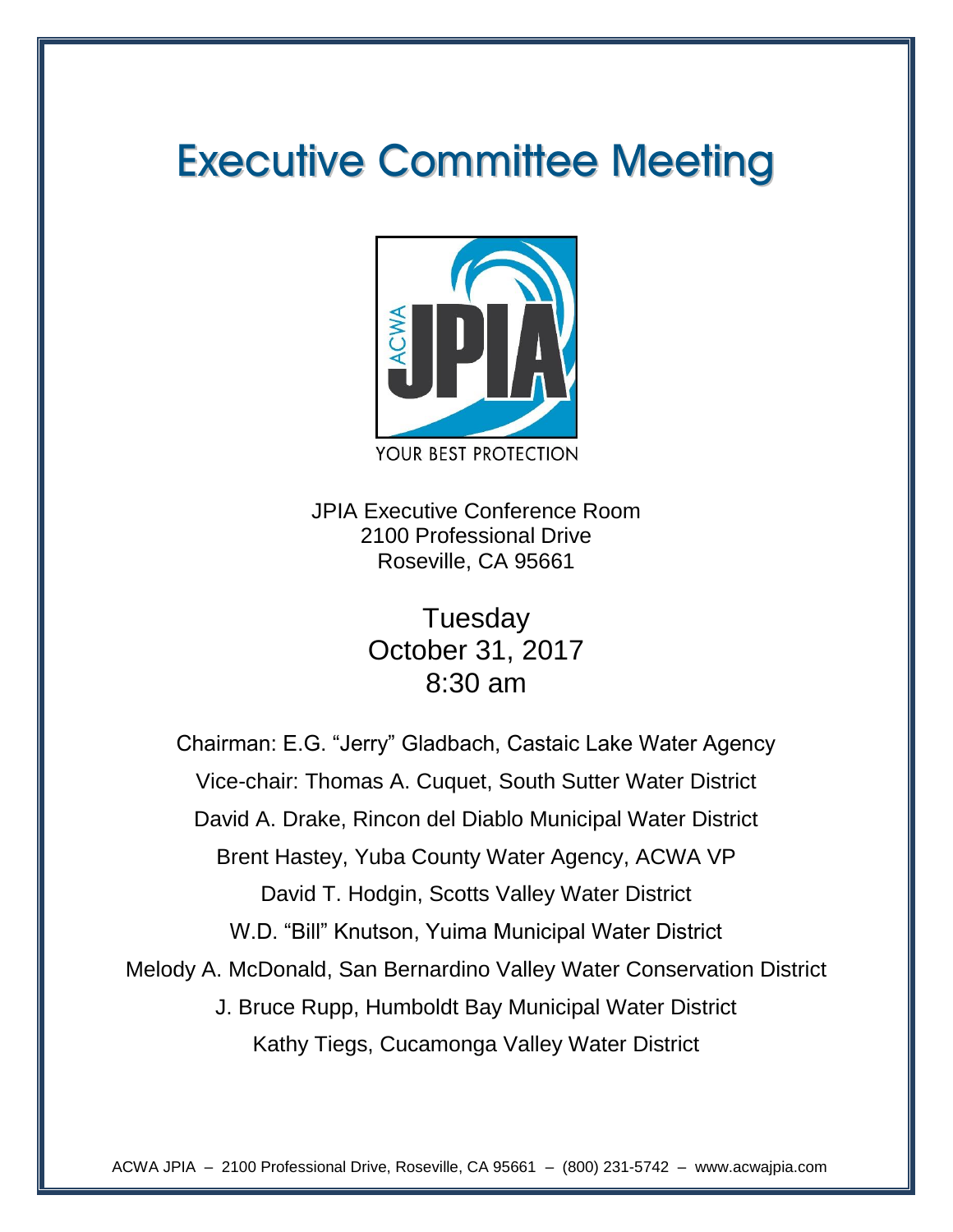

### EXECUTIVE COMMITTEE MEETING

AGENDA

JPIA Executive Conference Room 2100 Professional Drive, Roseville, CA 95661 (800) 231-5742 - **[WWW.ACWAJPIA.COM](http://www.acwajpia.com/)**

#### **Tuesday – October 31, 2017 – 8:30 AM**

#### WebEx call-in: **(855) 749-4750**; Access code: **809 506 073**; Password: **1234**

This meeting shall consist of a simultaneous WebEx teleconference call at the ACWA JPIA, 2100 Professional Drive, Roseville, CA 95661 and the following remote sites:

• Knutson – 15426 Stillbrook Lane, Pauma Valley

#### **WELCOME**

#### **CALL TO ORDER AND ANNOUNCEMENT OF QUORUM**

#### **PLEDGE OF ALLEGIANCE**

#### **EVACUATION PROCEDURES**

**ANNOUNCEMENT RECORDING OF MEETING** This meeting may be recorded to assist in preparation of minutes. Recordings will only be kept 30 days following the meeting, as mandated by the California Brown Act.

**PUBLIC COMMENT** Members of the public will be allowed to address the Executive Committee on any agenda item prior to the Committee's decision on the item. They will also be allowed to comment on any issues that they wish which may or may not be on the agenda. If anyone present wishes to be heard, please let the Chairman know.

#### **INTRODUCTIONS**

#### **ADDITIONS TO OR DELETIONS FROM THE AGENDA**

Preliminary Agenda-date issued: October 1, 2017 Final Agenda-date issued: October 19, 2017 1 Presenter **Presenter** Page# **I. CONSENT AGENDA** Gladbach **\*** A. Approve the minutes of August 30, 2017 meeting. **1** B. Approve the JPIA disbursements of: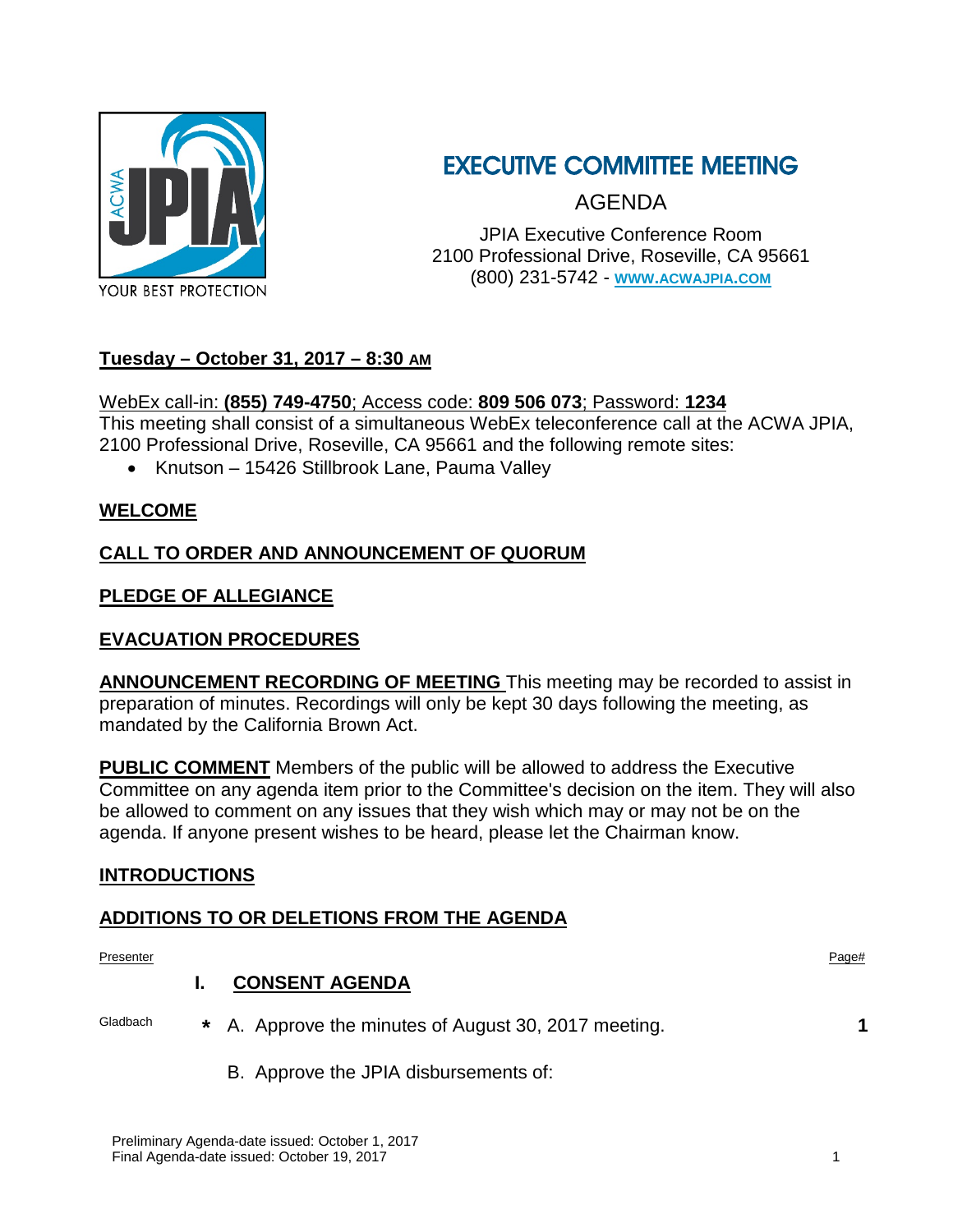| Presenter |      |                                                                                                   |                                                                                                                                                                                                                                                                 |                |                             | Page# |  |  |
|-----------|------|---------------------------------------------------------------------------------------------------|-----------------------------------------------------------------------------------------------------------------------------------------------------------------------------------------------------------------------------------------------------------------|----------------|-----------------------------|-------|--|--|
|           |      | September 16-30, 2017.                                                                            | Vendor Payments, Employee Benefits Claim Payments, Payroll,<br>and summary of confidential claims payments for the Liability,<br>Property, & Workers Compensation Programs: August 1-15, 2017;<br>August 16-31, 2017; September 1-15, 2017;                     |                |                             |       |  |  |
| Gladbach  |      | member.                                                                                           | C. Approve an excused absence for any Executive Committee                                                                                                                                                                                                       |                |                             |       |  |  |
|           | Ш.   | <b>ADMINISTRATION</b>                                                                             |                                                                                                                                                                                                                                                                 |                |                             |       |  |  |
| Gladbach  |      | A. Report on meetings attended on behalf of the JPIA.                                             |                                                                                                                                                                                                                                                                 |                |                             |       |  |  |
| Gladbach  | *    | B. Review and approve the Calendar of Meeting dates for 2018.                                     |                                                                                                                                                                                                                                                                 |                |                             | 9     |  |  |
|           | III. | <b>PROGRAMS</b>                                                                                   |                                                                                                                                                                                                                                                                 |                |                             |       |  |  |
| Rupp      |      |                                                                                                   | 11<br>A. Review and take action on recommendations of the Employee<br>Benefits Program Committee from its meeting of October 25, 2017<br>(see packet for details). Action item(s) from this meeting include:<br>Anthem Blue Cross PPO "Out-of-Network" Benefits |                |                             |       |  |  |
| Sells     | *    |                                                                                                   | B. Review and take action on approval limits.                                                                                                                                                                                                                   |                |                             |       |  |  |
| Nogosek   |      | C. Review significant claims activity.                                                            |                                                                                                                                                                                                                                                                 |                |                             | 14    |  |  |
|           | IV.  | <b>MEMBERSHIP</b>                                                                                 |                                                                                                                                                                                                                                                                 |                |                             |       |  |  |
|           |      | A. Review and take action on membership applications.                                             |                                                                                                                                                                                                                                                                 |                |                             |       |  |  |
| Watkins   | *    | <b>District</b><br>South Valley Water<br>Association                                              | TIV's                                                                                                                                                                                                                                                           | Payroll<br>\$0 | <u>Program</u><br>Liability | 15    |  |  |
| Watkins   | *    | <b>Delano-Earlimart Irrigation</b><br><b>District Groundwater</b><br><b>Sustainability Agency</b> |                                                                                                                                                                                                                                                                 | \$0            | Liability                   | 17    |  |  |
| Watkins   | *    | North Kings Groundwater<br><b>Sustainability Agency</b>                                           |                                                                                                                                                                                                                                                                 | \$0            | Liability                   | 18    |  |  |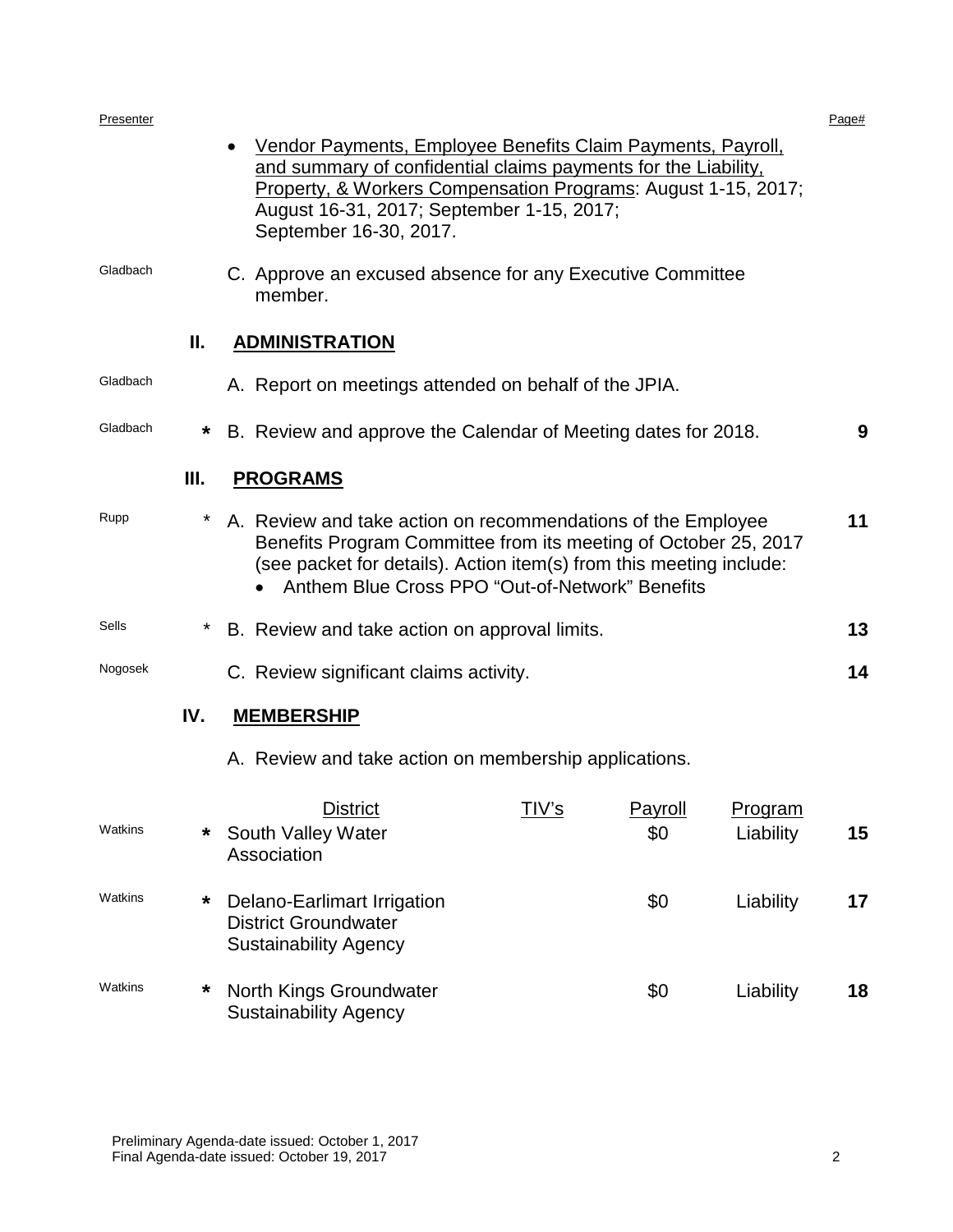#### Presenter **Presenter** Page#

#### **V. MISCELLANEOUS**

All A. Discuss future agenda items.

Sells **\*** B. CEO Update. **19**

Gladbach **\*** C. Review the availability of the Committee members for upcoming meeting – November 27, 2017 at Fall Conference in Anaheim. **20**

#### **VI. CLOSED SESSION**

Greenfield Announcement of items to be discussed in closed session.

Conference with Legal Counsel (tort liability losses, public liability losses/claims, or workers' compensation liability claims) – Pursuant to Government Code Sec. 54956.95.

- Nogosek 1. Parker vs. Corcoran Irrigation District Nogosek 2. Forstner vs. Richvale Irrigation District Greenfield 3. Torres vs. Upper San Gabriel Valley Municipal Water District
- Tucker 4. Watson vs. Calaveras County Water District

#### **ADJOURN**

**\***Related items enclosed.

*Americans With Disabilities Act – The JPIA conforms to the protections and prohibitions contained in Section 202 of the Americans with Disabilities Act of 1990 and the Federal Rules and Regulations adopted in implementation thereof. A request for disability-related modification or accommodation, in order to participate in a public meeting of the JPIA, shall be made to: Bobbette Wells, Executive Assistant to the CEO, ACWA JPIA, PO Box 619082, Roseville, CA 95661-9082; telephone (916) 786-5742. The JPIA's normal business hours are Monday – Friday, 7:30 a.m. to 4:30 p.m. (Government Code Section 54954.2, subdivision. (a)(1).)*

*Written materials relating to an item on this Agenda that are distributed to the JPIA's Executive Committee within 72 hours before it is to consider the item at its regularly scheduled meeting will be made available for public inspection at ACWA JPIA, 2100 Professional Drive, Roseville, CA 95661-3700; telephone (916) 786- 5742. The JPIA's normal business hours are Monday – Friday, 7:30 a.m. to 4:30 p.m.*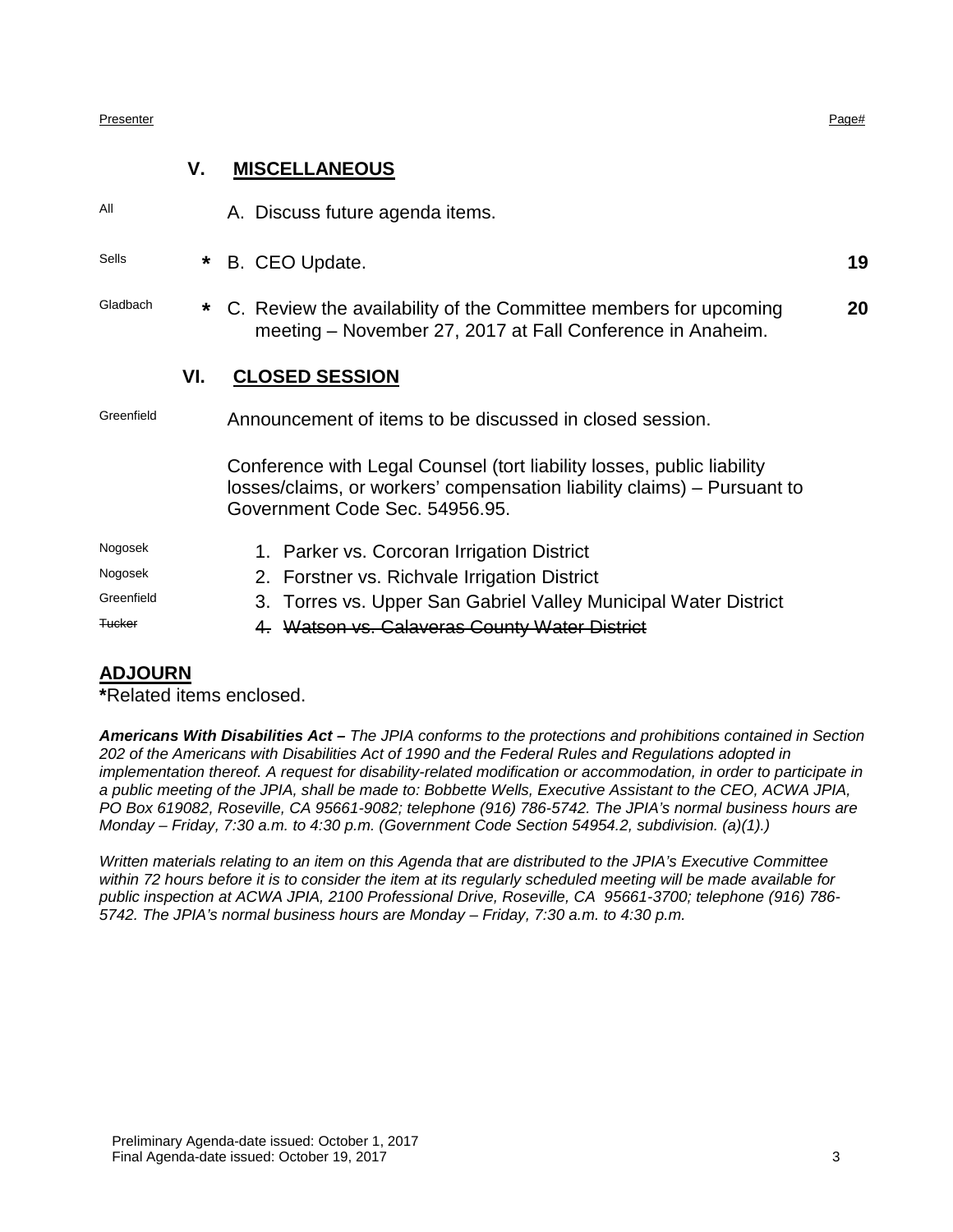*Unapproved Minutes*



### **Executive Committee Meeting**

ACWA JPIA Executive Conference Room 2100 Professional Drive Roseville, CA 95661 (800) 231-5742

**August 30, 2017**

This meeting consisted of a simultaneous WebEx teleconference call at the ACWA JPIA, 2100 Professional Drive, Roseville, CA 95661 and the following remote sites:

Drake – 2067 Wineridge Place, Suite E, Escondido

#### **MEMBERS PRESENT**

Chairman: E.G. "Jerry" Gladbach, Castaic Lake Water Agency Vice-chair: Thomas A. Cuquet, South Sutter Water District David Drake, Rincon del Diablo Municipal Water District *(via WebEx-left meeting 10:10 am)* Brent Hastey, Yuba County Water Agency, ACWA Vice President *(arrived 8:41 am)*  David T. Hodgin, Scotts Valley Water District W.D. "Bill" Knutson, Yuima Municipal Water District Melody A. McDonald, San Bernardino Valley Water Conservation District J. Bruce Rupp, Humboldt Bay Municipal Water District Kathleen Tiegs, Cucamonga Valley Water District

#### **MEMBERS ABSENT**

None.

#### **STAFF PRESENT**

Chief Executive Officer/Secretary: Walter "Andy" Sells Linda Craun, Administrative Assistant II *(WebEx Coordinator)* David deBernardi, Director of Finance Robin Flint, Sr. Risk Management Consultant Robert Greenfield, General Counsel Debbie Kyburz, Lead Member Services Representative Patricia Slaven, Director of Administration Sandra Smith, Employee Benefits Manager Dianna Sutton, Finance Manager Karen Thesing, Director of Insurance Services Melody Tucker, Workers' Compensation Claims Manager Nidia Watkins, Member Services Representative II Bobbette Wells, Executive Assistant to the CEO *(Recording Secretary)* Cece Wuchter, Sr. Claims Examiner

#### **OTHERS IN ATTENDANCE**

Tiffany Giammona, ACWA Director of Member Outreach & Engagement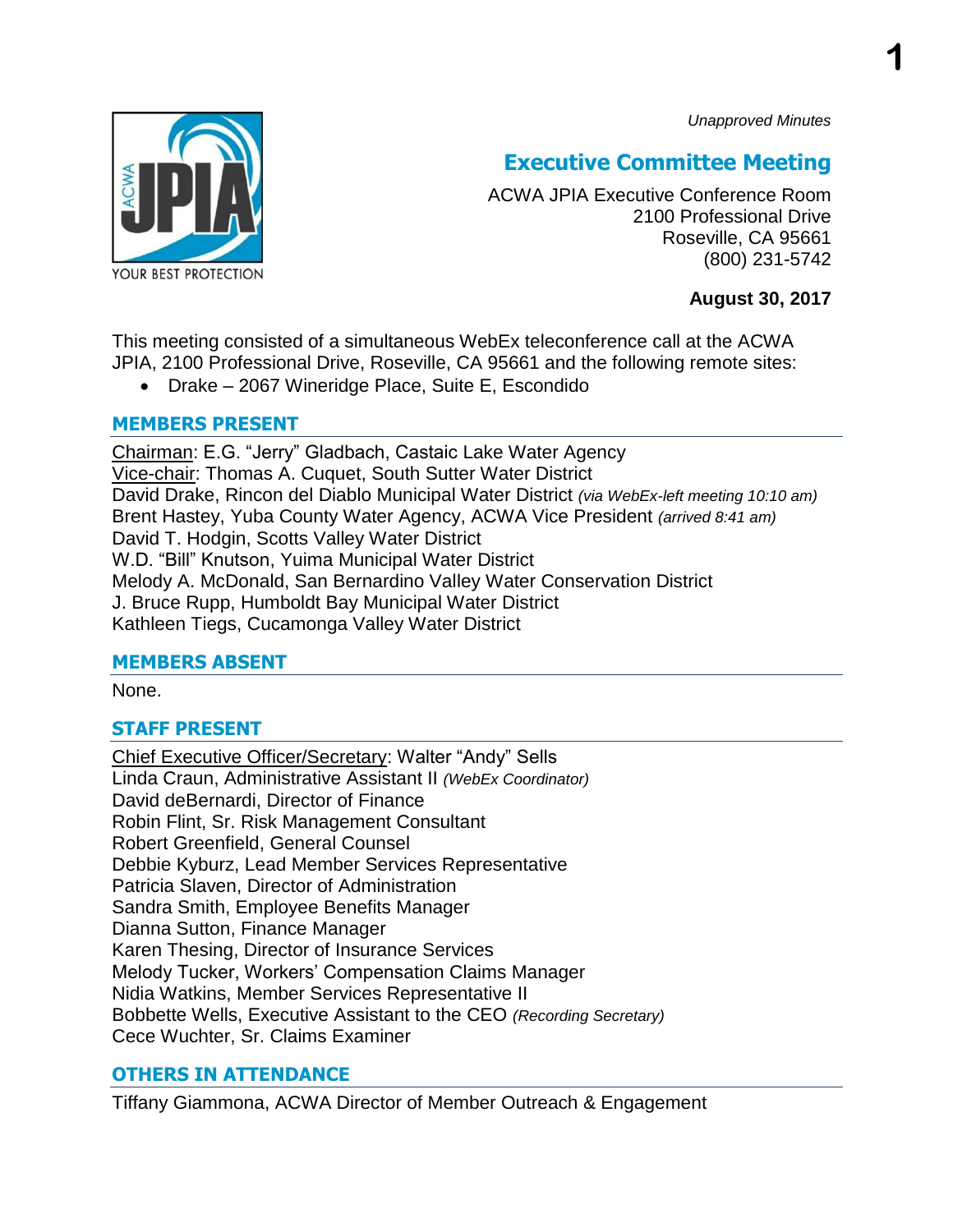Chuck Muse, member of the public *(via WebEx)*

Thomas Scaglione, Finance & Audit Committee Chairman, Vallecitos Water District Alex Tokar, JPIA Insurance Broker, Aon Insurance Services

#### **WELCOME**

Chairman Gladbach welcomed everyone in attendance.

#### **CALL TO ORDER AND ANNOUNCEMENT OF QUORUM**

Chairman Gladbach called the meeting to order at 8:30 a.m. He announced there was a quorum.

#### **PLEDGE OF ALLEGIANCE/EVACUATION PROCEDURES**

Chairman Gladbach led the Pledge of Allegiance and Mr. Sells gave the evacuation procedure instructions.

#### **ANNOUNCEMENT RECORDING OF MEETING**

Chairman Gladbach announced that the meeting would be recorded to assist in preparation of minutes. Recordings are only kept 30 days following the meeting, as mandated by the California Brown Act.

#### **PUBLIC COMMENT**

Chairman Gladbach noted that, as the agenda stated, members of the public would be allowed to address the Executive Committee on any agenda item prior to the Committee's decision on that item. Comments on any issues on the agenda, or not on the agenda, were also welcomed. No comments were brought forward.

#### **INTRODUCTIONS**

Chairman Gladbach asked all in attendance to introduce themselves.

#### **ADDITIONS TO OR DELETIONS FROM THE AGENDA**

Chairman Gladbach asked for any additions to, or deletions from, the agenda; staff had none.

#### **CONSENT AGENDA**

Chairman Gladbach called for approval of the Consent Agenda:

M/S/C (Rupp/McDonald) (Cuquet-Yes; Drake-Yes; Gladbach-Yes; Hodgin-Yes; Knutson-Yes; McDonald-Yes; Rupp-Yes; Tiegs-Yes): That the Executive Committee approve the minutes of the June 27, 2017 meeting; and approve the JPIA disbursements of:

Vendor Payments, Employee Benefits Claim Payments, Payroll, and summary of confidential claims payments for the Liability, Property, & Workers' Compensation Programs: June 16-30, 2017; July 1-15, 2017; July 16-31, 2017.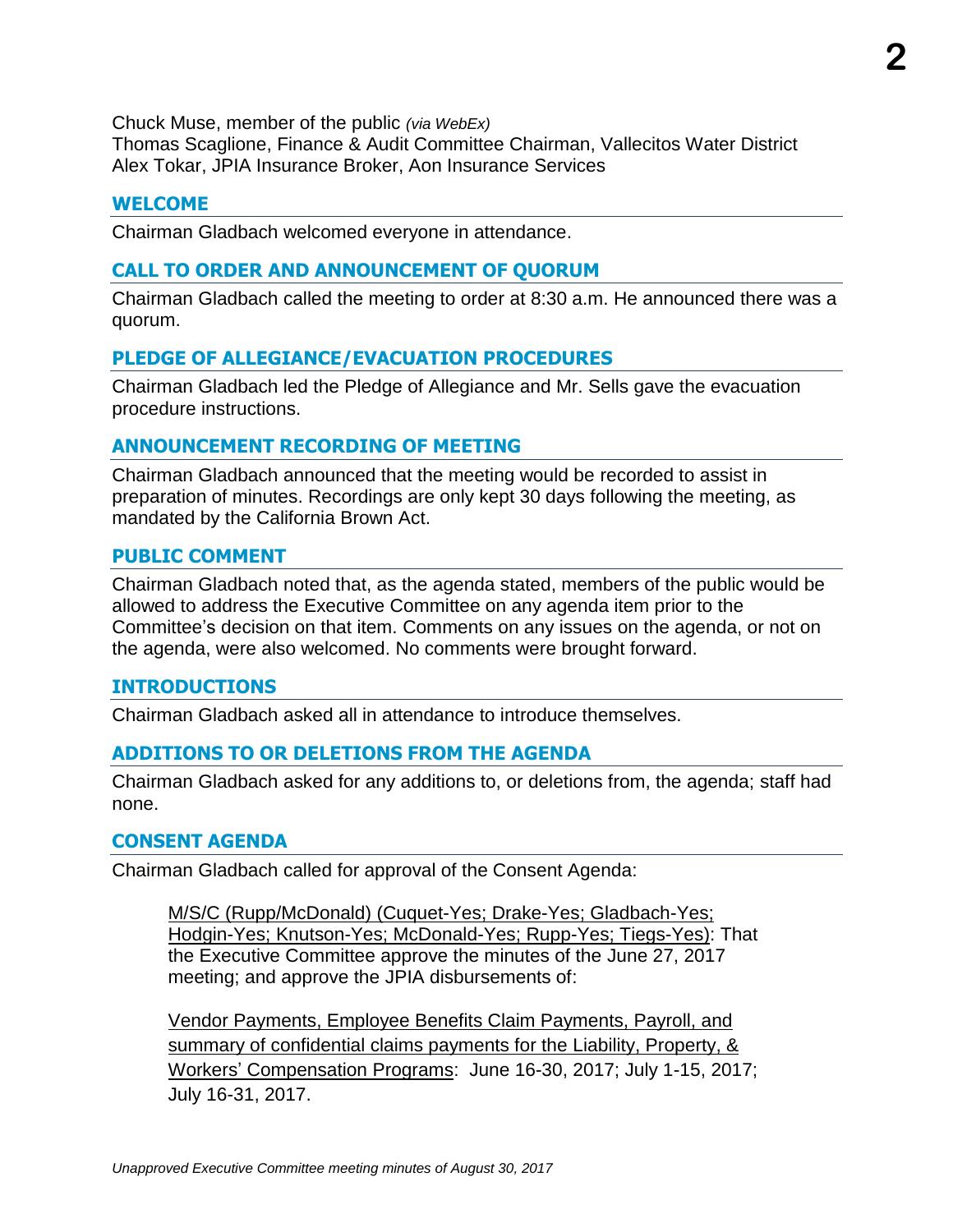#### **ADMINISTRATION**

Meetings attended on behalf of the JPIA Chairman Gladbach attended an ACWA Board meeting on July 28, 2017.

#### Calendar of Meeting Dates for 2018

The proposed Calendar of Meeting Dates for 2018 was included in the packet for review and approval. Due to potential conflicts with proposed meeting dates, decision on the calendar was tabled to the next meeting on October 31, 2017.

#### Strategic Planning Session

An organizational goal for 2017 was to develop and conduct a Strategic Planning Session with the Executive Committee and JPIA senior staff. This goal was deferred to 2018 due to turnover in the Executive Committee and JPIA senior staff. The Executive Committee was asked for their input on the date and location.

The Strategic Planning Session will be held in the Palm Springs area on February 15-16, 2018. Staff will now proceed with preparations for the meeting.

#### **FINANCE**

#### Finance & Audit Committee

Committee Chairman Scaglione reported on the recommendations of the Finance & Audit Committee's meeting on August 29, 2017. The following action items were presented to the Executive Committee for approval:

M/S/C (Hodgin/Hastey) (Cuquet-Yes; Drake-Yes; Gladbach-Yes; Hastey-Yes; Hodgin-Yes; Knutson-Yes; McDonald-Yes; Rupp-Yes; Tiegs-Yes): That the Executive Committee accept the Finance & Audit Committee's recommendation to approve the changes to the Investment Policy, and present it to the Board of Directors for final approval at Fall Conference.

#### **PROGRAMS**

#### Liability Program Committee

Committee Chair McDonald reported on the recommendations of the Liability Program Committee's meeting on August 29, 2017. The following action items were presented to the Executive Committee for approval:

M/S/C (McDonald/Rupp) (Cuquet-Yes; Drake-Yes; Gladbach-Yes; Hastey-Yes; Hodgin-Yes; Knutson-Yes; McDonald-No; Rupp-Yes; Tiegs-Yes): That the Executive Committee accept the recommendation of the Liability Program Committee to approve the proposed revisions to the Memorandum of Liability Coverage, effective October 1, 2017.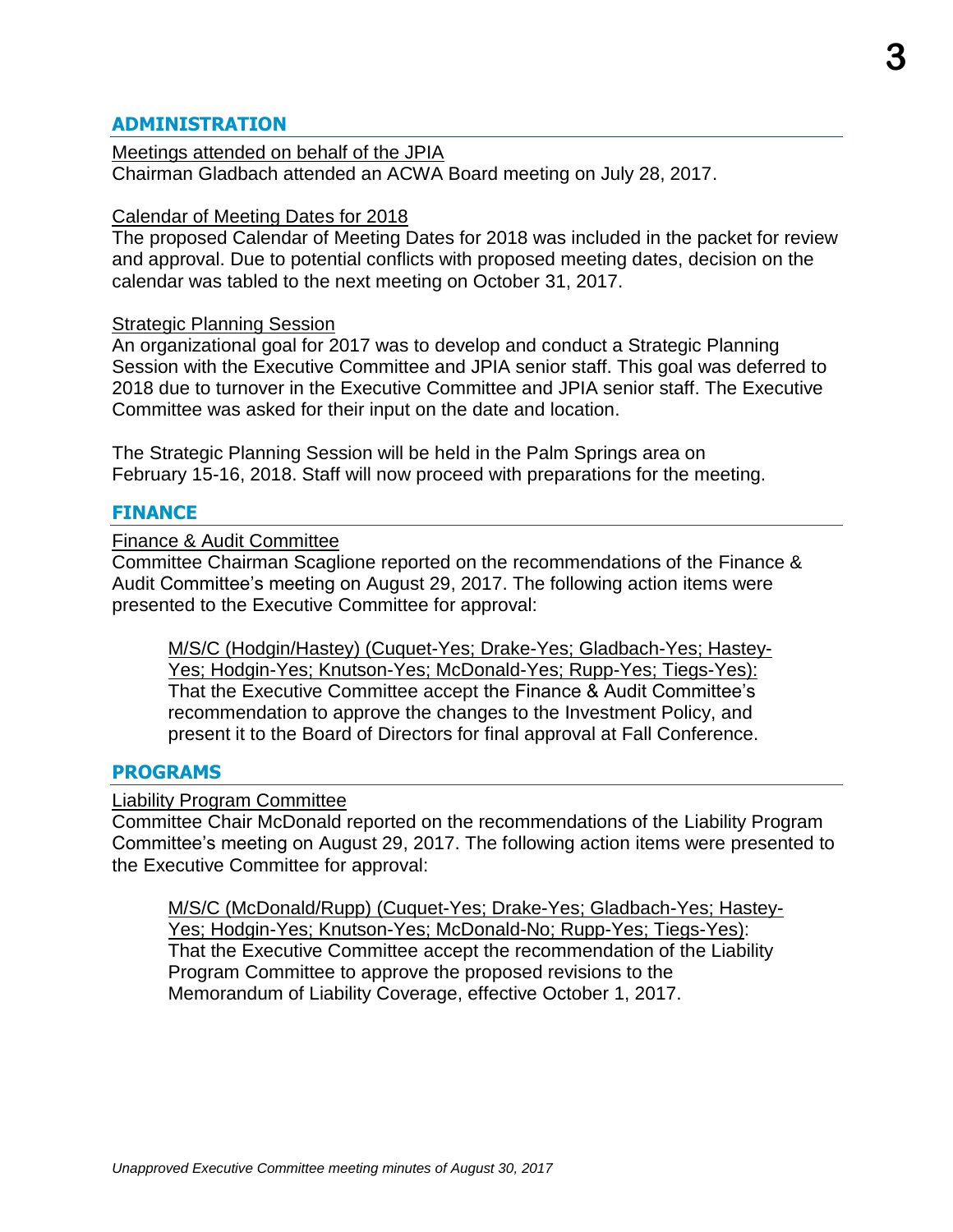M/S/C (McDonald/Hodgin) (Cuquet-Yes; Drake-Yes; Gladbach-Yes; Hastey-Yes; Hodgin-Yes; Knutson-Yes; McDonald-No; Rupp-Yes; Tiegs-Yes): That the Executive Committee accept the recommendation of the Liability Program Committee to approve the reinsurance terms and conditions for an amount not to exceed \$2,980,903, for the 10/1/2017-18 policy year.

M/S/C (McDonald/Hodgin) (Cuquet-Yes; Drake-Yes; Gladbach-Yes; Hastey-Yes; Hodgin-Yes; Knutson-Yes; McDonald-No; Rupp-Yes; Tiegs-Yes): That the Executive Committee accept the recommendation of the Liability Program Committee to approve no change in billing rate of \$3.069 rate for the 10/1/2017-18 policy year.

M/S/C (McDonald/Hodgin) (Cuquet-Yes; Drake-Yes; Gladbach-Yes; Hastey-Yes; Hodgin-Yes; Knutson-Yes; McDonald-No; Rupp-Yes; Tiegs-Yes): That the Executive Committee accept the recommendation of the Liability Program Committee to approve the proposed Underwriting Policy, as presented.

#### **ADMINISTRATION (CONTINUED)**

Personnel Committee

Chairman Gladbach reported on the recommendations of the Personnel Committee from its meetings of July 20, 2017 and August 29, 2017. The following action items were presented to the Executive Committee for approval:

M/S/C (Hastey/Rupp) (Cuquet-Yes; Drake-Yes; Gladbach-Yes; Hastey-Yes; Hodgin-Yes; Knutson-Yes; McDonald-Yes; Rupp-Yes; Tiegs-Yes): That the Executive Committee accept the recommendation of the Personnel Committee to approve the JPIA Pay Schedule, as presented.

M/S/C (Rupp/Hastey) (Cuquet-Yes; Drake-Yes; Gladbach-Yes; Hastey-Yes; Hodgin-Yes; Knutson-Yes; McDonald-Yes; Rupp-Yes; Tiegs-Yes): That the Executive Committee accept the recommendation of the Personnel Committee to approve benefit changes listed below:

- That the JPIA continue medical coverage for surviving spouses if they remarry.
- That the JPIA discontinue medical coverage for surviving spouses, if they obtain other coverage.
- That the JPIA allow dependents, age 19 or older, the option to waive medical coverage.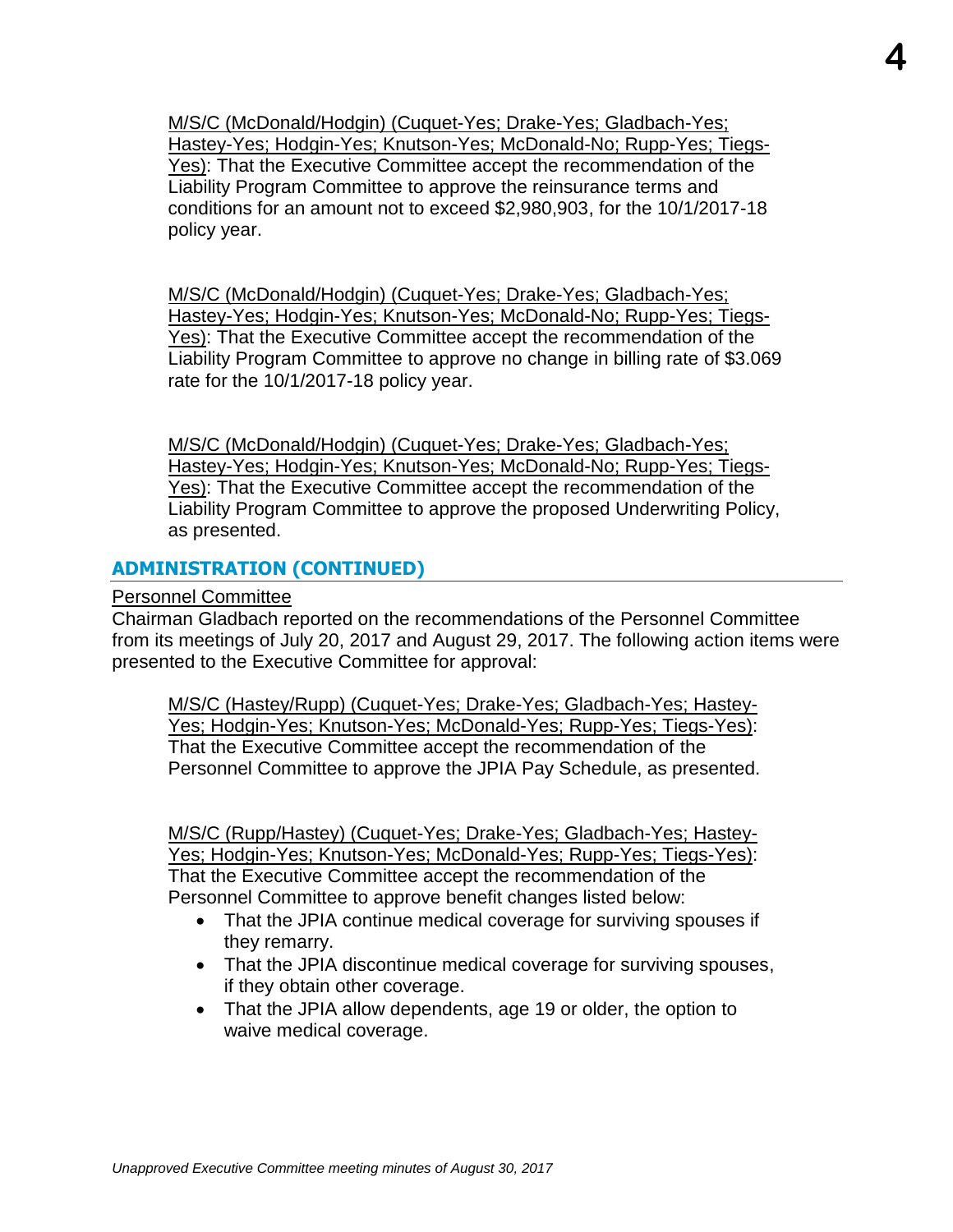M/S/C (Cuquet/McDonald) (Cuquet-Yes; Drake-Yes; Gladbach-Yes; Hastey-Yes; Hodgin-Yes; Knutson-Yes; McDonald-Yes; Rupp-Yes; Tiegs-Yes): That the Executive Committee accept the recommendation of the Personnel Committee to approve JPIA staff participation in the Vision Service Plan (VSP) Insurance Plan, effective January 1, 2018.

M/S/C (Rupp/Hastey) (Cuquet-Yes; Drake-Yes; Gladbach-Yes; Hastey-Yes; Hodgin-Yes; Knutson-Yes; McDonald-Yes; Rupp-Yes; Tiegs-Yes): That the Executive Committee accept the recommendation of the Personnel Committee to approve the changes to the JPIA Employee Handbook, as presented.

#### **MEMBERSHIP**

#### Mid-Kaweah Groundwater Subbasin Joint Powers Authority Groundwater Sustainability Agency

Ms. Watkins presented Mid-Kaweah Groundwater Subbasin Joint Powers Authority Groundwater Sustainability Agency's application for admission into the Liability Program. The City of Visalia, City of Tulare, and the Tulare Irrigation District have entered into an agreement to form the Mid-Kaweah Groundwater Subbasin Joint Powers Authority Groundwater Sustainability Agency (Mid-Kaweah GSA) in compliance with the Sustainable Groundwater Management Act of 2014 to protect existing surface water and groundwater rights. The Mid-Kaweah GSA was formed September 14, 2015.

M/S/C (Cuquet/Hodgin) (Cuquet-Yes; Drake-Yes; Gladbach-Yes; Hastey-Yes; Hodgin-Yes; Knutson-Yes; McDonald-Yes; Rupp-Yes; Tiegs-Yes): That the Executive Committee approve Mid-Kaweah Groundwater Subbasin Joint Powers Authority Groundwater Sustainability Agency's application for admission into the Liability Program.

#### Yolo Subbasin Groundwater Agency

Ms. Watkins presented Yolo Subbasin Groundwater Agency's application into the Liability Program. The Yolo Subbasin Groundwater Agency was formed on June 19, 2017.

M/S/C (Hastey/McDonald) (Cuquet-Yes; Drake-Yes; Gladbach-Yes; Hastey-Yes; Hodgin-Yes; Knutson-Yes; McDonald-Yes; Rupp-Yes; Tiegs-Yes): That the Executive Committee approve Yolo Subbasin Groundwater Agency's application for admission into the Liability Program.

#### Santa Cruz Mid-County Groundwater Agency

Ms. Watkins presented Santa Cruz Mid-County Groundwater Agency's application into the Liability Program. The Santa Cruz Mid-County Groundwater Agency was formed on March 17, 2017.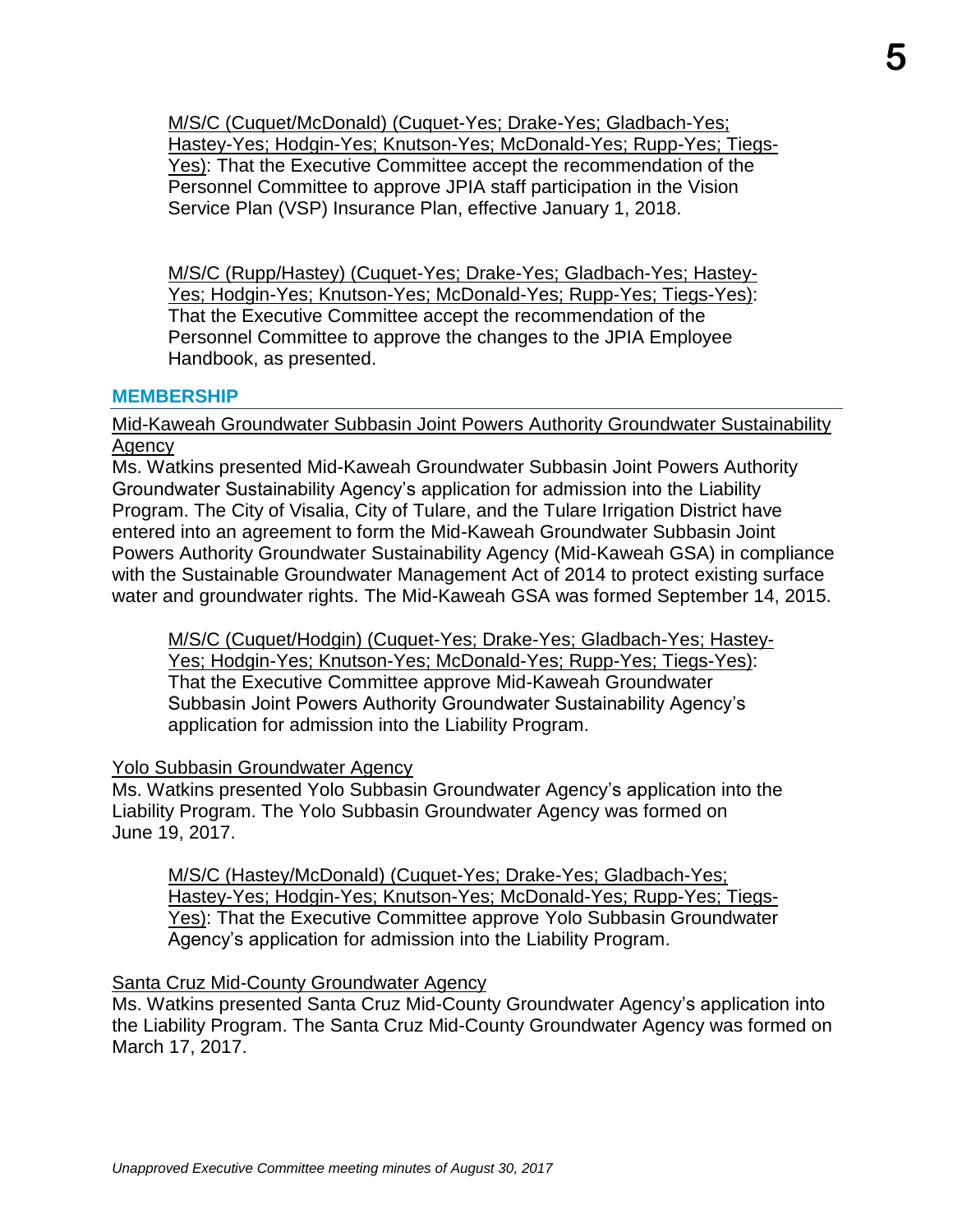M/S/C (Hodgin/McDonald) (Cuquet-Yes; Drake-Yes; Gladbach-Yes; Hastey-Yes; Hodgin-Yes; Knutson-Yes; McDonald-Yes; Rupp-Yes; Tiegs-Yes): That the Executive Committee approve Santa Cruz Mid-County Groundwater Agency's application for admission into the Liability Program.

#### Arroyo Santa Rosa Basin Groundwater Sustainability Agency

Ms. Kyburz presented Arroyo Santa Rosa Basin Groundwater Sustainability Agency's application for admission into the Liability Program. The County of Ventura and Camrosa Water District have entered into an agreement to form the Arroyo Santa Rosa Basin Groundwater Sustainability Agency in compliance with the Sustainable Groundwater Management Act of 2014 to protect existing surface water and groundwater rights. The Agency was formed on November 17, 2016.

M/S/C (McDonald/Knutson) (Cuquet-Yes; Drake-Yes; Gladbach-Yes; Hastey-Yes; Hodgin-Yes; Knutson-Yes; McDonald-Yes; Rupp-Yes; Tiegs-Yes): That the Executive Committee approve Arroyo Santa Rosa Basin Groundwater Sustainability Agency's application for admission into the Liability Program.

#### Kings River East Groundwater Sustainability Agency

Ms. Kyburz presented Kings River East Groundwater Sustainability Agency's application for admission into the Liability Program. Kings River East Groundwater Sustainability Agency was formed on January 6, 2017.

M/S/C (Hastey/Rupp) (Cuquet-Yes; Drake-Yes; Gladbach-Yes; Hastey-Yes; Hodgin-Yes; Knutson-Yes; McDonald-Yes; Rupp-Yes; Tiegs-Yes): That the Executive Committee approve Kings River East Groundwater Sustainability Agency's application for admission into the Liability Program.

#### **MISCELLANEOUS**

Future agenda items

- 2018 meeting calendar
- West Valley Water District

#### CEO Update

Mr. Sells and staff updated the Committee on relevant current issues. Those discussed were:

- Ms. Slaven gave an update on regional HR meeting updates.
- Mr. Sells and Mr. Greenfield led a lengthy discussion on GSA updates and potential issues.
- Upcoming staff conferences: CUEMA & CAJPA.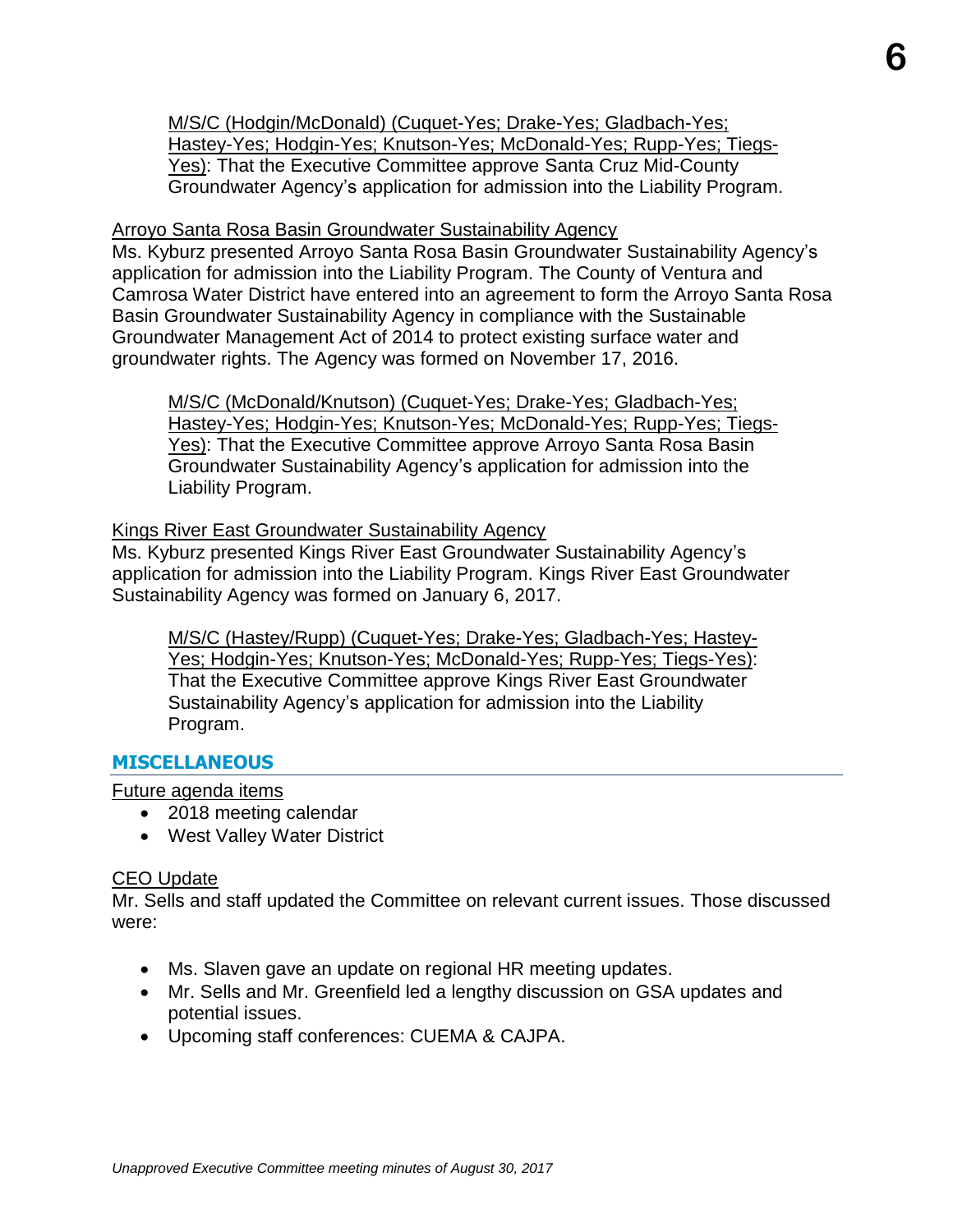#### Availability for next meeting on October 31, 2017

A request was made to move the time of the meeting to 8:30 a.m. No other conflicts were noted.

#### **CLOSED SESSION**

Before proceeding into closed session, General Counsel announced the items to be discussed.

M/S/C (Rupp/Cuquet) (Cuquet-Yes; Gladbach-Yes; Hastey-Yes; Hodgin-Yes; Knutson-Yes; McDonald-Yes; Rupp-Yes; Tiegs-Yes): That the Executive Committee adjourn to closed session.

At approximately 10:10 a.m., the Executive Committee, upon advice of General Counsel, adjourned to closed session pursuant to Government Code(s) Section 54957 and 54957.6 (conference with Labor Negotiators); and Government Code(s) Section 54956.95 to discuss Liability claims in Cook vs. West Valley Water District; Smith vs. West Valley Water District; Petrowsky vs. Calleguas Municipal Water District; and a Workers' Compensation claim in Carman vs. Yolo County Flood Control & Water Conservation District.

M/S/C (McDonald/Tiegs) (Cuquet-Yes; Gladbach-Yes; Hastey-Yes; Hodgin-Yes; Knutson-Yes; McDonald-Yes; Rupp-Yes; Tiegs-Yes): That the Executive Committee reconvene to open session.

The Committee returned to open session at approximately 11:30 a.m. General Counsel reported:

- Closed session item #1: No action taken in closed session; reported below.
- Closed session item #2: No reportable action, instructions given to staff.
- Closed session item #3: No reportable action, instructions given to staff.
- Closed session item #4: No reportable action, instructions given to staff.
- Closed session item #5: No reportable action, instructions given to staff.

M/S/C (Tiegs/Gladbach) (Cuquet-Yes; Gladbach-Yes; Hastey-Yes; Hodgin-Yes; Knutson-Yes; McDonald-Yes; Rupp-Yes; Tiegs-Yes): That the Executive Committee accept the recommendation of the Personnel Committee to approve the Organizational Performance Appraisal with an overall rating of 4.1 and approve the Organizational Goals & Objectives for 2018, with the understanding that they may be amended following the Executive Committee's Strategic Planning session to be held in February 2018:

- Research and evaluate possibility of creating a Captive Insurance Company by February 2018.
- Research and evaluate possibility of creating and conducting Board training May 2018.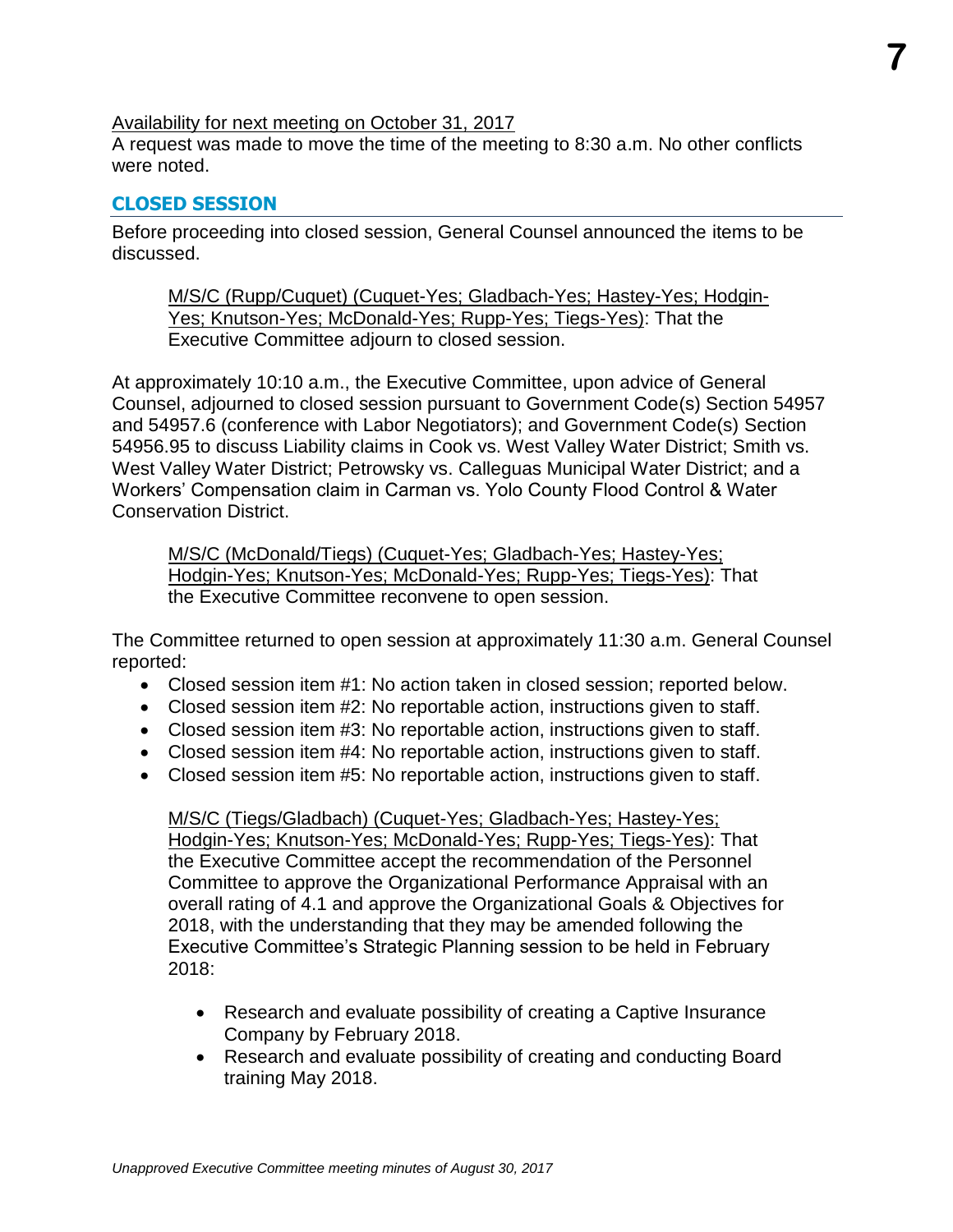- Develop and conduct a Strategic Planning Session for Executive Committee and senior staff early 2018.
- Expand membership outreach.

M/S/C (McDonald/Cuquet) (Cuquet-Yes; Gladbach-Yes; Hastey-Yes; Hodgin-Yes; Knutson-Yes; McDonald-Yes; Rupp-Yes; Tiegs-Yes): That the Executive Committee approve the Chief Executive Officer's Performance Appraisal with a rating of 4.7 and Goals for 2018:

- Attend/participate in at least one professional development opportunity.
- Arrange for some industry specific training for senior staff.
- Report back to the Executive Committee on findings/observations from member interviews.

M/S/C (McDonald/Cuquet) (Cuquet-Yes; Gladbach-Yes; Hastey-Yes; Hodgin-Yes; Knutson-Yes; McDonald-Yes; Rupp-Yes; Tiegs-Yes): That the Executive Committee approve the Chief Executive Officer's contract to include a \$20,000 compensation increase, to be effective October 1, 2017.

The Executive Committee meeting adjourned at 11:42 a.m.

Attest:

X

E. G. "Jerry" Gladbach Chairman

X

Walter A. Sells Secretary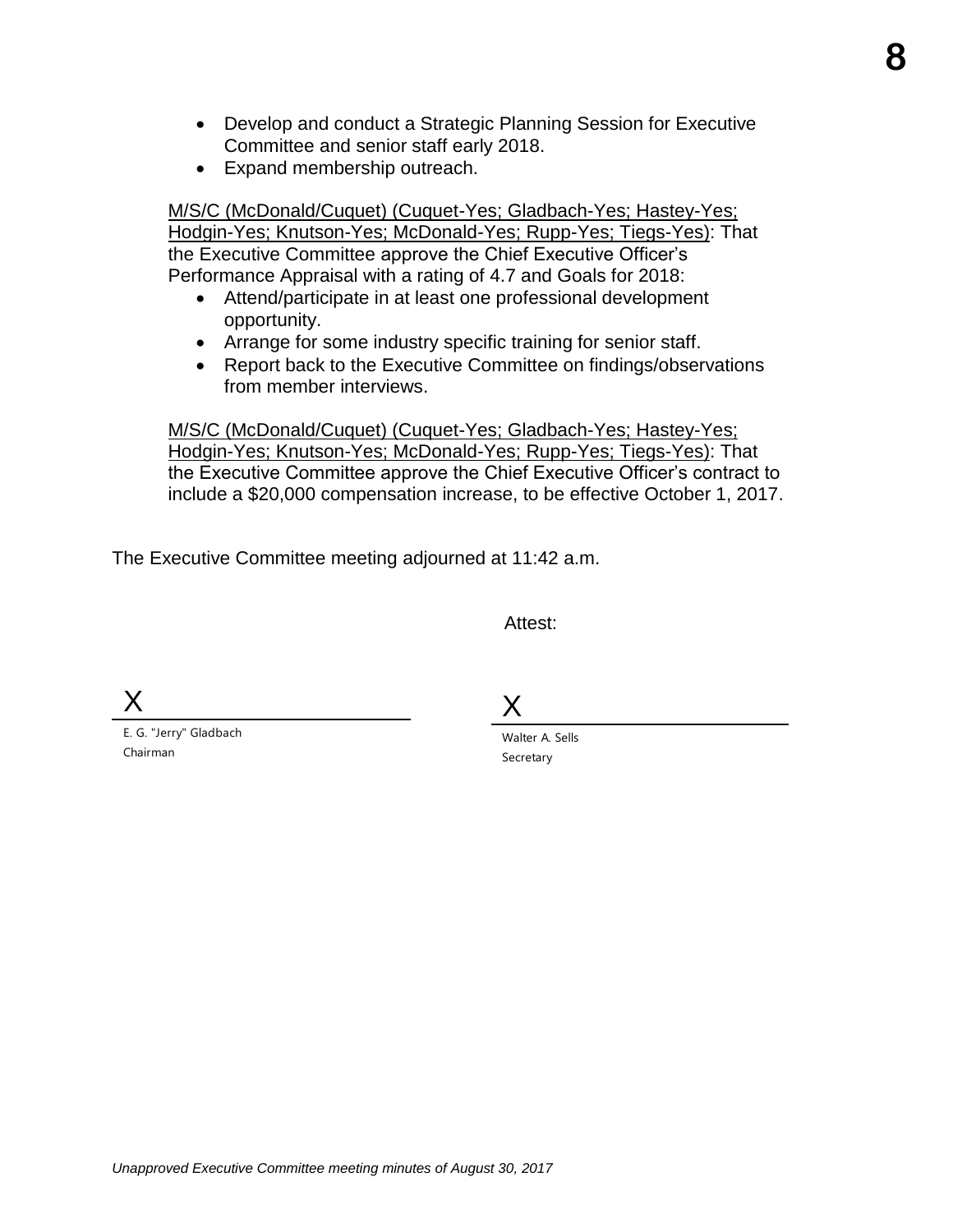#### **ACWA JPIA Calendar of Meeting Dates for 2018**  October 31, 2017

#### **BACKGROUND**

The "Proposed Calendar of Meeting Dates" is prepared each year for approval of the Executive Committee. This item was tabled from the prior Executive Committee meeting on August 30, 2017.

#### **CURRENT SITUATION**

A meeting calendar for 2018 has been prepared after taking into account the anticipated dates of the Executive Committee's own District board meetings and the needs of the JPIA.

The proposed committee meetings are:

#### January:

- 18 Personnel
- 30 Property
- 30 Executive

#### March:

- 19 Finance & Audit
- 19 Risk Management
- 20 Executive

April:

• 17 – Employee Benefits

#### May (Spring Conference)

- 7 Work Comp
- 7 Liability
- 7 Executive
- 7 Board of Directors

#### **RECOMMENDATION**

That the Executive Committee approve the Calendar of Meeting Dates for 2018 as presented.

- June:
	- 7 Personnel

July:

- 9 Employee Benefits
- 9 Executive

#### September:

- 17 Finance
- 17 Liability
- 18 Executive

#### November (Fall Conference)

- 26 Executive
- 26 Board of Directors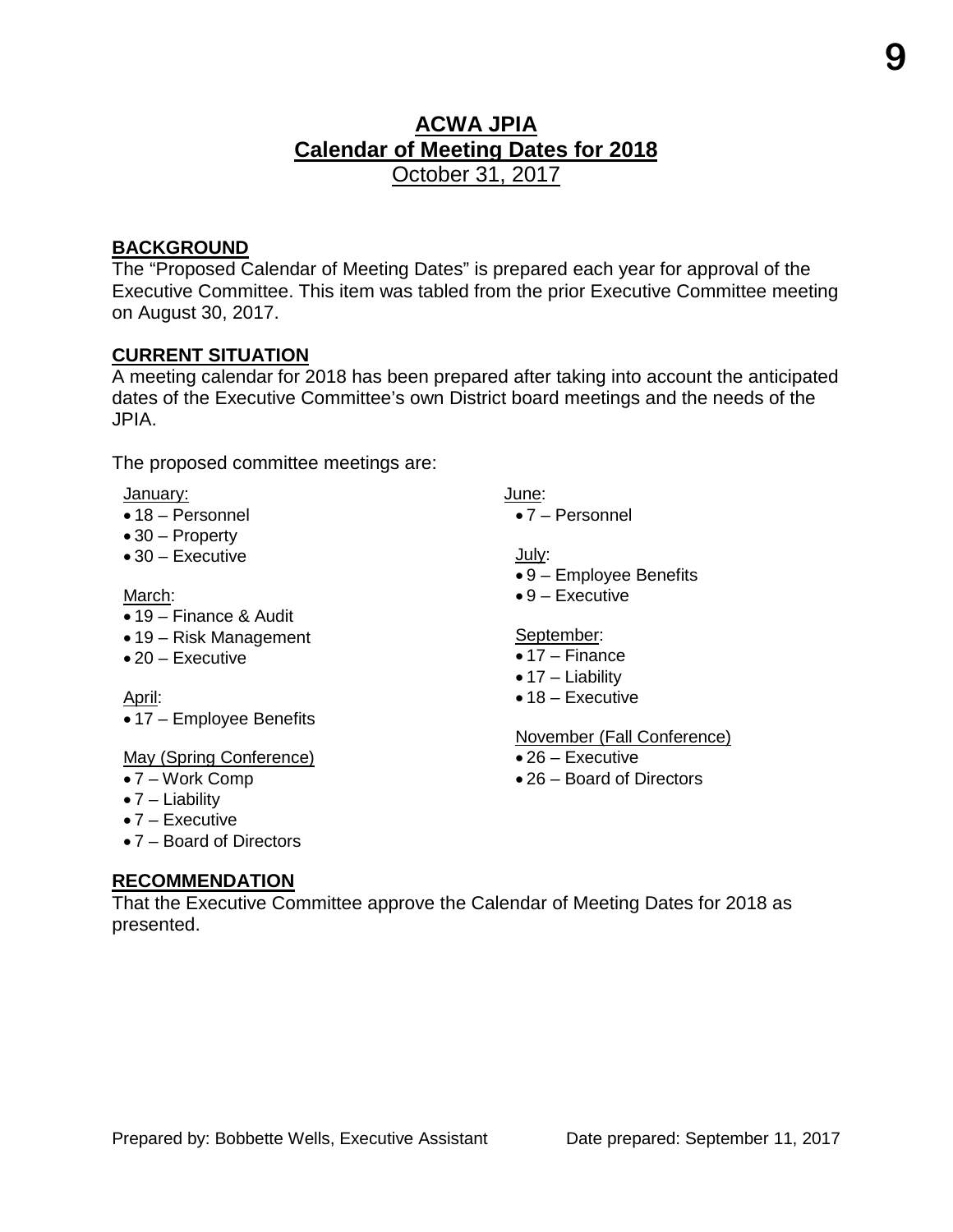## **PROPOSED JPIA MEETING & CONFERENCE CALENDAR – 2018**

|                                                           | <b>BOARD OF</b>  |                  | <b>FINANCE</b>                                                |                                                 | PROGRAMS |                         |                  | <b>RISK</b>     |                            |             |
|-----------------------------------------------------------|------------------|------------------|---------------------------------------------------------------|-------------------------------------------------|----------|-------------------------|------------------|-----------------|----------------------------|-------------|
| <b>MEETING</b><br><b>DATES</b>                            | <b>DIRECTORS</b> | <b>EXECUTIVE</b> | <b>PERSONNEL</b>                                              | $\boldsymbol{\alpha}$<br><b>AUDIT</b>           |          | Emp.<br><b>Benefits</b> | <b>Liability</b> | <b>Property</b> | <b>Work</b><br><b>Comp</b> | <b>MGMT</b> |
| <b>JAN 18</b>                                             |                  |                  | 11:00 AM<br><b>ONTARIO</b>                                    |                                                 |          |                         |                  |                 |                            |             |
| <b>JAN 30</b>                                             |                  | 1:00 PM          |                                                               |                                                 |          |                         |                  | 10:00 AM        |                            |             |
| <b>MAR 19</b>                                             |                  |                  |                                                               | $1:00$ PM                                       |          |                         |                  |                 |                            | 3:00 PM     |
| <b>MAR 20</b>                                             |                  | 8:30 AM          |                                                               |                                                 |          |                         |                  |                 |                            |             |
| <b>APR 17*</b>                                            |                  |                  |                                                               |                                                 |          | 10:00 AM                |                  |                 |                            |             |
| MAY 7                                                     | 1:30 PM          | 11:00 AM         |                                                               |                                                 |          |                         | 9:45 AM          |                 | 8:30 AM                    |             |
| MAY <sub>8</sub>                                          |                  |                  |                                                               | <b>ACWA CONFERENCE MAY 8 TO 11 - SACRAMENTO</b> |          |                         |                  |                 |                            |             |
| JUN <sub>7</sub>                                          |                  |                  | 11:00 AM<br><b>ONTARIO</b>                                    |                                                 |          |                         |                  |                 |                            |             |
| JUL <sub>9</sub>                                          |                  | 1:00 PM          |                                                               |                                                 |          | 9:00 AM                 |                  |                 |                            |             |
| CAJPA CONFERENCE SEPTEMBER 12 TO 14 - SOUTH LAKE TAHOE CA |                  |                  |                                                               |                                                 |          |                         |                  |                 |                            |             |
| <b>SEP 17</b>                                             |                  |                  |                                                               | 1:00 PM                                         |          |                         | 3:00 PM          |                 |                            |             |
| <b>SEP 18</b>                                             |                  | 8:30 AM          |                                                               |                                                 |          |                         |                  |                 |                            |             |
| <b>Nov 26</b>                                             | 1:30 PM          | 10:30 AM         |                                                               |                                                 |          |                         |                  |                 |                            |             |
| <b>Nov 27</b>                                             |                  |                  | <b>ACWA CONFERENCE NOVEMBER 27 TO NOVEMBER 30 - SAN DIEGO</b> |                                                 |          |                         |                  |                 |                            |             |

\*April 17, 2018 Employee Benefits Program Committee meeting will be rescheduled due to conflicts; staff had not secured a new meeting date at time of printing.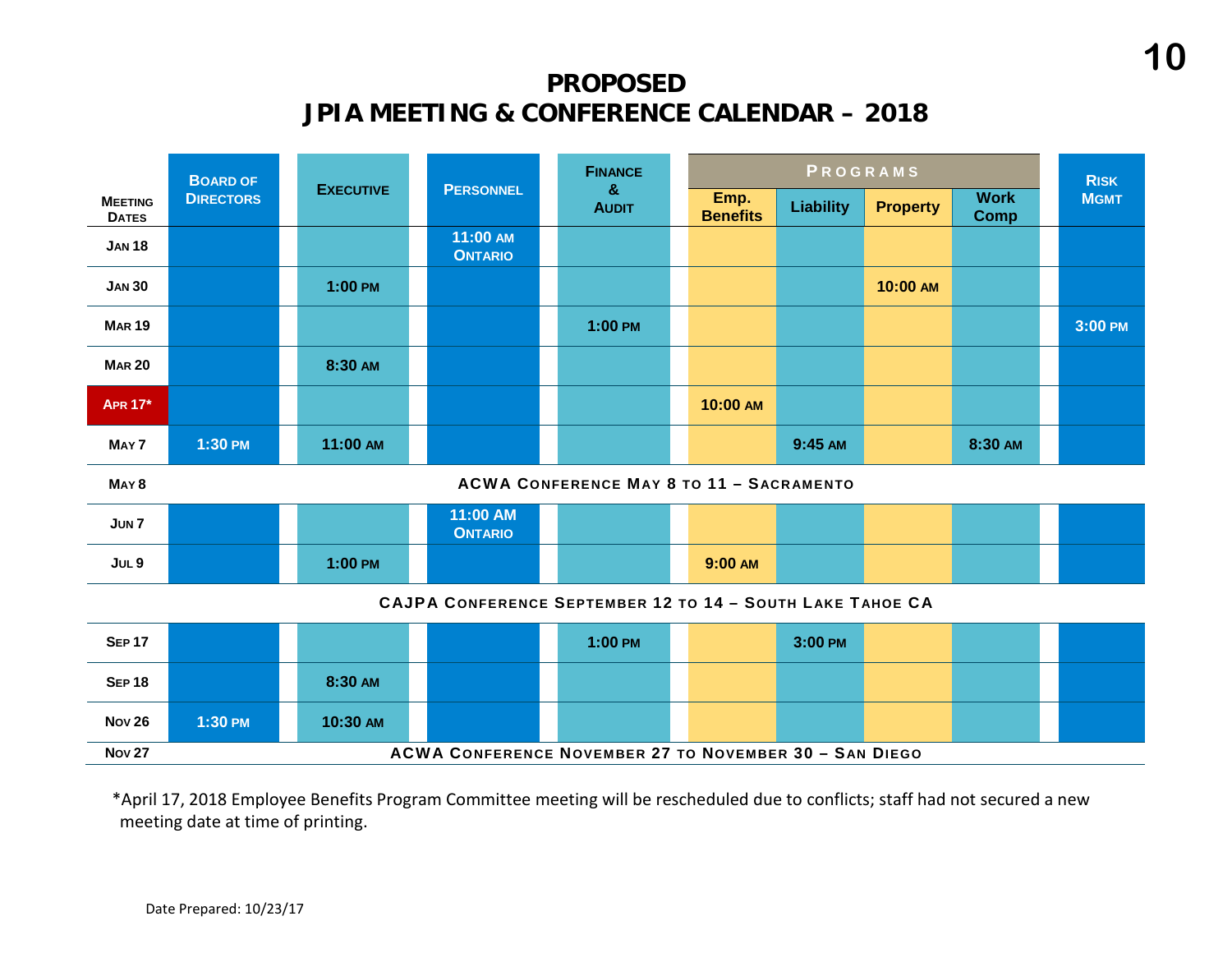

## EMPLOYEE BENEFITS PROGRAM COMMITTEE MEETING

AGENDA

JPIA Executive Conference Room 2100 Professional Drive, Roseville, CA 95661 (800) 231-5742 - **[WWW.ACWAJPIA.COM](http://www.acwajpia.com/)**

#### **Wednesday, October 25 2017, 1:00 PM**

#### **WebEx call-in: (855) 749-4750; Access code: 805 962 605; Password: 1234**

This meeting shall consist of a simultaneous WebEx teleconference call at the ACWA JPIA, 2100 Professional Drive, Roseville, CA 95661 and the following remote sites:

- Aleshire, 28149 Par View Court, Escondido
- Boatmun, 9003 Shadow Ridge Road, Palm Desert
- Dosier, 18700 Ward Street, Fountain Valley
- Linthicum, 1021 E. Miramar Avenue, Claremont
- McDonald, 254 E. Valley Street, San Bernardino
- Peterson, 700 N Alameda, 12th Floor Conference Room, Los Angeles
- Rupp, 229 Boyle Drive, Eureka
- Shilling, 4886 E. Jensen Avenue, Fresno

#### **WELCOME**

#### **CALL TO ORDER AND ANNOUNCEMENT OF QUORUM**

**ANNOUNCEMENT RECORDING OF MEETING** This meeting may be recorded to assist in preparation of minutes. Recordings will only be kept 30 days following the meeting, as mandated by the California Brown Act.

#### **EVACUATION PROCEDURES**

**PUBLIC COMMENT** Members of the public will be allowed to address the Employee Benefits Program Committee on any agenda item prior to the Committee's decision on the item. They will also be allowed to comment on any issues that they wish which may or may not be on the agenda. If anyone present wishes to be heard, please let the Chairman know.

#### **INTRODUCTIONS**

#### **ADDITIONS TO OR DELETIONS FROM THE AGENDA**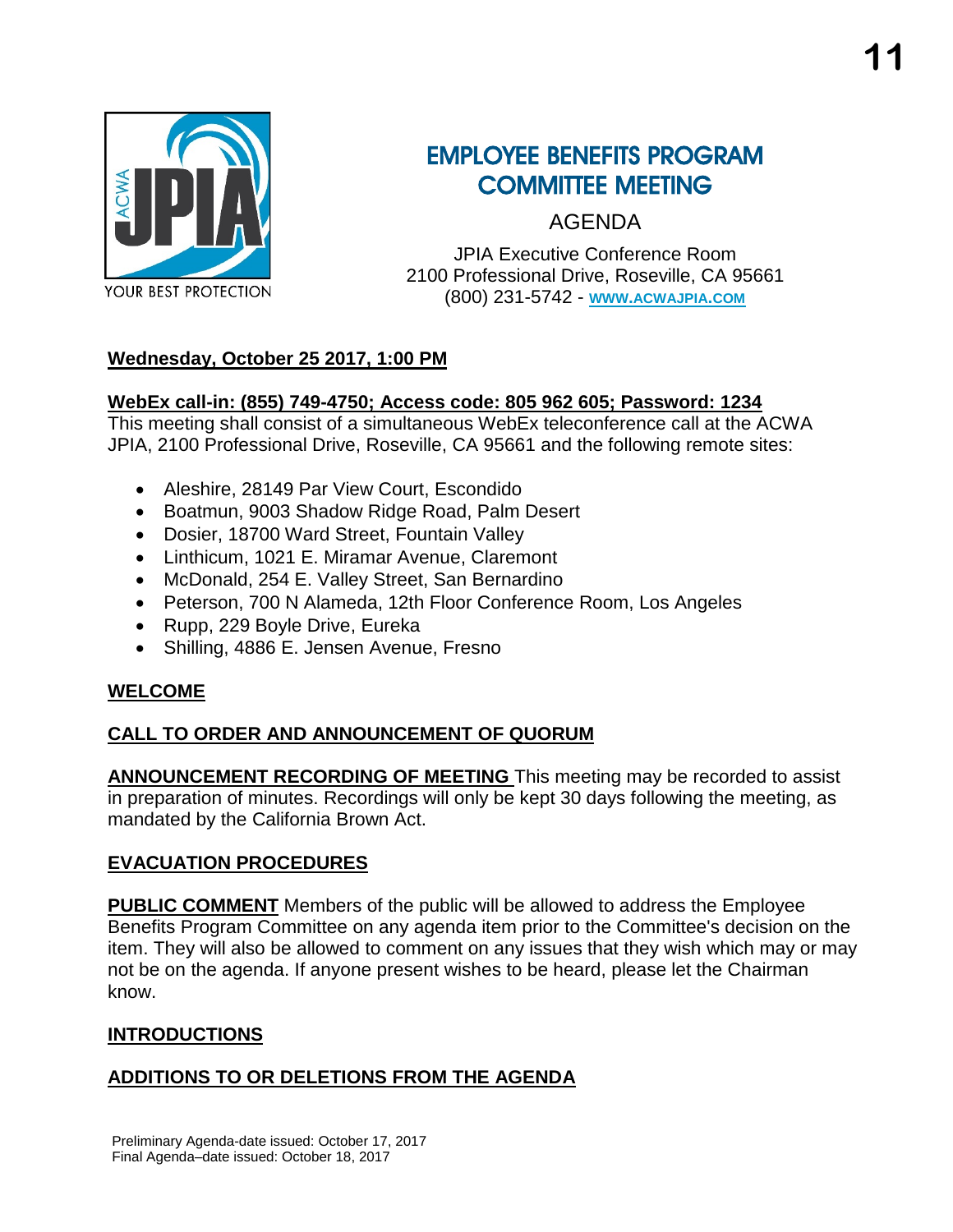| Presenter |         |     |                                                                    |   |
|-----------|---------|-----|--------------------------------------------------------------------|---|
| Rupp      | $\ast$  |     | <b>I.</b> Approve the minutes of the meeting of June 27, 2017.     |   |
| All       |         |     | II. Report on meetings attended on behalf of the JPIA.             |   |
| Smith     | $\star$ |     | III. Review and take action on the out-of-network PPO<br>benefits. | 6 |
| Rupp      | *       | IV. | Discuss next meeting date: To Be Determined.                       | 8 |

#### **ADJOURN**

**\***Related items enclosed.

*Americans With Disabilities Act – The JPIA conforms to the protections and prohibitions contained in Section 202 of the Americans with Disabilities Act of 1990 and the Federal Rules and Regulations adopted in implementation thereof. A request for disability-related modification or accommodation, in order to participate in a public meeting of the JPIA, shall be made to: Allison Hartill, Benefits Analyst, ACWA JPIA, PO Box 619082, Roseville, CA 95661-9082; telephone (916) 774-7046. The JPIA's normal business hours are Monday – Friday, 7:30 a.m. to 4:30 p.m. (Government Code Section 54954.2, subdivision. (a)(1).)*

*Written materials relating to an item on this Agenda that are distributed to the JPIA's Employee Benefits Program Committee within 72 hours before it is to consider the item at its regularly scheduled meeting will be made available for public inspection at ACWA JPIA, 2100 Professional Drive, Roseville, CA 95661-3700; telephone (916) 786-5742. The JPIA's normal business hours are Monday – Friday, 7:30 a.m. to 4:30 p.m.*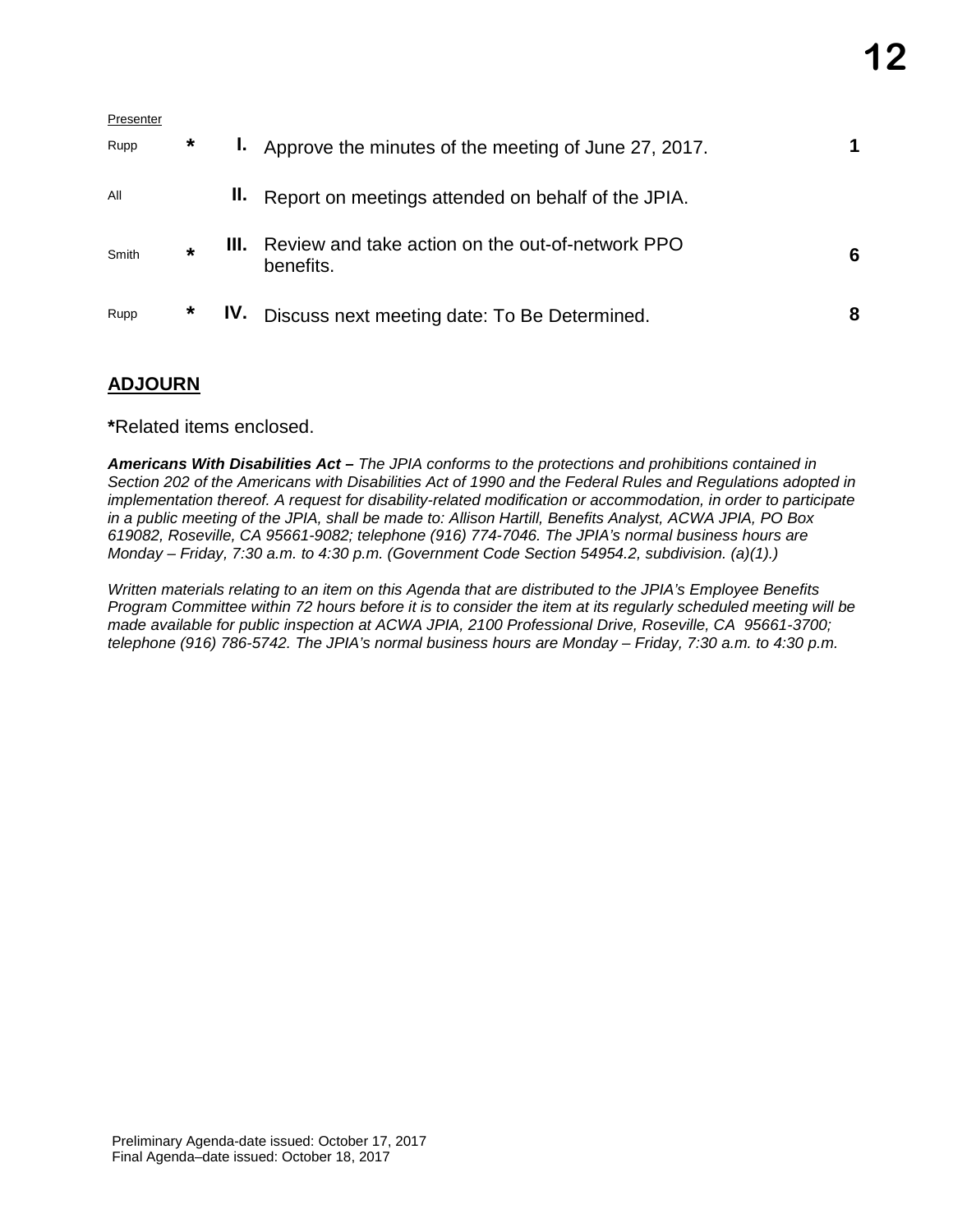#### **ACWA JPIA Approval Limits** October 31, 2017

#### **BACKGROUND**

On April 26, 1985, the Executive Committee approved claims limits for the general manager at \$50,000, and \$100,000 approval limit for combined acting together of the general manager, JPIA president, and vice president. The approval limits have not changed in 32 years.

#### **CURRENT SITUATION**

At the last meeting, the Executive Committee expressed interest in reevaluating the approval limits. Below is a list of current approval limits with proposed limits.

|                                | <b>Reserve</b> | <b>Settlement</b>       | <b>Check</b> |
|--------------------------------|----------------|-------------------------|--------------|
| <b>Claims Examiners</b>        | \$25K - \$100K | $$25K - $35K$           | \$0          |
| <b>Claims Managers</b>         | \$999,999      | \$35K - \$50K           | \$10K        |
| <b>General Counsel</b>         | \$999,999      | $$35K - $50K$           | \$10K        |
| <b>Chief Executive Officer</b> | N/A            | $-$ \$50K - \$100K      | N/A          |
| Chair & Vice Chair             | N/A            | \$100K - \$150K         | N/A          |
| <b>Executive Committee</b>     | N/A            | $<$ \$100K - $<$ \$150K | N/A          |

#### **RECOMMENDATION**

That the Executive Committee approve the approval limits as presented.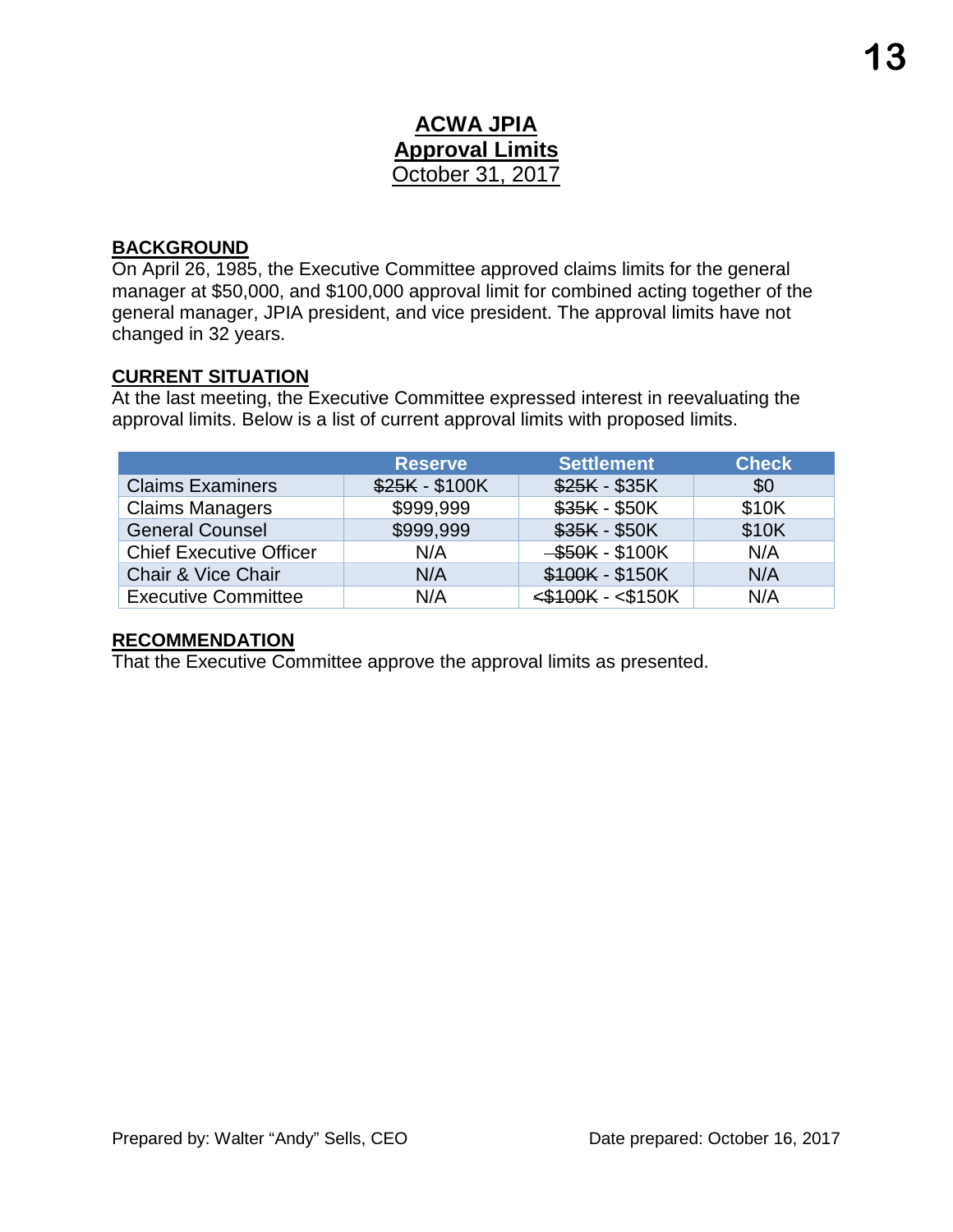#### **ACWA JPIA Significant Claims** October 31, 2017

#### **BACKGROUND**

The Executive Committee has requested to be kept abreast of settlements on those claims that had been previously presented for authority. The following cases have been settled since this Committee's last meeting.

#### **CURRENT SITUATION**

#### **Nash et al vs. Cachuma Operation & Maintenance Board (11/4/14)**

District employee backed into a fire hydrant, which sent water down a hillside owned by claimants. Repairs to the hillside involved several experts, permits, inspections, etc. All claims have been resolved.

#### **Toprani vs. Purissima Hills Water District (12/13/15)**

District's 10" cast iron water main cracked and water flooded claimant's very elaborate basement, back yard and outdoor kitchen. All claims have been resolved.

#### **Long v. Butte Water District (7/8/14)**

A 12 year old boy tragically drowned when he and a friend were playing with the drain pipe for a farmer's field. We settled with the plaintiff's parents at mediation for \$160,000. The insurance carrier for the farmer and plaintiff did not settle. Their case went to trial, which resulted in a \$1.1 million verdict. The jury found liability as 30% farmer, 20% adults present and 40% district, which would have resulted in a \$440,000 verdict against the district.

#### **Whelan et al v. Tahoe City Public Utility District (1/26/17)**

Root intrusion on the District's side of the lateral caused sewage to backup into two homes. All claims have been resolved.

#### **RECOMMENDATION**

None, informational only.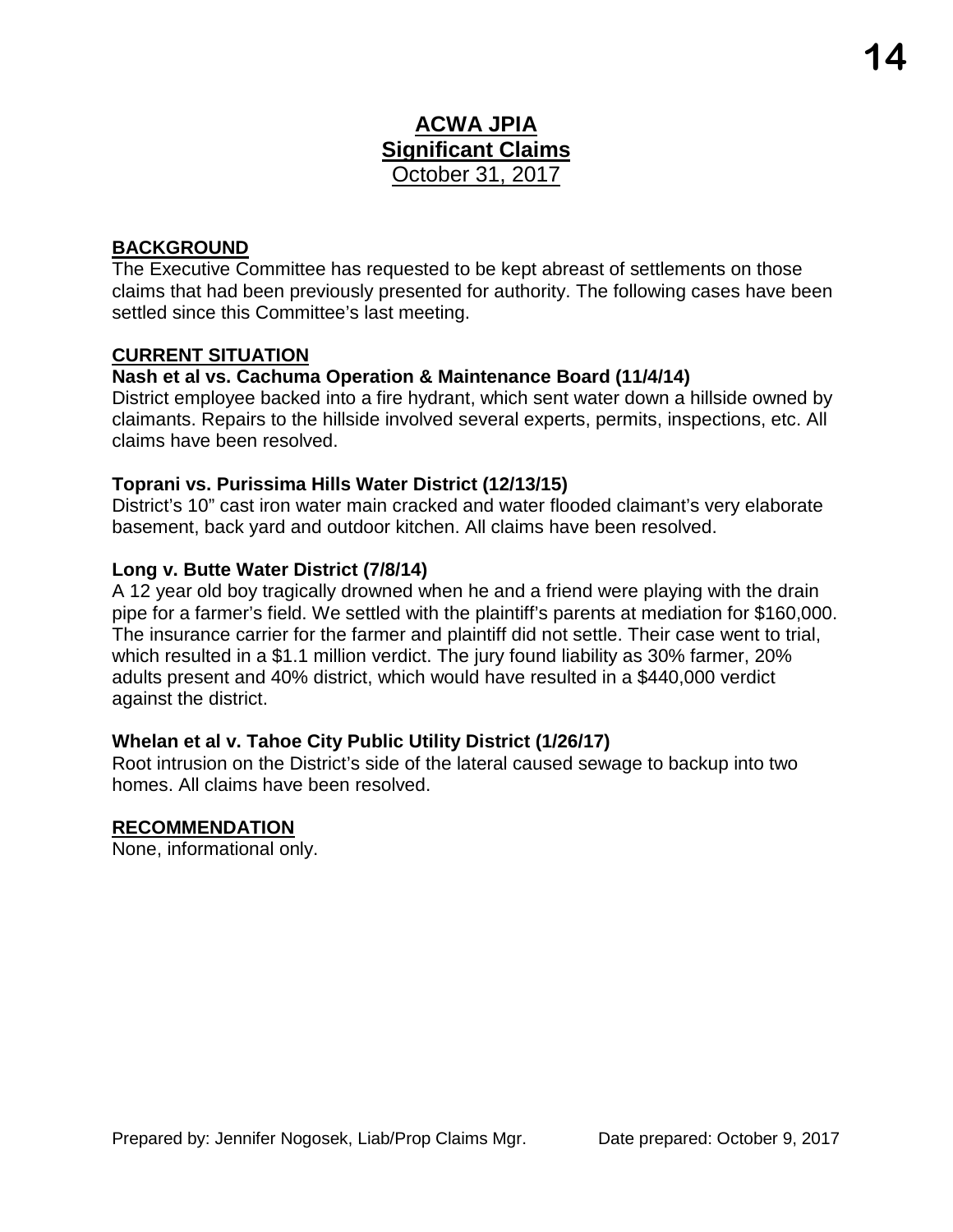#### **ACWA JPIA Membership Approval Request** October 31, 2017

#### **DISTRICT INFORMATION**

Program Join Date South Valley Water Association **Liability Applying** Tipton, CA Tulare County Date Formed: April 1, 2017 Type of Agency: Joint Powers Authority Date Joined ACWA: Applying

#### **LINES OF COVERAGE**

| Program   | Payroll | Quoted<br><b>Premium</b> | Current<br>Premium | Current<br>Carrier |
|-----------|---------|--------------------------|--------------------|--------------------|
| Liability | \$0     | \$2,250                  | N/A                | N/A                |

#### **BACKGROUND**

The South Valley Water Association purpose is to protect and preserve the water supplies and the contractual water rights of the Members and those they serve while protecting the mutual interest of the Members regarding water supply.

Lower Tule Irrigation District and Pixley Irrigation Districts are the fiscal agents and administrators per the Joint Powers Agreement. The Association is governed by its member agencies, the Board of Directors makes administrative, fiscal decisions and sends policy level recommendations to the Member Boards for approval.

| <b>Members of the Association</b>           | <b>Existing JPIA Member</b><br><b>Programs Participation</b> |
|---------------------------------------------|--------------------------------------------------------------|
|                                             |                                                              |
|                                             | Yes, Since 1979                                              |
| <b>Delano-Earlimart Irrigation District</b> | Liability, Property, EB                                      |
| <b>Exeter Irrigation District</b>           | <b>No</b>                                                    |
|                                             | Yes, 1986                                                    |
| <b>Ivanhoe Irrigation District</b>          | Liability, Property, EB                                      |
|                                             | Yes, 1979                                                    |
| <b>Lower Tule River Irrigation District</b> | Liability, Property                                          |
|                                             | Yes, 1981                                                    |
| <b>Pixley Irrigation District</b>           | Liability, Property                                          |
|                                             | Yes, 1980                                                    |
| <b>Shafter-Wasco Irrigation District</b>    | Liability, Property, WC, EB                                  |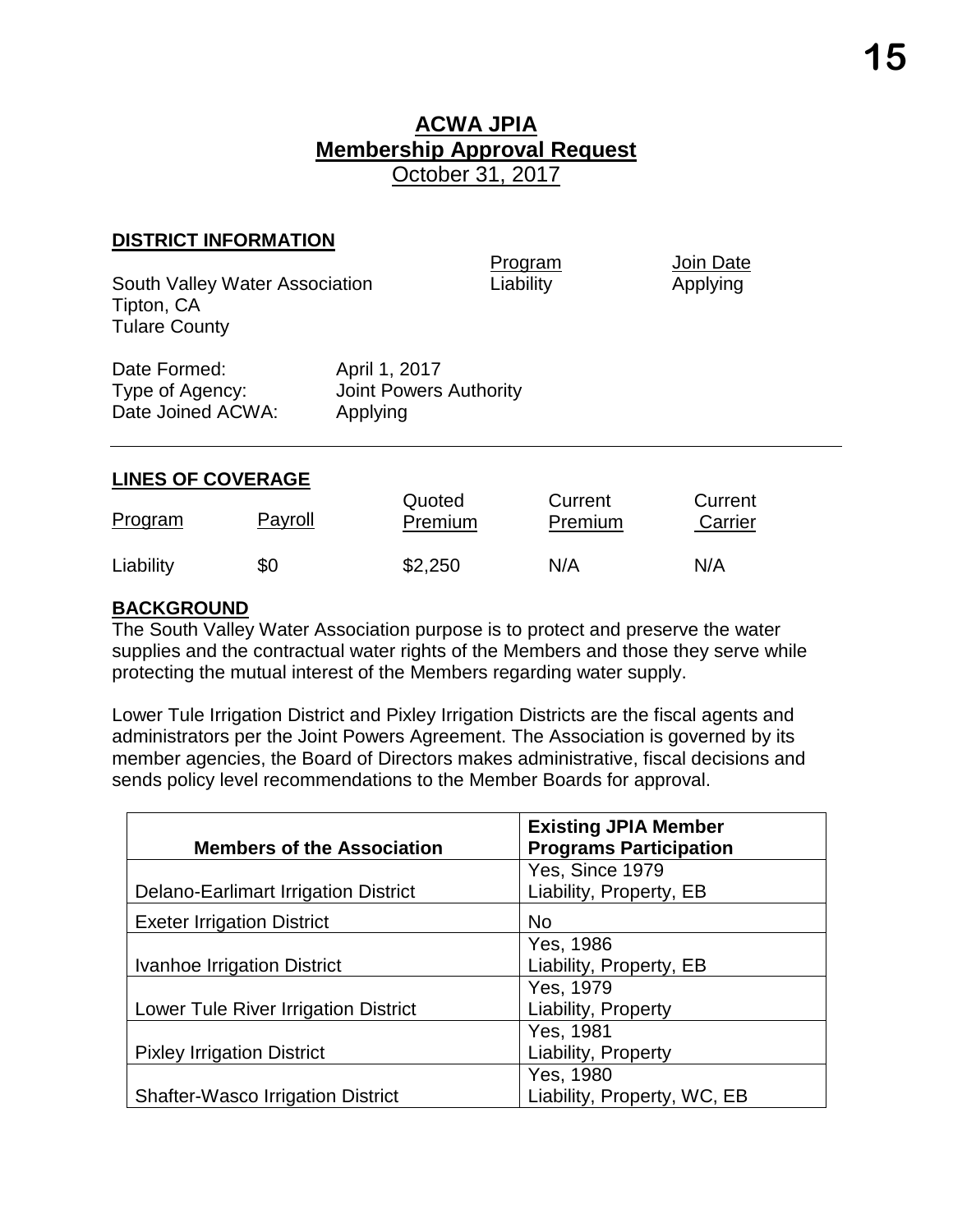| Southern San Joaquin Valley Municipal<br><b>Utilities District</b> | Yes, 1984<br>Liability, Property, EB |
|--------------------------------------------------------------------|--------------------------------------|
| <b>Stone Corral Irrigation District</b>                            | No.                                  |
| Tea Pot Dome Water District                                        | <b>No</b>                            |

#### **RECOMMENDATION**

That the Executive Committee approve the South Valley Water Association's application for admission into the Liability Program.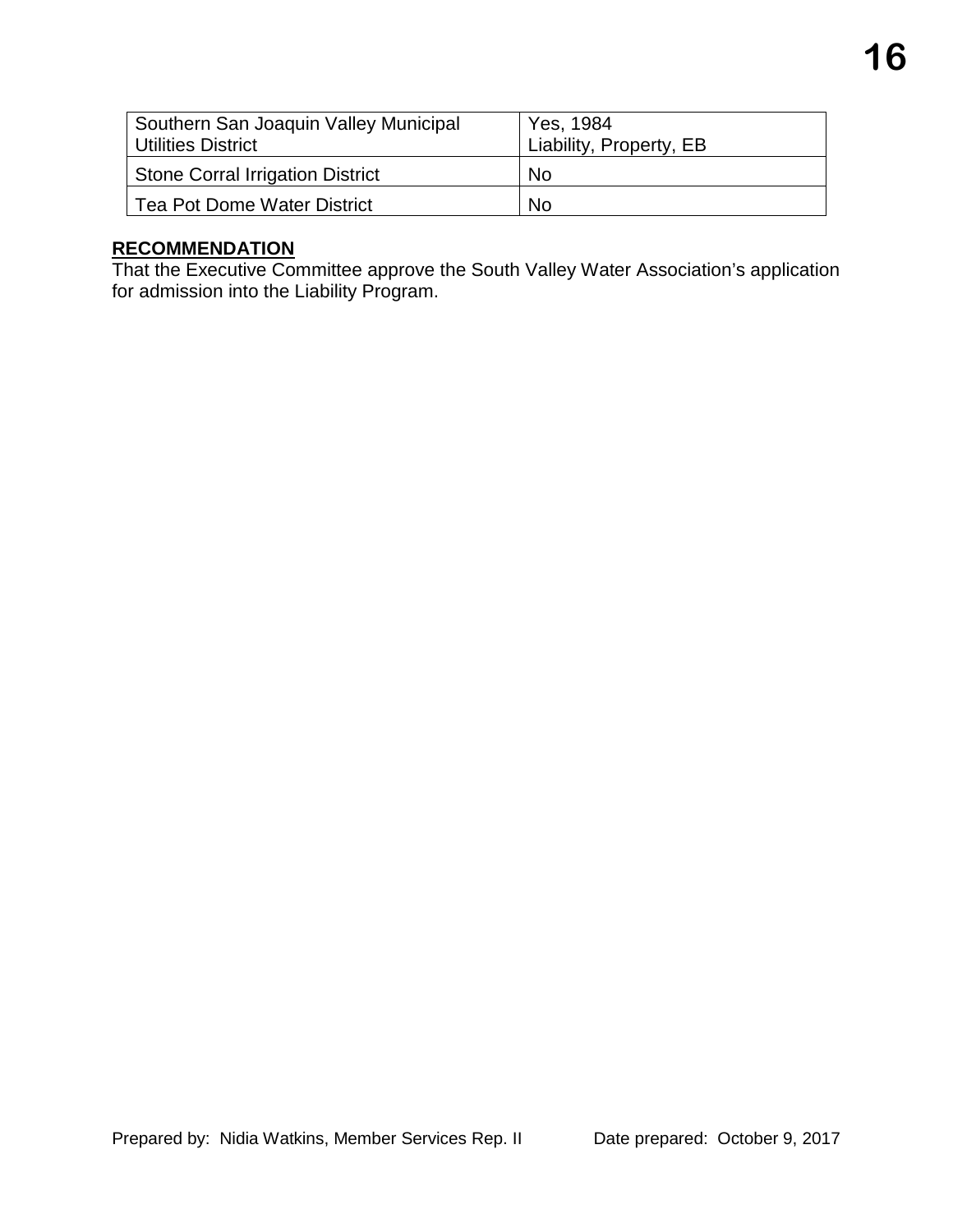#### **ACWA JPIA Membership Approval Request** October 31, 2017

#### **DISTRICT INFORMATION**

| <b>Delano-Earlimart Irrigation District</b><br><b>Groundwater Sustainability Agency</b><br>Delano, CA<br><b>Kern County</b> |                                                              | Program<br>Liability | Join Date<br>Applying |
|-----------------------------------------------------------------------------------------------------------------------------|--------------------------------------------------------------|----------------------|-----------------------|
| Date Formed:<br>Type of Agency:<br>Date Joined ACWA:                                                                        | 2017<br><b>Groundwater Sustainability Agency</b><br>Applying |                      |                       |
| <b>LINES OF COVERAGE</b>                                                                                                    |                                                              |                      |                       |

#### Program Payroll Quoted **Premium Current Premium Current** Carrier Liability \$0 \$1,125 N/A N/A

#### **BACKGROUND**

The Delano-Earlimart Irrigation District Groundwater Sustainability Agency was formed on December 12, 2016. Current membership is as follows:

| <b>Members</b>                              | <b>Existing JPIA Member</b><br><b>Programs Participation</b> |
|---------------------------------------------|--------------------------------------------------------------|
| <b>Delano-Earlimart Irrigation District</b> | Yes, Since 1979<br>Liability, Property, EB                   |
| <b>Earlimart Public Utility District</b>    | No                                                           |

#### **RECOMMENDATION**

That the Executive Committee approve Delano-Earlimart Irrigation District Groundwater Sustainability Agency's application for admission into the Liability Program.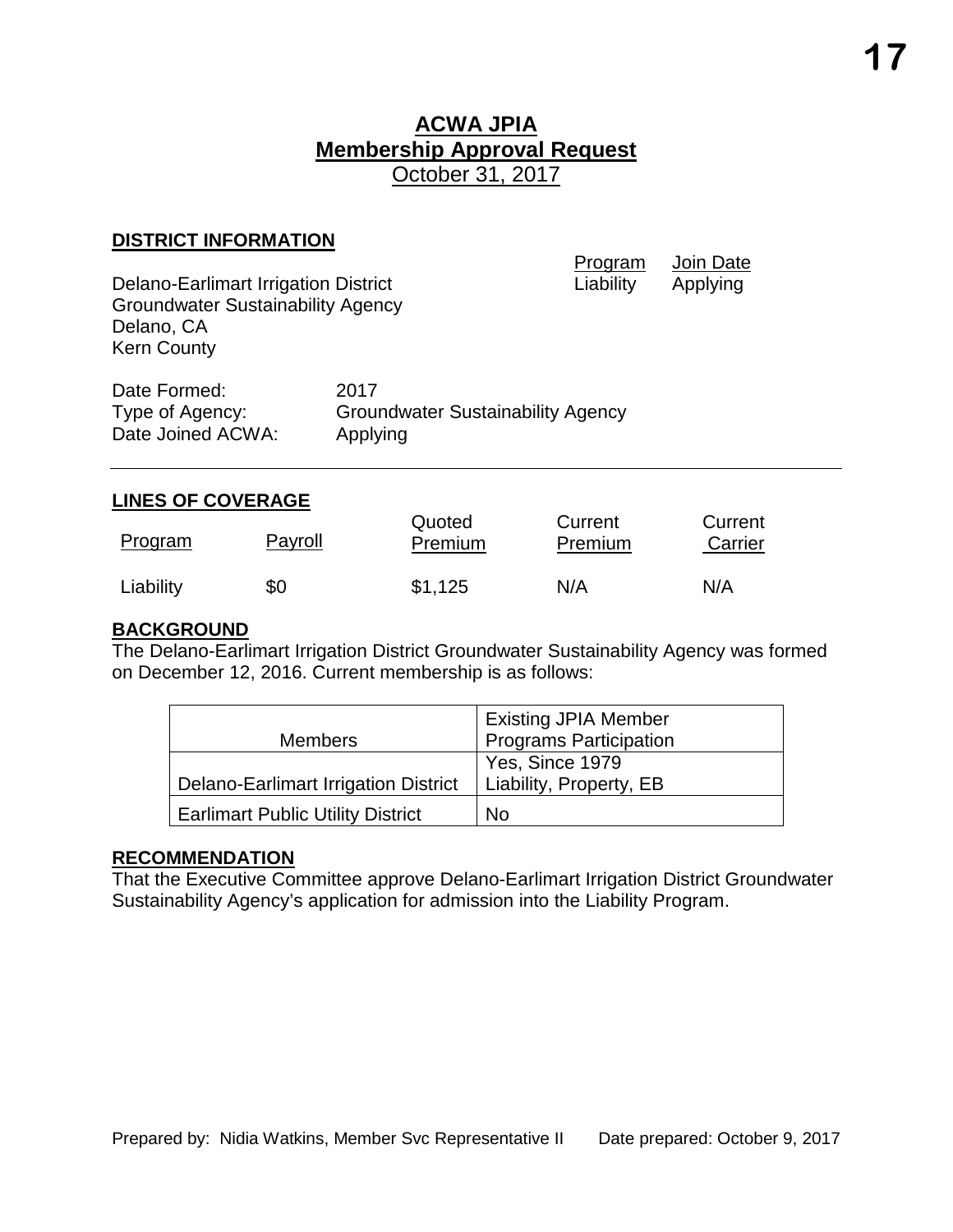#### **ACWA JPIA Membership Approval Request** October 31, 2017

#### **DISTRICT INFORMATION**

| North Kings Groundwater Sustainability Agency<br>Fresno, CA<br><b>Fresno County</b> |                                                              | Program<br>Liability | Join Date<br>Applying |
|-------------------------------------------------------------------------------------|--------------------------------------------------------------|----------------------|-----------------------|
| Date Formed:<br>Type of Agency:<br>Date Joined ACWA:                                | 2017<br><b>Groundwater Sustainability Agency</b><br>Applying |                      |                       |

#### **LINES OF COVERAGE**

| Program   | Payroll | Quoted<br>Premium | Current<br>Premium | Current<br>Carrier |
|-----------|---------|-------------------|--------------------|--------------------|
| Liability | \$0     | \$1,969           | N/A                | N/A                |

#### **BACKGROUND**

The North Kings Groundwater Sustainability Agency was formed on October 25, 2016. Current membership is as follows:

|                                          | <b>Existing JPIA Member</b>     |
|------------------------------------------|---------------------------------|
| <b>Members</b>                           | <b>Programs Participation</b>   |
|                                          | Yes, Since 1979                 |
| <b>Fresno Irrigation District</b>        | <b>Liability &amp; Property</b> |
| County of Fresno                         | No                              |
| City of Fresno                           | <b>No</b>                       |
| City of Clovis                           | <b>No</b>                       |
| City of Kerman                           | <b>No</b>                       |
| <b>Biola Community Services District</b> | No                              |
| <b>Garfield Water District</b>           | <b>No</b>                       |
| <b>International Water District</b>      | No                              |

#### **RECOMMENDATION**

That the Executive Committee approve North Kings Groundwater Sustainability Agency's application for admission into the Liability Program.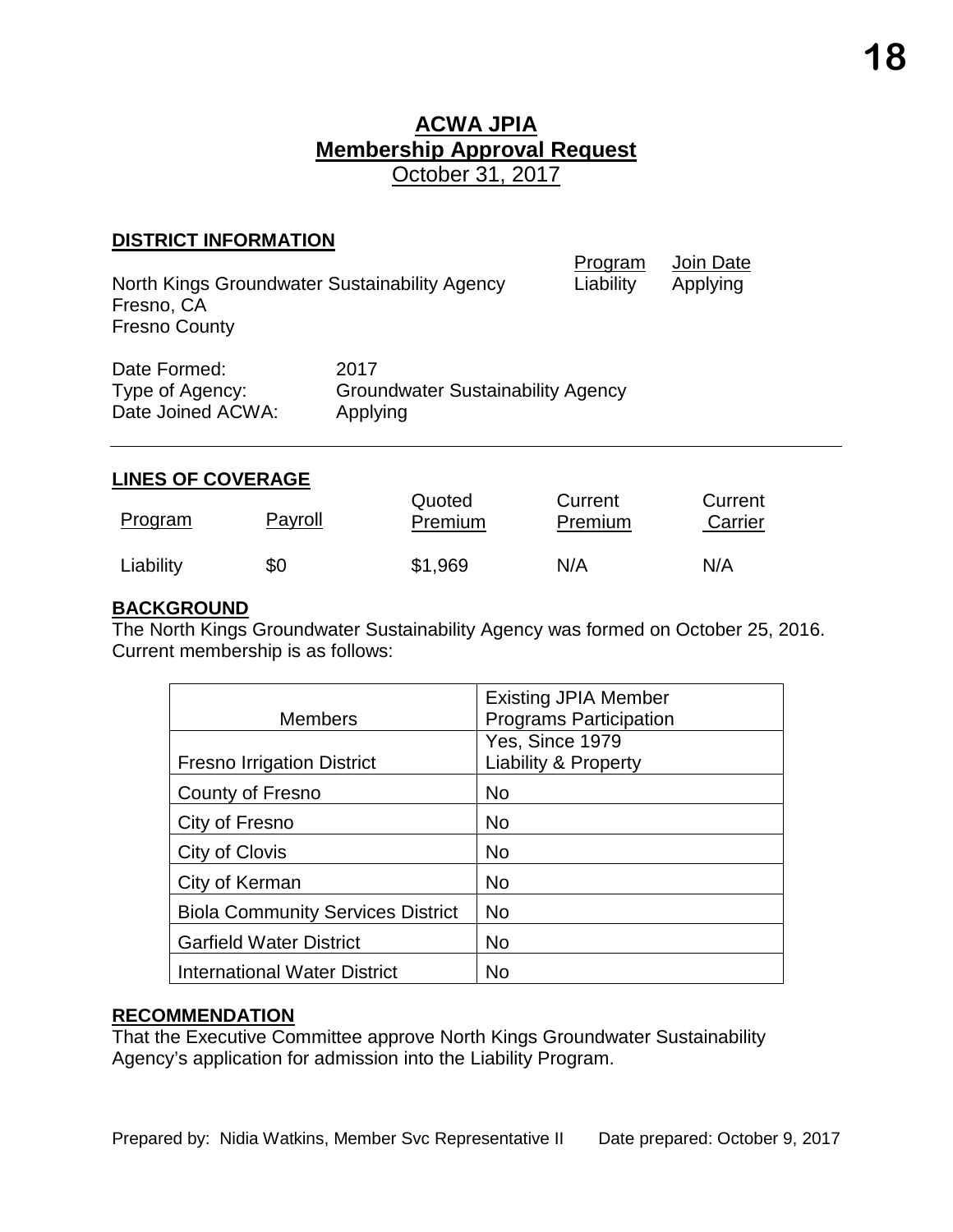#### **ACWA JPIA CEO Update** October 31, 2017

#### **BACKGROUND**

This is a standing item on Executive Committee agendas.

#### **CURRENT SITUATION**

The JPIA's Chief Executive Officer, Andy Sells, will update the Executive Committee on relevant current issues, progress on the Goals & Objectives set for 2018, and potential future opportunities and challenges.

- Captive update
- Leadership Program
- HR meeting
- Open Enrollment for Employee Benefits
- GSA update

#### **RECOMMENDATION**

None, informational only.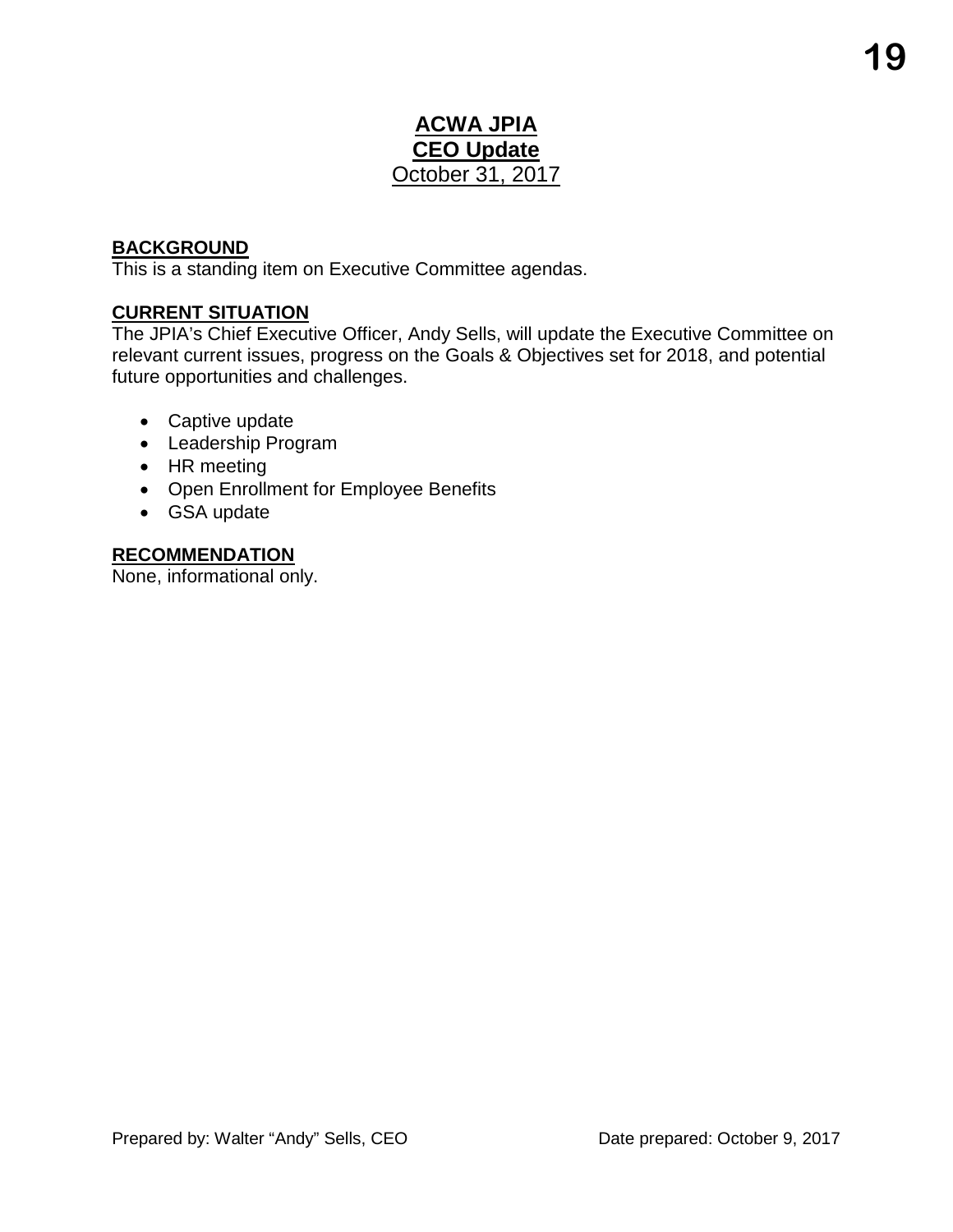## **JPIA MEETING & CONFERENCE CALENDAR – 2017**



|                                                                   | <b>BOARD OF</b>                                            |                  |                                                           | <b>FINANCE</b>    |  |                         | PROGRAMS         |                 |                            | <b>RISK</b> |
|-------------------------------------------------------------------|------------------------------------------------------------|------------------|-----------------------------------------------------------|-------------------|--|-------------------------|------------------|-----------------|----------------------------|-------------|
| <b>MEETING</b><br><b>DATES</b>                                    | <b>DIRECTORS</b>                                           | <b>EXECUTIVE</b> | <b>PERSONNEL</b>                                          | &<br><b>AUDIT</b> |  | Emp.<br><b>Benefits</b> | <b>Liability</b> | <b>Property</b> | <b>Work</b><br><b>Comp</b> | <b>MGMT</b> |
| FEB <sub>7</sub>                                                  |                                                            | 8:30 AM          |                                                           |                   |  |                         |                  |                 |                            |             |
| <b>FEB 28</b>                                                     |                                                            |                  |                                                           | $1:00$ PM         |  |                         |                  |                 |                            |             |
| <b>MAR 20</b>                                                     |                                                            |                  |                                                           | 1:00 PM           |  |                         |                  |                 | 3:00 PM                    |             |
| <b>MAR 21</b>                                                     |                                                            | 8:30 AM          |                                                           |                   |  |                         |                  |                 |                            |             |
| APR <sub>4</sub>                                                  |                                                            |                  |                                                           |                   |  | $1:00$ PM               | 9:00 AM          |                 |                            |             |
| MAY <sub>8</sub>                                                  | 1:30 PM                                                    | 10:15 AM         |                                                           |                   |  |                         |                  |                 |                            | 8:30 AM     |
| <b>ACWA CONFERENCE MAY 9 TO 12 - MONTEREY</b><br>MAY <sub>9</sub> |                                                            |                  |                                                           |                   |  |                         |                  |                 |                            |             |
| <b>MAY 31</b>                                                     |                                                            | 9:30 AM          |                                                           |                   |  |                         |                  |                 |                            |             |
| <b>JUN 27</b>                                                     |                                                            | $1:00$ PM        |                                                           |                   |  | 9:00 AM                 |                  |                 |                            |             |
| <b>JUL 20</b>                                                     |                                                            |                  | 11:00 AM<br><b>ONTARIO</b>                                |                   |  |                         |                  |                 |                            |             |
| <b>Aug 29</b>                                                     |                                                            |                  | 10:00 AM                                                  | 1:00 PM           |  |                         | 3:00 PM          |                 |                            |             |
| <b>Aug 30</b>                                                     |                                                            | 8:30 AM          |                                                           |                   |  |                         |                  |                 |                            |             |
| <b>SEP 12</b>                                                     |                                                            |                  | CAJPA CONFERENCE SEPTEMBER 12 TO 15 - SOUTH LAKE TAHOE CA |                   |  |                         |                  |                 |                            |             |
| <b>OCT 25</b>                                                     |                                                            |                  |                                                           |                   |  | $1:00$ PM               |                  |                 |                            |             |
| <b>OCT 31</b>                                                     |                                                            | 8:30 AM          |                                                           |                   |  |                         |                  | 10:30 AM        |                            |             |
| <b>Nov 13</b>                                                     |                                                            |                  | 12:30 PM<br><b>ONTARIO</b>                                |                   |  |                         |                  |                 |                            |             |
| <b>Nov 27</b><br><b>ANAHEIM</b>                                   | 1:30 PM                                                    | 10:15 AM         |                                                           | 8:30 AM           |  |                         |                  |                 |                            |             |
| <b>Nov 28</b>                                                     | <b>ACWA CONFERENCE NOVEMBER 28 TO DECEMBER 1 - ANAHEIM</b> |                  |                                                           |                   |  |                         |                  |                 |                            |             |

|                      | וובעי | FEB            | MAR | APF | <b>MA</b> | JUN   | JUI | AUG           | $\sim$ $=$ | ОC                          | <b>NO</b> | DEC                            |
|----------------------|-------|----------------|-----|-----|-----------|-------|-----|---------------|------------|-----------------------------|-----------|--------------------------------|
| <b>JPIA CLOSED</b>   | 2/16  | $\Omega$<br>∠∪ |     |     | ົ<br>∠⊃   |       |     |               |            |                             | 23/24     | 25/26                          |
| <b>MGR MEETINGS</b>  |       |                |     |     |           |       | ΙU  | ⌒<br><u>_</u> |            |                             |           |                                |
| <b>STAFF Q&amp;A</b> |       |                |     |     | 0         |       | --  |               | o          |                             | 16        |                                |
| <b>RM @ JPIA</b>     |       | 8-9            |     |     |           | 14-15 |     | 8-9           |            | $-11 - 1$<br>$\overline{a}$ |           | $\overline{\phantom{a}}$<br>л. |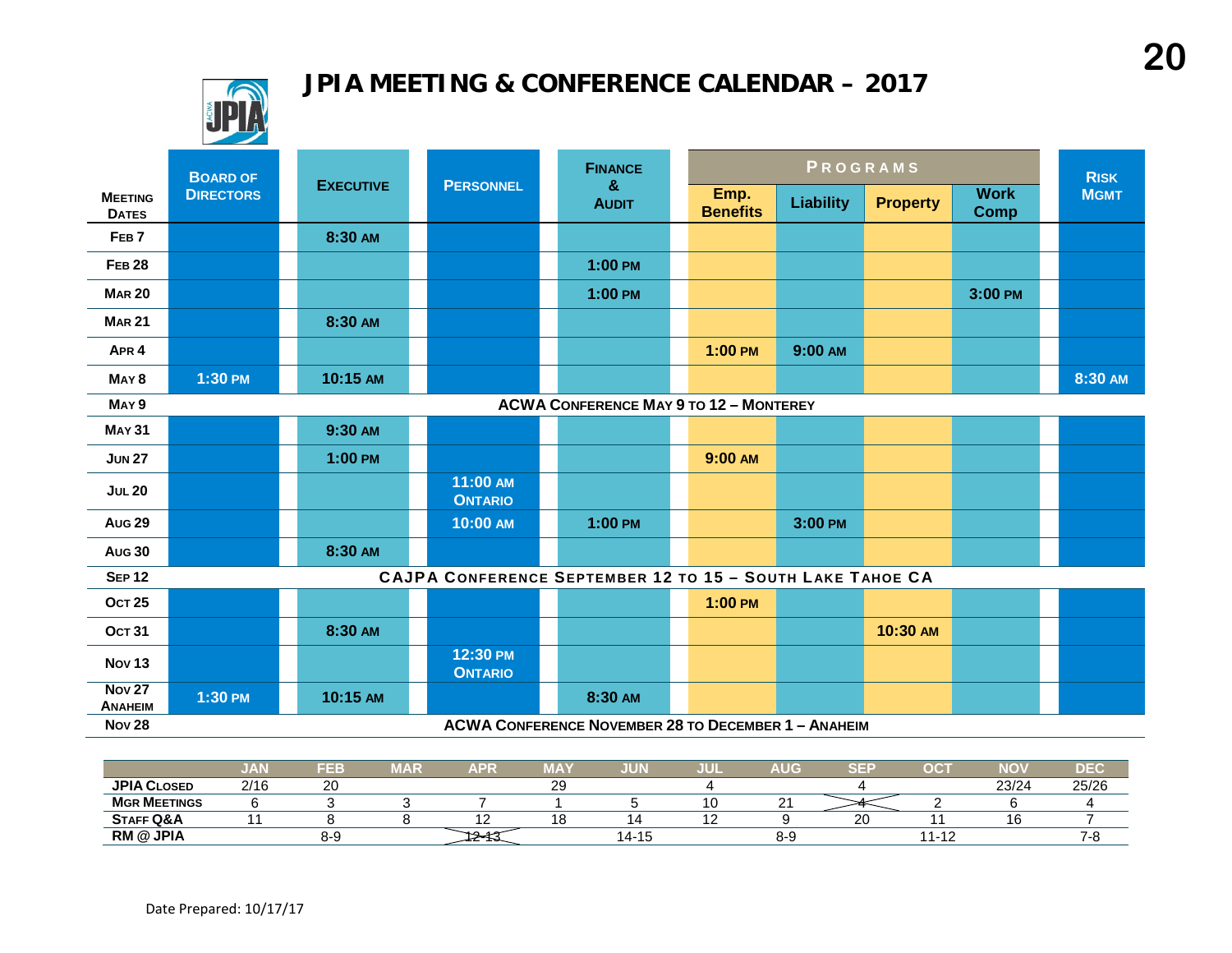to 08/15/2017

#### ACWA Joint Powers Insurance Authority

| <b>MELODY A TUCKER</b><br>STAFF TRAVEL 7/18/17<br>54262<br>08/02/2017<br>71.58<br>5585<br>PERSCO MEETING 7/20/17<br>54263<br>08/02/2017<br><b>THOMAS A. CUQUET</b><br>335.63<br>5585<br><b>TRAVEL</b><br>08/02/2017 ABSOLUTE SECURED<br><b>SHREDDING SERVICE</b><br>400.00<br>54264<br>5585<br>SHREDDING, INC.<br>7/20/17<br>ALHAMBRA AND SIERRA<br><b>COFFEE SUPPLIES AND</b><br>08/02/2017<br>139.27<br>5585<br>54265<br><b>SPRINGS</b><br><b>RENTAL</b><br><b>CACHUMA OPERATION</b><br><b>REFUND DUE TO</b><br>08/02/2017<br>191.71<br>5585<br>54266<br><b>REVISED SECOND</b><br>AND MAINTENANCE<br><b>BOARD</b><br><b>QUARTER PAYROLL</b><br><b>RELEASE CHECKS</b><br>DENISE J.<br>08/02/2017<br>32.00<br>5585<br>54267<br>DURAN-HANRATTY<br>#169601-218611<br><b>ROLLER SHADE FOR P</b><br>54268<br>08/02/2017<br>DJ INTERIOR DESIGNS.<br>368.00<br>5585<br><b>INC</b><br><b>SALVENS OFFICE</b><br>FIRST ALARM SECURITY PATROL SERVICES FOR<br>54269<br>08/02/2017<br>37.79<br>5585<br>AUGUST 2017<br><b>AND PATROL</b><br><b>GREENVIEW DATA, INC.</b><br><b>SPAMSTOPSHERE</b><br>54270<br>08/02/2017<br>737.50<br>5585<br><b>DOMAIN SUBSCRIPTION</b><br>7/28/17 TO 7/28/18<br><b>FUNDING REQUESTS</b><br><b>INTERCARE HOLDINGS</b><br>54271<br>08/02/2017<br>1,636.99<br>5585<br><b>INSURANCE SERVICES</b><br>9/15, 10/15, 11/15, 8/16 AND<br>3/17<br>08/02/2017<br>LEVEL <sub>3</sub><br><b>CONFERENCING</b><br>20.86<br>5585<br>54272<br><b>CHARGES 6/26/17 TO</b><br><b>COMMUNICATIONS, LLC</b><br>7/24/17<br><b>MEMBERSHIP RENEWAL</b><br>175.00<br>54273<br>08/02/2017<br><b>NFPA</b><br>5585<br>ID# 2666980<br><b>STANDARD INSURANCE</b><br><b>LONG TERM DISABILITY</b><br>08/02/2017<br>3,232.63<br>5585<br>54274<br><b>COMPANY 1</b><br>AUGUST 2017<br><b>UNITED STATES</b><br>IRS PAYROLL DEDUCTION<br>54275<br>08/02/2017<br>135.00<br>5585<br><b>TREASURY</b><br><b>AGREEMENT FOR</b><br>PAYROLL 8/4/17<br><b>PATTI RIDER</b><br><b>SECURITY SYSTEM AND</b><br>70.00<br>5585<br>54276<br>08/02/2017 VALLEY FIRE AND<br><b>SECURITY ALARMS, INC</b><br><b>FIRE SPRINKLER</b><br><b>MONITORING FOR</b><br>AUGUST 2017<br><b>EB MEETING TRAVEL</b><br>08/02/2017 WALNUT VALLEY<br>54277<br>247.96<br>5585<br><b>WATER DISTRICT</b><br>6/27/17 SANDRA OLSON<br>X560FFPS XC550/560 FF<br>08/02/2017 XEROX CORPORATION<br>3,141.99<br>54278<br>5585<br>PRSVR BASE CHARGE<br><b>JULY 2017</b><br>DKF SOLUTIONS GROUP PRESENTATION SPEAKER<br>900.00<br>5611<br>08/08/2017<br>54279<br><b>LLC</b><br>AT RM STAFF MEETING<br>8/8/17<br><b>DAVID PATZER</b> | <b>Check</b><br><b>Number</b> | <b>Check</b><br><b>Date</b> | Name<br>08/02/2017 DAVID A DRAKE | <b>Invoice</b><br><b>Description</b><br>PERSCO MEETING<br><b>TRAVEL 7/20/17</b> | <b>Amount</b><br>304.79 | <b>Batch ID</b><br>5591 |
|--------------------------------------------------------------------------------------------------------------------------------------------------------------------------------------------------------------------------------------------------------------------------------------------------------------------------------------------------------------------------------------------------------------------------------------------------------------------------------------------------------------------------------------------------------------------------------------------------------------------------------------------------------------------------------------------------------------------------------------------------------------------------------------------------------------------------------------------------------------------------------------------------------------------------------------------------------------------------------------------------------------------------------------------------------------------------------------------------------------------------------------------------------------------------------------------------------------------------------------------------------------------------------------------------------------------------------------------------------------------------------------------------------------------------------------------------------------------------------------------------------------------------------------------------------------------------------------------------------------------------------------------------------------------------------------------------------------------------------------------------------------------------------------------------------------------------------------------------------------------------------------------------------------------------------------------------------------------------------------------------------------------------------------------------------------------------------------------------------------------------------------------------------------------------------------------------------------------------------------------------------------------------------------------------------------------------------------------------------------------------------------------------------------------------------------------------------------------------------------------------------------------------------------------------------------------|-------------------------------|-----------------------------|----------------------------------|---------------------------------------------------------------------------------|-------------------------|-------------------------|
|                                                                                                                                                                                                                                                                                                                                                                                                                                                                                                                                                                                                                                                                                                                                                                                                                                                                                                                                                                                                                                                                                                                                                                                                                                                                                                                                                                                                                                                                                                                                                                                                                                                                                                                                                                                                                                                                                                                                                                                                                                                                                                                                                                                                                                                                                                                                                                                                                                                                                                                                                                    |                               |                             |                                  |                                                                                 |                         |                         |
|                                                                                                                                                                                                                                                                                                                                                                                                                                                                                                                                                                                                                                                                                                                                                                                                                                                                                                                                                                                                                                                                                                                                                                                                                                                                                                                                                                                                                                                                                                                                                                                                                                                                                                                                                                                                                                                                                                                                                                                                                                                                                                                                                                                                                                                                                                                                                                                                                                                                                                                                                                    |                               |                             |                                  |                                                                                 |                         |                         |
|                                                                                                                                                                                                                                                                                                                                                                                                                                                                                                                                                                                                                                                                                                                                                                                                                                                                                                                                                                                                                                                                                                                                                                                                                                                                                                                                                                                                                                                                                                                                                                                                                                                                                                                                                                                                                                                                                                                                                                                                                                                                                                                                                                                                                                                                                                                                                                                                                                                                                                                                                                    |                               |                             |                                  |                                                                                 |                         |                         |
|                                                                                                                                                                                                                                                                                                                                                                                                                                                                                                                                                                                                                                                                                                                                                                                                                                                                                                                                                                                                                                                                                                                                                                                                                                                                                                                                                                                                                                                                                                                                                                                                                                                                                                                                                                                                                                                                                                                                                                                                                                                                                                                                                                                                                                                                                                                                                                                                                                                                                                                                                                    |                               |                             |                                  |                                                                                 |                         |                         |
|                                                                                                                                                                                                                                                                                                                                                                                                                                                                                                                                                                                                                                                                                                                                                                                                                                                                                                                                                                                                                                                                                                                                                                                                                                                                                                                                                                                                                                                                                                                                                                                                                                                                                                                                                                                                                                                                                                                                                                                                                                                                                                                                                                                                                                                                                                                                                                                                                                                                                                                                                                    |                               |                             |                                  |                                                                                 |                         |                         |
|                                                                                                                                                                                                                                                                                                                                                                                                                                                                                                                                                                                                                                                                                                                                                                                                                                                                                                                                                                                                                                                                                                                                                                                                                                                                                                                                                                                                                                                                                                                                                                                                                                                                                                                                                                                                                                                                                                                                                                                                                                                                                                                                                                                                                                                                                                                                                                                                                                                                                                                                                                    |                               |                             |                                  |                                                                                 |                         |                         |
|                                                                                                                                                                                                                                                                                                                                                                                                                                                                                                                                                                                                                                                                                                                                                                                                                                                                                                                                                                                                                                                                                                                                                                                                                                                                                                                                                                                                                                                                                                                                                                                                                                                                                                                                                                                                                                                                                                                                                                                                                                                                                                                                                                                                                                                                                                                                                                                                                                                                                                                                                                    |                               |                             |                                  |                                                                                 |                         |                         |
|                                                                                                                                                                                                                                                                                                                                                                                                                                                                                                                                                                                                                                                                                                                                                                                                                                                                                                                                                                                                                                                                                                                                                                                                                                                                                                                                                                                                                                                                                                                                                                                                                                                                                                                                                                                                                                                                                                                                                                                                                                                                                                                                                                                                                                                                                                                                                                                                                                                                                                                                                                    |                               |                             |                                  |                                                                                 |                         |                         |
|                                                                                                                                                                                                                                                                                                                                                                                                                                                                                                                                                                                                                                                                                                                                                                                                                                                                                                                                                                                                                                                                                                                                                                                                                                                                                                                                                                                                                                                                                                                                                                                                                                                                                                                                                                                                                                                                                                                                                                                                                                                                                                                                                                                                                                                                                                                                                                                                                                                                                                                                                                    |                               |                             |                                  |                                                                                 |                         |                         |
|                                                                                                                                                                                                                                                                                                                                                                                                                                                                                                                                                                                                                                                                                                                                                                                                                                                                                                                                                                                                                                                                                                                                                                                                                                                                                                                                                                                                                                                                                                                                                                                                                                                                                                                                                                                                                                                                                                                                                                                                                                                                                                                                                                                                                                                                                                                                                                                                                                                                                                                                                                    |                               |                             |                                  |                                                                                 |                         |                         |
|                                                                                                                                                                                                                                                                                                                                                                                                                                                                                                                                                                                                                                                                                                                                                                                                                                                                                                                                                                                                                                                                                                                                                                                                                                                                                                                                                                                                                                                                                                                                                                                                                                                                                                                                                                                                                                                                                                                                                                                                                                                                                                                                                                                                                                                                                                                                                                                                                                                                                                                                                                    |                               |                             |                                  |                                                                                 |                         |                         |
|                                                                                                                                                                                                                                                                                                                                                                                                                                                                                                                                                                                                                                                                                                                                                                                                                                                                                                                                                                                                                                                                                                                                                                                                                                                                                                                                                                                                                                                                                                                                                                                                                                                                                                                                                                                                                                                                                                                                                                                                                                                                                                                                                                                                                                                                                                                                                                                                                                                                                                                                                                    |                               |                             |                                  |                                                                                 |                         |                         |
|                                                                                                                                                                                                                                                                                                                                                                                                                                                                                                                                                                                                                                                                                                                                                                                                                                                                                                                                                                                                                                                                                                                                                                                                                                                                                                                                                                                                                                                                                                                                                                                                                                                                                                                                                                                                                                                                                                                                                                                                                                                                                                                                                                                                                                                                                                                                                                                                                                                                                                                                                                    |                               |                             |                                  |                                                                                 |                         |                         |
|                                                                                                                                                                                                                                                                                                                                                                                                                                                                                                                                                                                                                                                                                                                                                                                                                                                                                                                                                                                                                                                                                                                                                                                                                                                                                                                                                                                                                                                                                                                                                                                                                                                                                                                                                                                                                                                                                                                                                                                                                                                                                                                                                                                                                                                                                                                                                                                                                                                                                                                                                                    |                               |                             |                                  |                                                                                 |                         |                         |
|                                                                                                                                                                                                                                                                                                                                                                                                                                                                                                                                                                                                                                                                                                                                                                                                                                                                                                                                                                                                                                                                                                                                                                                                                                                                                                                                                                                                                                                                                                                                                                                                                                                                                                                                                                                                                                                                                                                                                                                                                                                                                                                                                                                                                                                                                                                                                                                                                                                                                                                                                                    |                               |                             |                                  |                                                                                 |                         |                         |
|                                                                                                                                                                                                                                                                                                                                                                                                                                                                                                                                                                                                                                                                                                                                                                                                                                                                                                                                                                                                                                                                                                                                                                                                                                                                                                                                                                                                                                                                                                                                                                                                                                                                                                                                                                                                                                                                                                                                                                                                                                                                                                                                                                                                                                                                                                                                                                                                                                                                                                                                                                    |                               |                             |                                  |                                                                                 |                         |                         |
|                                                                                                                                                                                                                                                                                                                                                                                                                                                                                                                                                                                                                                                                                                                                                                                                                                                                                                                                                                                                                                                                                                                                                                                                                                                                                                                                                                                                                                                                                                                                                                                                                                                                                                                                                                                                                                                                                                                                                                                                                                                                                                                                                                                                                                                                                                                                                                                                                                                                                                                                                                    |                               |                             |                                  |                                                                                 |                         |                         |
|                                                                                                                                                                                                                                                                                                                                                                                                                                                                                                                                                                                                                                                                                                                                                                                                                                                                                                                                                                                                                                                                                                                                                                                                                                                                                                                                                                                                                                                                                                                                                                                                                                                                                                                                                                                                                                                                                                                                                                                                                                                                                                                                                                                                                                                                                                                                                                                                                                                                                                                                                                    |                               |                             |                                  |                                                                                 |                         |                         |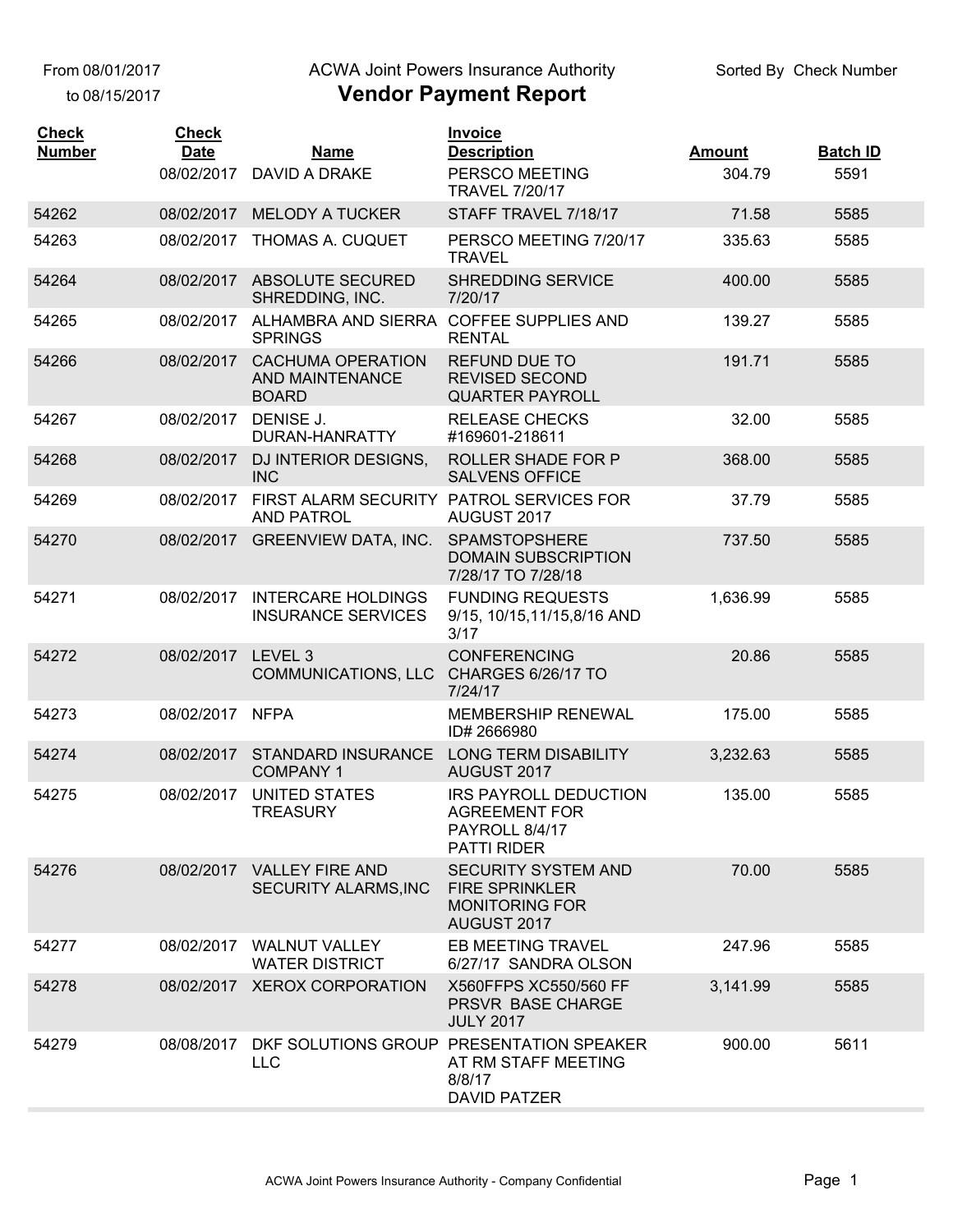to 08/15/2017

## ACWA Joint Powers Insurance Authority

| <b>Check</b>           | <b>Check</b>              |                                                            | Invoice                                                                                                                                            | <b>Amount</b> |                         |
|------------------------|---------------------------|------------------------------------------------------------|----------------------------------------------------------------------------------------------------------------------------------------------------|---------------|-------------------------|
| <b>Number</b><br>54280 | <b>Date</b><br>08/10/2017 | <b>Name</b><br><b>KAREN THESING</b>                        | <b>Description</b><br><b>CELL PHONE</b><br><b>REIMBURSEMENT</b><br>6/4-7/3/17                                                                      | 50.00         | <b>Batch ID</b><br>5617 |
| 54281                  | 08/10/2017                | <b>JENNIFER LYNN</b><br><b>NOGOSEK</b>                     | <b>CELL PHONE</b><br><b>REIMBURSEMENT</b>                                                                                                          | 50.00         | 5617                    |
| 54282                  | 08/10/2017                | <b>LURLEEN M. STITES</b>                                   | <b>20 YEAR ANNIVERSAY</b><br><b>GIFT-MICHELLE STITES</b>                                                                                           | 200.00        | 5617                    |
| 54283                  | 08/10/2017                | <b>CORCORAN IRRIGATION</b><br><b>DISTRICT</b>              | REFUND OF WC 3RD<br><b>QUARTER</b><br><b>OVERPAYMENT</b><br>1/1/17-3/31/17                                                                         | 310.11        | 5617                    |
| 54284                  | 08/10/2017                | LA PUENTE VALLEY<br><b>COUNTY WATER</b><br><b>DISTRICT</b> | 2016-17 PROPERTY<br>PROGRAM REFUND \$7224<br>2017-18 PROPERTY<br>PROGRAM REFUND \$7224<br>DELETING SCHEDULED<br>PROPERTIES OWNED BY<br><b>CITY</b> | 14,448.00     | 5617                    |
| 54285                  | 08/10/2017 ACWA           |                                                            | ACWA 2017 FALL<br><b>CONFERENCE MEAL</b><br><b>TICKETS-S. ROBINSON</b>                                                                             | 130.00        | 5617                    |
| 54286                  |                           | 08/10/2017 AMERICAN RIVER<br><b>STRIPING</b>               | <b>ASPHALT</b><br><b>REPAIR-COMMON DRIVE</b><br><b>ISLE</b><br>2110 PROFESSIONAL<br>DRIVE BUILDING KCM INC                                         | 6,735.00      | 5617                    |
| 54287                  | 08/10/2017                | <b>BURKETTS OFFICE</b><br>SUPPLIES, INC.                   | <b>TONER</b>                                                                                                                                       | 2,335.96      | 5617                    |
| 54288                  | 08/10/2017                | <b>CALIFORNIA CHAMBER</b><br>OF COMMERCE M                 | <b>MEMBERSHIP</b><br>8/16/17-8/16/18<br><b>MEMBER #668929</b><br>PATRICIA SLAVEN                                                                   | 729.00        | 5617                    |
| 54289                  | 08/10/2017                | <b>CENTRAL WATER</b><br><b>DISTRICT</b>                    | <b>REIMBURSEMENT FOR</b><br>CAL/OSHA 10 TRAINING<br><b>REFRESHMENTS</b>                                                                            | 60.00         | 5617                    |
| 54290                  |                           | 08/10/2017 CLARK PEST CONTROL                              | PEST CONTROL SERVICE<br>8/2/17                                                                                                                     | 78.00         | 5617                    |
| 54291                  |                           | 08/10/2017 CREATIVE PLANT<br><b>DESIGNS</b>                | <b>MONTHLY MAINTENANCE</b><br><b>FEE</b>                                                                                                           | 160.00        | 5617                    |
| 54292                  | 08/10/2017                | <b>EL TORO WATER</b><br><b>DISTRICT</b>                    | <b>RISK TRANSFER CLASS</b><br>REFRESHMENTS 5/24/17                                                                                                 | 120.90        | 5617                    |
| 54293                  |                           | 08/10/2017 HI-DESERT WATER<br><b>DISTRICT</b>              | SMALL CLAIM ADMIN FEE<br>CLAIM #18-0064                                                                                                            | 100.00        | 5617                    |
| 54294                  |                           | 08/10/2017 HUB INTERNATIONAL<br><b>INSURANCE SERVICE</b>   | JULY 2017 SPECIAL<br><b>EVENT LIABILITY</b><br><b>PROGRAM</b><br>CERT #70114 AND #70115<br><b>CLIENT CODE</b><br>ASSOOFC-01                        | 401.60        | 5617                    |
| 54295                  |                           | 08/10/2017 ISO SERVICES, INC.                              | UF CLAIMS MONO-LINE<br><b>JULY 2017</b>                                                                                                            | 247.25        | 5617                    |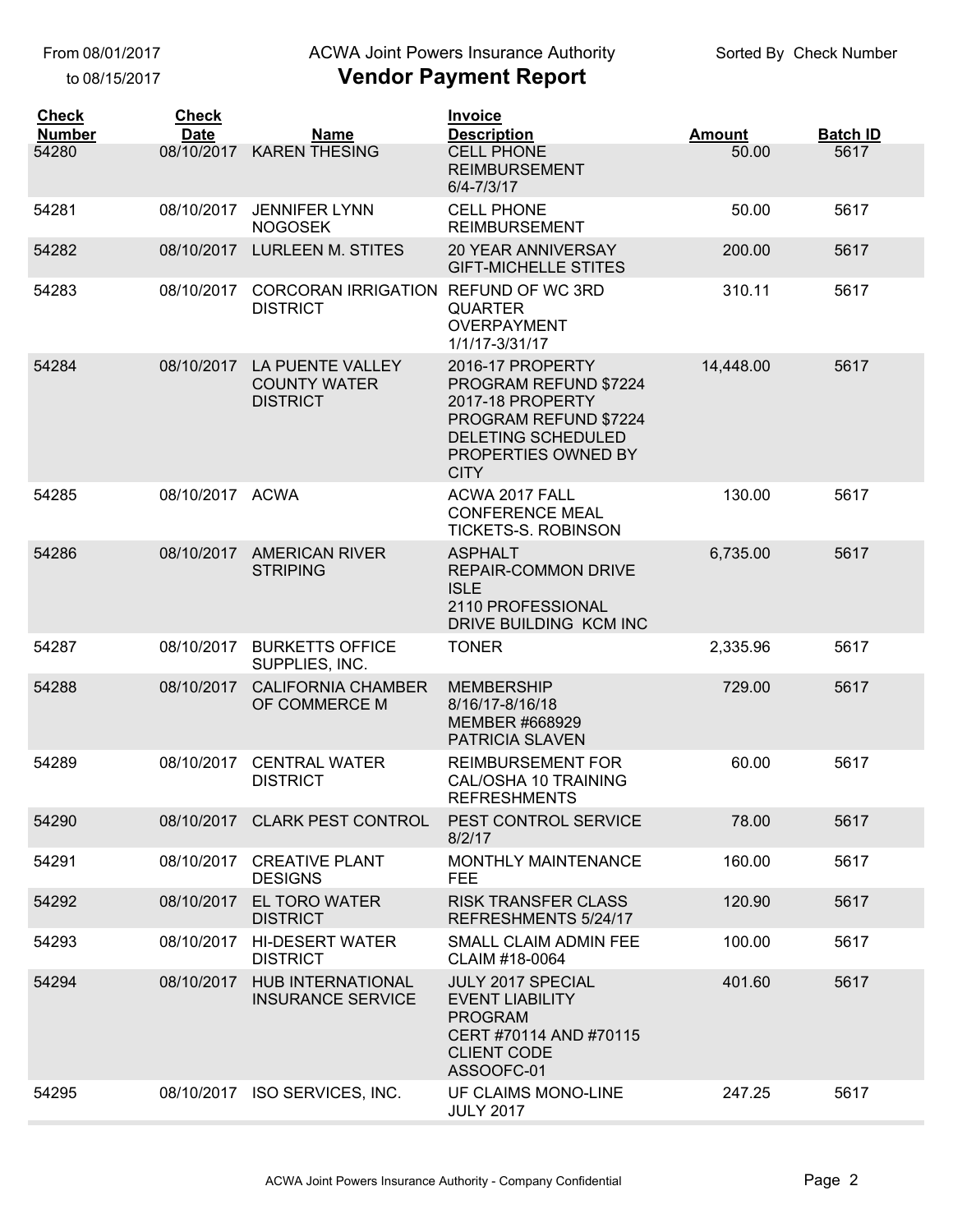to 08/15/2017

### ACWA Joint Powers Insurance Authority

| <b>Check</b><br><b>Number</b> | <b>Check</b><br><b>Date</b> | <b>Name</b>                                                         | <b>Invoice</b><br><b>Description</b>                                                   | <b>Amount</b> | <b>Batch ID</b> |
|-------------------------------|-----------------------------|---------------------------------------------------------------------|----------------------------------------------------------------------------------------|---------------|-----------------|
| 54296                         | 08/10/2017                  | <b>LEADERSHIP</b><br><b>DEVELOPMENT</b><br>NETWORK, LLC.            | <b>DELIVER SESSION 7 OF</b><br><b>LEADERSHIP DEV</b><br>PROGRAM FOR<br><b>MANAGERS</b> | 1,342.00      | 5617            |
| 54297                         | 08/10/2017                  | <b>MARINA COAST WATER</b><br><b>DISTRICT</b>                        | <b>REIMBURSEMENT FOR</b><br>CAL/OHA 10 TRAINING<br><b>REFRESHMENTS</b>                 | 30.00         | 5617            |
| 54298                         | 08/10/2017                  | MID PENINSULA WATER<br><b>DISTRICT</b>                              | <b>LIABILITY COMMITTEE</b><br><b>TRAVEL 4/4/17</b><br><b>TAMMY RUDOCK</b>              | 134.82        | 5617            |
| 54299                         | 08/10/2017                  | <b>UNITED PARCEL</b><br><b>SERVICE</b>                              | <b>DELIVERY SERVICE</b><br>7/24/17 TO 7/28/17                                          | 225.67        | 5617            |
| 54300                         | 08/10/2017                  | <b>XEROX CORPORATION</b>                                            | <b>WC4260X PRINTER</b><br>PERIODIC PAYMENT                                             | 90.42         | 5617            |
| 54301                         |                             | 08/11/2017 AMADOR WATER<br><b>AGENCY</b>                            | <b>WELLNESS GRANT 2017</b>                                                             | 1,600.00      | 5621            |
| 54302                         | 08/11/2017                  | <b>ANTELOPE</b><br><b>VALLEY-EAST KERN</b><br><b>WATER AGENCY</b>   | <b>WELLNESS GRANT 2017</b>                                                             | 1,720.00      | 5621            |
| 54303                         | 08/11/2017                  | <b>BIG BEAR MUNICIPAL</b><br><b>WATER DISTRICT</b>                  | <b>WELLNESS GRANT 2017</b>                                                             | 400.00        | 5621            |
| 54304                         | 08/11/2017                  | <b>BYRON BETHANY</b><br><b>IRRIGATION DISTRICT</b>                  | <b>WELLNESS GRANT 2017</b>                                                             | 560.00        | 5621            |
| 54305                         | 08/11/2017                  | <b>CAMROSA WATER</b><br><b>DISTRICT</b>                             | <b>WELLNESS GRANT 2017</b>                                                             | 1,000.00      | 5621            |
| 54306                         | 08/11/2017                  | <b>CENTERVILLE</b><br><b>COMMUNITY SERVICES</b><br><b>DST</b>       | <b>WELLNESS GRANT 2017</b>                                                             | 200.00        | 5621            |
| 54307                         | 08/11/2017                  | <b>CHINO BASIN WATER</b>                                            | <b>WELLNESS GRANT 2017</b>                                                             | 600.00        | 5621            |
| 54308                         | 08/11/2017                  | <b>CUCAMONGA VALLEY</b><br><b>WATER DISTRICT</b>                    | <b>WELLNESS GRANT 2017</b>                                                             | 2,000.00      | 5621            |
| 54309                         | 08/11/2017                  | <b>DESERT WATER</b><br><b>AGENCY</b>                                | <b>WELLNESS GRANT 2017</b>                                                             | 2,000.00      | 5621            |
| 54310                         |                             | 08/11/2017 EAST BAY MUD                                             | <b>WELLNESS GRANT 2017</b>                                                             | 2,000.00      | 5621            |
| 54311                         | 08/11/2017                  | <b>EAST ORANGE COUNTY</b><br><b>WATER DISTRICT</b>                  | <b>WELLNESS GRANT 2017</b>                                                             | 400.00        | 5621            |
| 54312                         | 08/11/2017                  | <b>EL TORO WATER</b><br><b>DISTRICT</b>                             | <b>WELLNESS GRANT 2017</b>                                                             | 2,000.00      | 5621            |
| 54313                         | 08/11/2017                  | <b>ELSINORE VALLEY</b><br><b>MUNICIPAL WATER</b><br><b>DISTRICT</b> | <b>WELLNESS GRANT 2017</b>                                                             | 2,000.00      | 5621            |
| 54314                         | 08/11/2017                  | <b>EXETER ID</b>                                                    | <b>WELLNESS GRANT 2017</b>                                                             | 240.00        | 5621            |
| 54315                         | 08/11/2017                  | <b>FAIR OAKS WATER</b><br><b>DISTRICT</b>                           | <b>WELLNESS GRANT 2017</b>                                                             | 1,200.00      | 5621            |
| 54316                         | 08/11/2017                  | <b>FALLBROOK PUBLIC</b><br><b>UTILITY DISTRICT</b>                  | <b>WELLNESS GRANT 2017</b>                                                             | 2,000.00      | 5621            |
| 54317                         | 08/11/2017                  | <b>GOLETA WATER</b><br><b>DISTRICT</b>                              | <b>WELLNESS GRANT 2017</b>                                                             | 2,000.00      | 5621            |
| 54318                         | 08/11/2017                  | HELIX WATER DISTRICT WELLNESS GRANT 2017                            |                                                                                        | 2,000.00      | 5621            |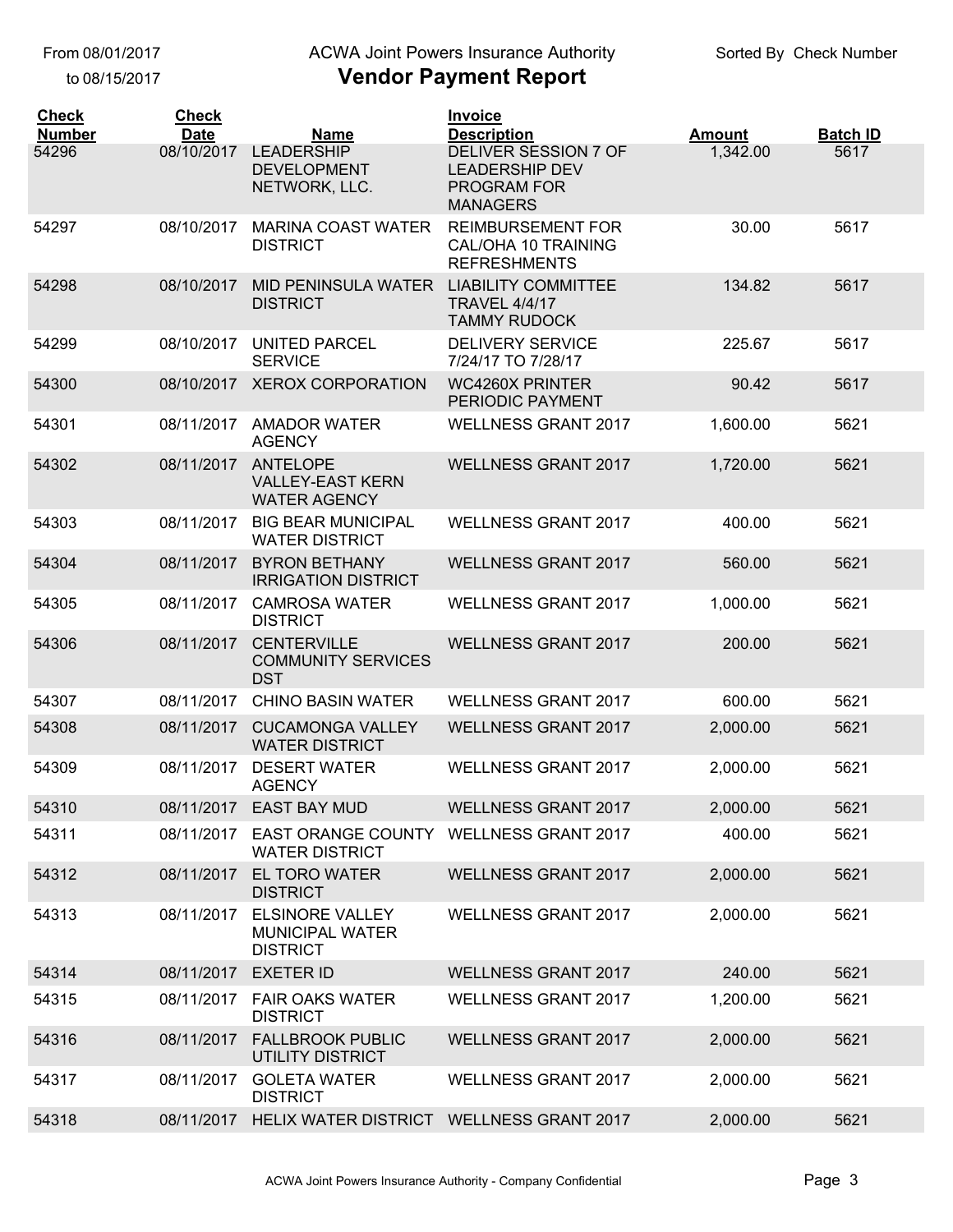to 08/15/2017

## ACWA Joint Powers Insurance Authority

| Vendor Payment Report |  |  |  |
|-----------------------|--|--|--|
|-----------------------|--|--|--|

| <b>Check</b><br><b>Number</b> | <b>Check</b><br><b>Date</b> | <b>Name</b>                                                       | <b>Invoice</b><br><b>Description</b> | <b>Amount</b> | <b>Batch ID</b> |
|-------------------------------|-----------------------------|-------------------------------------------------------------------|--------------------------------------|---------------|-----------------|
| 54319                         | 08/11/2017                  | <b>INDIAN WELLS VALLEY</b><br><b>WATER DISTRICT</b>               | <b>WELLNESS GRANT 2017</b>           | 1,320.00      | 5621            |
| 54320                         | 08/11/2017                  | <b>IVANHOE IRRIGATION</b><br><b>DISTRICT</b>                      | <b>WELLNESS GRANT 2017</b>           | 240.00        | 5621            |
| 54321                         | 08/11/2017                  | <b>LAKE DON PEDRO</b><br><b>COMMUNITY</b>                         | <b>WELLNESS GRANT 2017</b>           | 200.00        | 5621            |
| 54322                         | 08/11/2017                  | <b>LAS VIRGENES</b>                                               | <b>WELLNESS GRANT 2017</b>           | 2,000.00      | 5621            |
| 54323                         | 08/11/2017                  | <b>MADERA IRRIGATION</b><br><b>DISTRICT</b>                       | <b>WELLNESS GRANT 2017</b>           | 1,920.00      | 5621            |
| 54324                         | 08/11/2017                  | MAMMOTH COMMUNITY<br><b>WATER DISTRICT</b>                        | <b>WELLNESS GRANT 2017</b>           | 1,680.00      | 5621            |
| 54325                         | 08/11/2017                  | MID PENINSULA WATER WELLNESS GRANT 2017<br><b>DISTRICT</b>        |                                      | 720.00        | 5621            |
| 54326                         | 08/11/2017                  | <b>MISSION SPRINGS</b><br><b>WATER DISTRICT</b>                   | <b>WELLNESS GRANT 2017</b>           | 1,760.00      | 5621            |
| 54327                         | 08/11/2017                  | Montara Water & Sanitary<br><b>District</b>                       | <b>WELLNESS GRANT 2017</b>           | 280.00        | 5621            |
| 54328                         | 08/11/2017                  | <b>OLIVENHAIN MWD</b>                                             | <b>WELLNESS GRANT 2017</b>           | 2,000.00      | 5621            |
| 54329                         | 08/11/2017                  | PALMDALE WATER<br><b>DISTRICT</b>                                 | <b>WELLNESS GRANT 2017</b>           | 2,000.00      | 5621            |
| 54330                         | 08/11/2017                  | PEBBLE BEACH<br><b>COMMUNITY SERVICES</b><br><b>DST</b>           | <b>WELLNESS GRANT 2017</b>           | 520.00        | 5621            |
| 54331                         | 08/11/2017                  | <b>RAINBOW MUNICIPAL</b><br><b>WATER DISTRICT</b>                 | <b>WELLNESS GRANT 2017</b>           | 2,000.00      | 5621            |
| 54332                         | 08/11/2017                  | RANCHO CALIFORNIA<br><b>WATER DISTRICT</b>                        | <b>WELLNESS GRANT 2017</b>           | 2,000.00      | 5621            |
| 54333                         | 08/11/2017                  | <b>SAN BERNARDINO</b><br>VALLEY W.C.D.                            | <b>WELLNESS GRANT 2017</b>           | 280.00        | 5621            |
| 54334                         | 08/11/2017                  | <b>SANTA MARGARITA</b><br><b>WATER DISTRICT</b>                   | <b>WELLNESS GRANT 2017</b>           | 2,000.00      | 5621            |
| 54335                         | 08/11/2017                  | <b>SCOTTS VALLEY</b><br><b>WATER DISTRICT</b>                     | <b>WELLNESS GRANT 2017</b>           | 720.00        | 5621            |
| 54336                         | 08/11/2017                  | SOUTH COAST WATER<br><b>DISTRICT-</b>                             | <b>WELLNESS GRANT 2017</b>           | 2,000.00      | 5621            |
| 54337                         | 08/11/2017                  | <b>STOCKTON EAST</b><br><b>WATER DISTRICT</b>                     | <b>WELLNESS GRANT 2017</b>           | 1,600.00      | 5621            |
| 54338                         | 08/11/2017                  | <b>TULARE IRRIGATION</b><br><b>DISTRICT</b>                       | <b>WELLNESS GRANT 2017</b>           | 800.00        | 5621            |
| 54339                         | 08/11/2017                  | <b>UPPER SAN GABRIEL</b><br><b>VALLEY MWD</b>                     | <b>WELLNESS GRANT 2017</b>           | 400.00        | 5621            |
| 54340                         |                             | 08/11/2017 VALLECITOS WATER<br><b>DISTRICT</b>                    | <b>WELLNESS GRANT 2017</b>           | 2,000.00      | 5621            |
| 54341                         | 08/11/2017                  | <b>VALLEY CENTER</b><br><b>MUNICIPAL WATER</b><br><b>DISTRICT</b> | <b>WELLNESS GRANT 2017</b>           | 2,000.00      | 5621            |
| 54342                         | 08/11/2017                  | <b>VISTA IRRIGATION</b><br><b>DISTRICT</b>                        | <b>WELLNESS GRANT 2017</b>           | 2,000.00      | 5621            |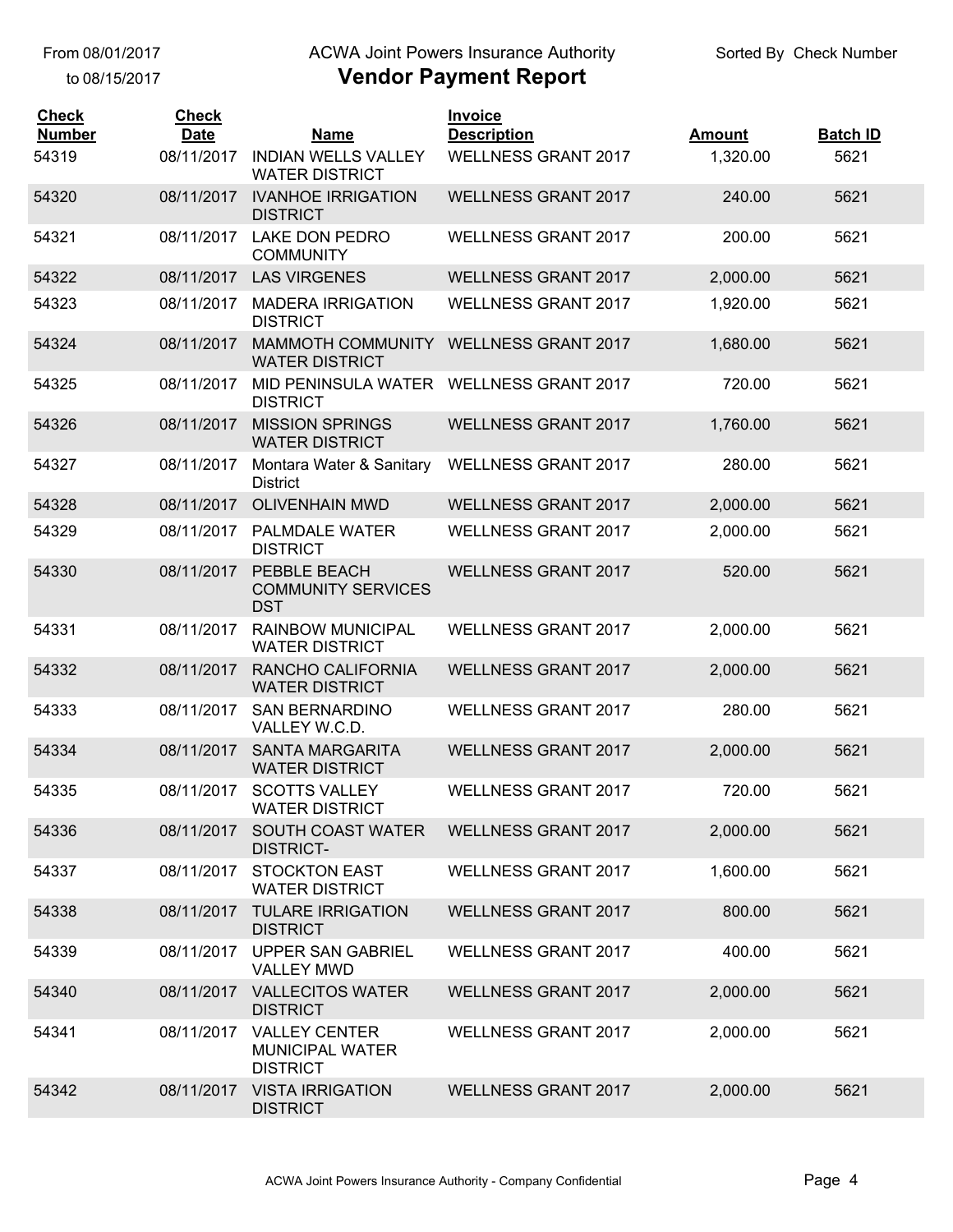to 08/15/2017

## ACWA Joint Powers Insurance Authority

| <b>Check</b><br><b>Number</b><br>54343 | <b>Check</b><br><b>Date</b><br>08/11/2017 | <b>Name</b><br><b>WALNUT VALLEY</b><br><b>WATER DISTRICT</b>      | <b>Invoice</b><br><b>Description</b><br><b>WELLNESS GRANT 2017</b>     | <b>Amount</b><br>2,000.00 | <b>Batch ID</b><br>5621 |
|----------------------------------------|-------------------------------------------|-------------------------------------------------------------------|------------------------------------------------------------------------|---------------------------|-------------------------|
| 54344                                  | 08/11/2017                                | <b>WEST VALLEY WATER</b><br><b>DISTIRCT</b>                       | <b>WELLNESS GRANT 2017</b>                                             | 2,000.00                  | 5621                    |
| 54345                                  | 08/11/2017                                | WEST BASIN MUNICIPAL WELLNESS GRANT 2017<br><b>WATER DISTRICT</b> |                                                                        | 1,920.00                  | 5621                    |
| 54346                                  | 08/11/2017                                | <b>WESTERN CANAL</b><br><b>WATER DISTRICT</b>                     | <b>WELLNESS GRANT 2017</b>                                             | 520.00                    | 5621                    |
| 54347                                  | 08/11/2017                                | <b>WESTERN MUNICIPAL</b><br><b>WATER DISTRICT</b>                 | <b>WELLNESS GRANT 2017</b>                                             | 2,000.00                  | 5621                    |
| 54348                                  | 08/11/2017                                | <b>WHEELER</b><br>RIDGE-MARICOPA WSD                              | <b>WELLNESS GRANT 2017</b>                                             | 1,760.00                  | 5621                    |
| 54349                                  | 08/11/2017                                | YORBA LINDA WATER<br><b>DISTRICT</b>                              | <b>WELLNESS GRANT 2017</b>                                             | 2,000.00                  | 5621                    |
| ACH: 0003908                           | 08/02/2017                                | <b>CAROL BARAKE</b>                                               | RAS TRAVEL 7/18-19/17                                                  | 630.10                    | 5591                    |
| ACH: 0003909                           | 08/02/2017                                | EDWARD G. GLADBACH                                                | <b>CELL PHONE</b><br>REIMBURSEMENT 6/5/17<br>TO 7/4/17                 | 424.34                    | 5591                    |
| ACH: 0003910                           | 08/02/2017                                | <b>BEN HAYDEN</b>                                                 | <b>CDHP PRESENTATION</b><br><b>TRAVEL 7/25/17</b>                      | 53.50                     | 5591                    |
| ACH: 0003911                           | 08/02/2017                                | PETER KUCHINSKY II                                                | RAS MEALS/MISC 7/18/17                                                 | 8.20                      | 5591                    |
| ACH: 0003912                           | 08/02/2017                                | MELODY A.<br>HENRIQUES-McDONALD                                   | PERSCO MEETING<br><b>TRAVEL 7/20/17</b>                                | 330.47                    | 5591                    |
| ACH: 0003913                           | 08/02/2017                                | <b>DALISAY MATIAS</b>                                             | <b>STAFF TRAINING TRAVEL</b><br><b>JULY 2017</b>                       | 31.78                     | 5591                    |
| ACH: 0003914                           | 08/02/2017                                | CECELIA C. REYNOLDS                                               | <b>VISION CARE</b><br>REIMBURSEMENT-DUANE                              | 105.97                    | 5591                    |
| ACH: 0003915                           | 08/02/2017                                | <b>PATTI RIDER</b>                                                | <b>HANNA BROPHY CONF</b><br><b>TRAVEL 7/21/17</b>                      | 101.84                    | 5591                    |
| ACH: 0003916                           |                                           | 08/02/2017 WALTER A SELLS                                         | <b>CAJPA MEALS/MISC</b><br>7/19/17                                     | 19.00                     | 5591                    |
| ACH: 0003917                           |                                           | 08/02/2017 PATRICIA SLAVEN-IRVIN MEMBER TRAINING                  | MEALS/MISC 7/24-26/17                                                  | 29.49                     | 5591                    |
| ACH: 0003918                           | 08/02/2017                                | <b>CHARLES P.</b><br><b>WAGENSELLER</b>                           | <b>STAFF MEALS/MISC</b><br>7/18-20/17                                  | 50.48                     | 5591                    |
| ACH: 0003919                           | 08/03/2017                                | <b>LINCOLN FINANCIAL</b><br><b>GROUP</b>                          | <b>LINCOLN 457</b><br><b>CONTRIBUTIONS FOR</b><br>STAFF PAYROLL 8/4/17 | 2,221.07                  | 5592                    |
| ACH: 0003920                           | 08/03/2017                                | <b>PUBLIC EMPLOYEES</b><br><b>RETIREMENT SYSTEM</b>               | <b>EMPLOYER</b><br><b>CONTRIBUTIONS PEPRA</b><br>FOR 8/4/17 PAYROLL    | 26,738.80                 | 5593                    |
| ACH: 0003921                           | 08/03/2017                                | <b>PUBLIC EMPLOYEES</b><br><b>RETIREMENT SYSTEM</b>               | STAFF <sub>457</sub><br><b>CONTRIBUTIONS FOR</b><br>8/4/17 PAYROLL     | 8,186.08                  | 5594                    |
| ACH: 0003922                           | 08/03/2017                                | <b>Payroll Clearing Account</b>                                   | STAFF PAYROLL 8/4/17                                                   | 116,305.42                | 5595                    |
| ACH: 0003923                           | 08/04/2017                                | <b>AMERICAN FUNDS</b><br><b>GROUP</b>                             | <b>STAFF ROTH IRA</b><br><b>CONTRIBUTIONS FOR</b><br>8/4/17 PAYROLL    | 461.50                    | 5596                    |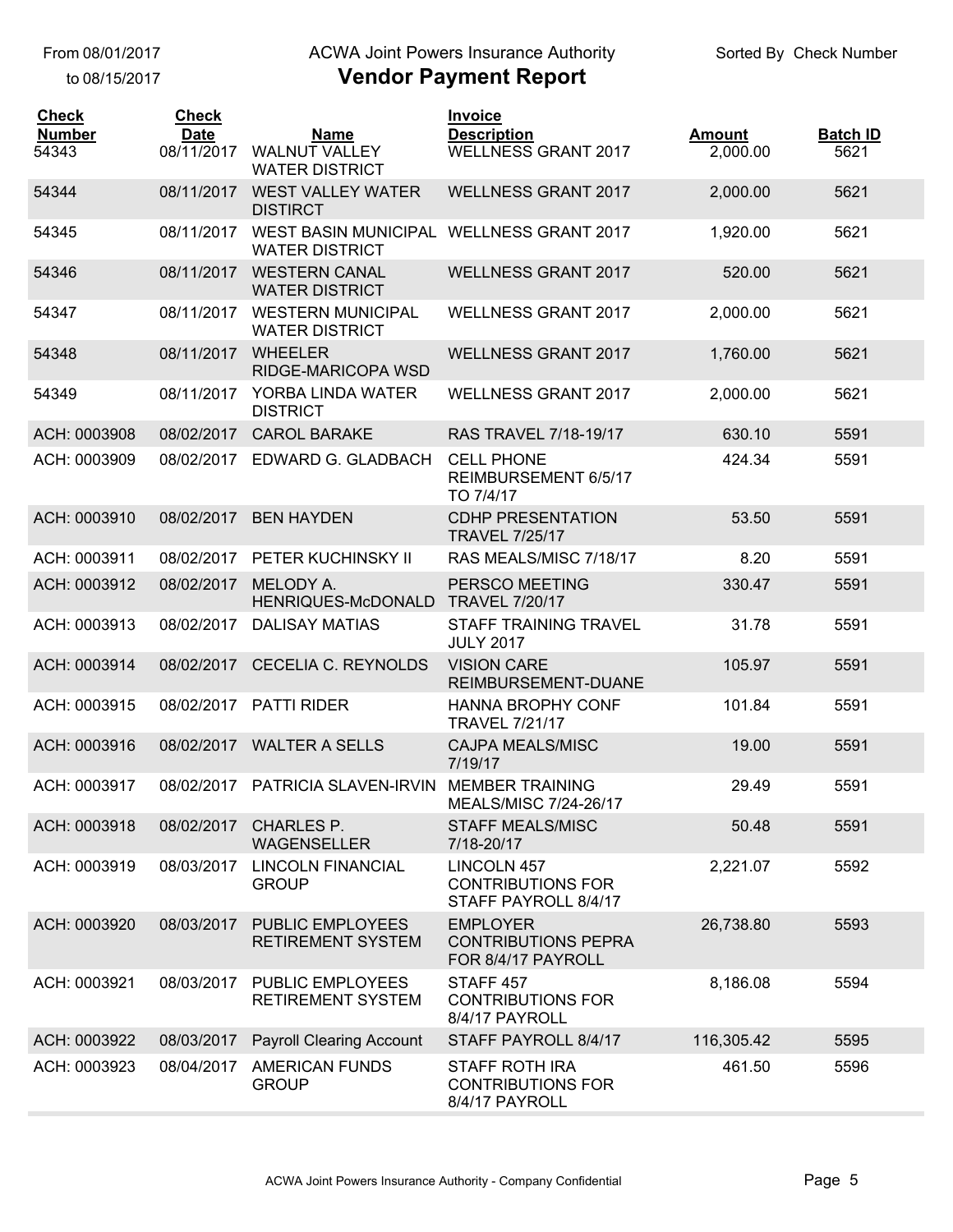to 08/15/2017

## ACWA Joint Powers Insurance Authority

| <b>Check</b><br><b>Number</b> | <b>Check</b><br><b>Date</b> | <b>Name</b>                                                  | <b>Invoice</b><br><b>Description</b>                                                 | <b>Amount</b> | <b>Batch ID</b> |
|-------------------------------|-----------------------------|--------------------------------------------------------------|--------------------------------------------------------------------------------------|---------------|-----------------|
| ACH: 0003924                  | 08/03/2017                  | <b>HEALTH EQUITY</b>                                         | <b>STAFF HSA</b><br><b>CONTRIBUTIONS FOR</b><br>8/4/17 PAYROLL                       | 3,221.95      | 5597            |
| ACH: 0003925                  | 08/04/2017                  | <b>EMPLOYMENT</b><br><b>DEVELOPMENT</b><br><b>DEPARTMENT</b> | <b>STATE PAYROLL TAXES</b><br>FOR 8/4/17 PAYROLL                                     | 6,656.57      | 5605            |
| ACH: 0003926                  | 08/04/2017                  | <b>INTERNAL REVENUE</b><br><b>SERVICE</b>                    | <b>FEDERAL PAYROLL</b><br><b>TAXES FOR STAFF</b><br>PAYROLL 8/4/17                   | 24,585.50     | 5606            |
| ACH: 0003927                  | 08/07/2017                  | <b>CITY OF ROSEVILLE</b>                                     | <b>UTILITY BILLING FOR</b><br>6/7/17 TO 7/7/17                                       | 3,596.74      | 5607            |
| ACH: 0003928                  | 08/07/2017                  | CONSOLIDATED<br><b>COMMUNICATIONS</b>                        | <b>LONG DISTANCE</b><br><b>SERVICE 6/12/17 TO</b><br>7/10/17<br>ACCT# 916-774-7040/0 | 1,984.05      | 5608            |
| ACH: 0003929                  | 08/02/2017                  | <b>BLUEPAY</b>                                               | <b>CREDIT CARD</b><br>PROCESSING FEES FOR<br><b>JULY 2017</b>                        | 42.20         | 5612            |
| ACH: 0003930                  | 08/08/2017                  | <b>BLUEPAY</b>                                               | MONTHLY FEE FOR JULY<br>2017                                                         | 10.00         | 5613            |
| ACH: 0003931                  | 08/08/2017                  | PG and E                                                     | <b>GAS CHARGES FOR</b><br>6/19/17-7/18/17                                            | 314.68        | 5614            |
| ACH: 0003932                  | 08/10/2017                  | KRONICK, MOSKOVITZ,<br><b>TIEDEMANN AND</b><br><b>GIRARD</b> | <b>RECORD STORAGE FEE</b><br>FOR AUGUST 2017                                         | 50.00         | 5622            |
| ACH: 0003933                  | 08/10/2017                  | <b>KRISTAN ERICA BROWN</b>                                   | STAFF TRAVEL 6/30/17 TO<br>7/31/17                                                   | 13.21         | 5625            |
| ACH: 0003934                  | 08/10/2017                  | <b>SARAH CRAWFORD</b>                                        | <b>MEMBER TRAINING HR</b><br>MEETINGS MEALS/MISC<br>8/1/17                           | 435.56        | 5625            |
| ACH: 0003935                  | 08/10/2017                  | <b>ROBIN FLINT</b>                                           | <b>MEMBER TRAINING</b><br>MEALS 7/17-21/17                                           | 174.30        | 5625            |
| ACH: 0003936                  | 08/10/2017                  | <b>KEITH FORBES</b>                                          | <b>RAS MEALS/MISC</b><br>7/25-27/17                                                  | 598.40        | 5625            |
| ACH: 0003937                  |                             | 08/10/2017 EDWARD G. GLADBACH                                | EXCO ACWA BOARD<br>MEETING TRAVEL 7/28/17                                            | 946.46        | 5625            |
| ACH: 0003938                  | 08/10/2017                  | ROBERT GREENFIELD                                            | STAFF TRAVEL 8/3/17                                                                  | 20.33         | 5625            |
| ACH: 0003939                  | 08/10/2017                  | LEE S. PATTON                                                | RAS TRAVEL 8/1-3/17                                                                  | 244.45        | 5625            |
| ACH: 0003940                  | 08/10/2017                  | PATRICIA SLAVEN-IRVIN                                        | <b>STAFF TRAINING</b><br>MEALS/MISC 7/31/17                                          | 211.61        | 5625            |
| ACH: 0003941                  | 08/10/2017                  | <b>DIANNA SUTTON</b>                                         | <b>VISION CARE</b><br>REIMBURSEMENT-DIANN<br>A                                       | 150.00        | 5625            |
| ACH: 0003942                  | 08/10/2017                  | <b>CHARLES P.</b><br><b>WAGENSELLER</b>                      | <b>STAFF MEALS/MISC</b><br>7/27/17                                                   | 5.00          | 5625            |
| ACH: 0003943                  | 08/10/2017                  | <b>RICHARD SCOTT</b><br><b>WOOD</b>                          | <b>RAS TRAVAEL 7/25-27/17</b>                                                        | 477.23        | 5625            |
| ACH: 0003944                  | 08/11/2017                  | AON RISK INSURANCE<br><b>SERVICES WEST</b>                   | <b>Fiduciary Liability Renewal</b><br>8/5/17-8/5/19 Orange<br>County WD              | 6,194.00      | 5627            |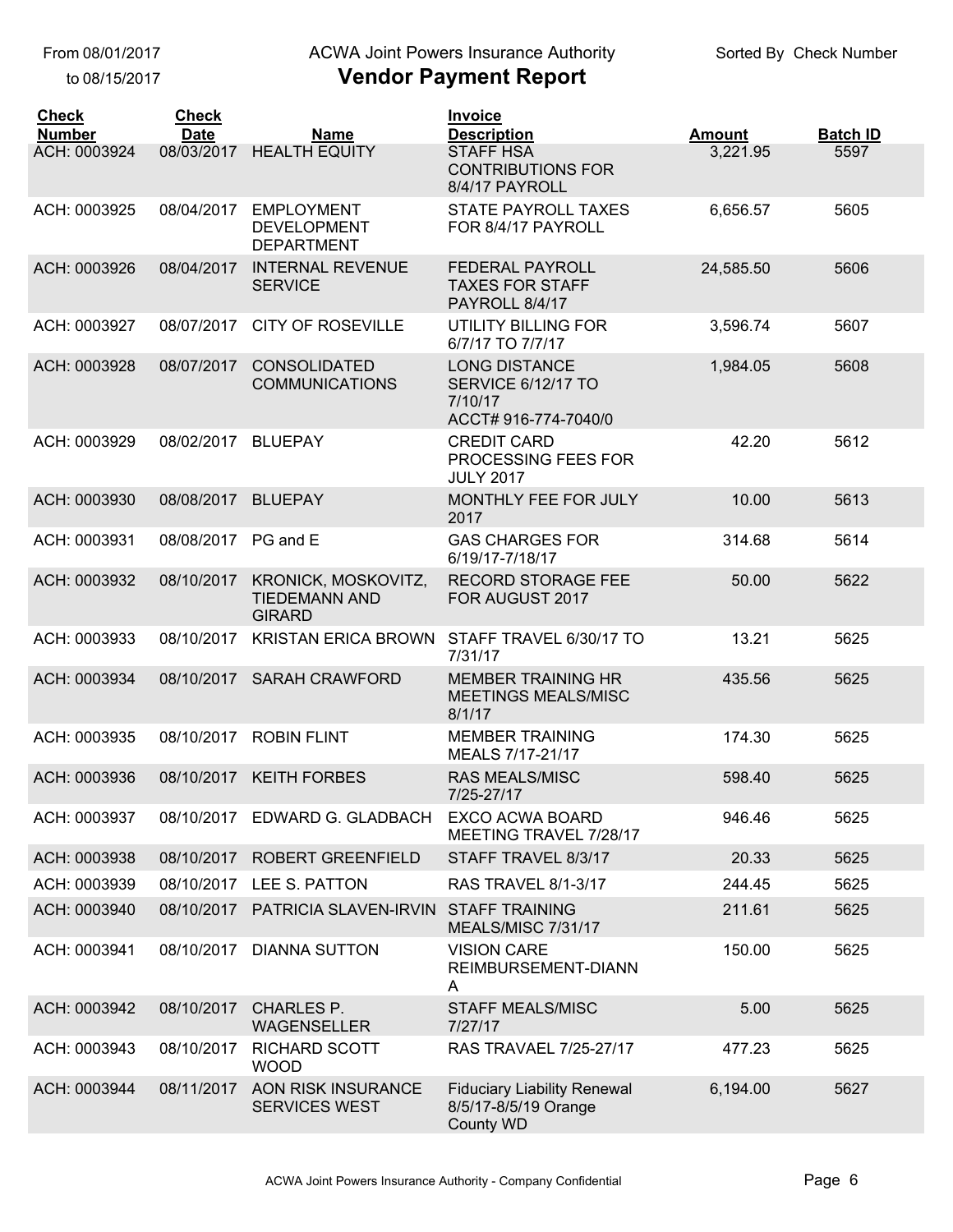to 08/15/2017

#### ACWA Joint Powers Insurance Authority

| <b>Check</b><br><b>Number</b> | <b>Check</b><br><b>Date</b> | <b>Name</b>                                       | <b>Invoice</b><br><b>Description</b>                                                                                                      | <b>Amount</b> | <b>Batch ID</b> |
|-------------------------------|-----------------------------|---------------------------------------------------|-------------------------------------------------------------------------------------------------------------------------------------------|---------------|-----------------|
| ACH: 0003945                  | 08/11/2017                  | <b>AON RISK INSURANCE</b><br><b>SERVICES WEST</b> | <b>AON Fiduciary Liability</b><br>Renewal 9/12/16-9/12/18 El<br>Toro WD                                                                   | 6,093.00      | 5626            |
| EBC: 0001664                  | 08/01/2017                  | <b>ANTHEM BLUE CROSS</b><br>OF CALIFORNIA         | ANTHEM BLUE CROSS OF<br>CALIFORNIA-ANTHEM<br><b>BLUE CROSS OF</b><br><b>CALIFORNIA-EB CLAIM</b><br><b>PAYMENTS</b><br>CK#628984-CK#629126 | 43,734.09     | 5586            |
| EBC: 0001665                  | 08/01/2017                  | <b>ANTHEM BLUE CROSS</b><br>OF CALIFORNIA         | EB ELECTRONIC CLAIM<br><b>PAYMENTS</b><br>EG29537270-EG29537452                                                                           | 64,312.81     | 5587            |
| EBC: 0001666                  | 08/02/2017                  | <b>DELTA DENTAL</b><br><b>INSURANCE COMPANY</b>   | DELTA DENTAL EB CLAIM<br>PAYMENTS JULY 21 TO<br><b>JULY 27,2017</b>                                                                       | 214,524.81    | 5588            |
| EBC: 0001667                  | 08/02/2017                  | <b>ANTHEM BLUE CROSS</b><br>OF CALIFORNIA         | <b>EB CLAIM PAYMENTS</b><br>CK#629127-CK#629261                                                                                           | 63,003.05     | 5589            |
| EBC: 0001668                  | 08/02/2017                  | <b>ANTHEM BLUE CROSS</b><br>OF CALIFORNIA         | EB ELECTRONIC CLAIM<br><b>PAYMENTS</b><br>EG29550473-EG29550673                                                                           | 91,928.10     | 5590            |
| EBC: 0001669                  | 08/03/2017                  | <b>ANTHEM BLUE CROSS</b><br>OF CALIFORNIA         | EB CLAIM PAYMENTS<br>CK#629262-CK#629389                                                                                                  | 42,945.08     | 5598            |
| EBC: 0001670                  | 08/03/2017                  | <b>ANTHEM BLUE CROSS</b><br>OF CALIFORNIA         | EB ELECTRONIC CLAIM<br><b>PAYMENTS</b><br>EG29565269-EG29565428                                                                           | 73,827.23     | 5599            |
| EBC: 0001671                  | 08/04/2017                  | ANTHEM BLUE CROSS<br>OF CALIFORNIA                | <b>EB CLAIM PAYMENTS</b><br>CK#629390-CK#629529                                                                                           | 78,790.86     | 5600            |
| EBC: 0001672                  | 08/04/2017                  | <b>ANTHEM BLUE CROSS</b><br>OF CALIFORNIA         | EB ELECTRONIC CLAIM<br><b>PAYMENTS</b><br>EG29580928-EG29581084                                                                           | 331,161.63    | 5601            |
| EBC: 0001673                  | 08/05/2017                  | <b>ANTHEM BLUE CROSS</b><br>OF CALIFORNIA         | EB CLAIM PAYMENTS<br>CK#629530-CK#629583                                                                                                  | 13,915.56     | 5602            |
| EBC: 0001674                  | 08/05/2017                  | <b>ANTHEM BLUE CROSS</b><br>OF CALIFORNIA         | EB ELECTRONIC CLAIM<br><b>PAYMENTS</b><br>EG29594269-EG29594360                                                                           | 16,984.49     | 5603            |
| EBC: 0001675                  | 08/04/2017                  | <b>ANTHEM BLUE CROSS</b><br>OF CALIFORNIA         | RX/OUT OF AREA CLAIMS<br>FOR JULY 24 TO JULY<br>31,2017                                                                                   | 629,177.55    | 5604            |
| EBC: 0001676                  | 08/07/2017                  | <b>ANTHEM BLUE CROSS</b><br>OF CALIFORNIA         | <b>EB CLAIM PAYMENTS</b><br>CK#629584-CK#629693                                                                                           | 19,643.71     | 5609            |
| EBC: 0001677                  | 08/07/2017                  | <b>ANTHEM BLUE CROSS</b><br>OF CALIFORNIA         | EB ELECTRONIC CLAIM<br><b>PAYMENTS</b><br>EG29609822-EG29609965                                                                           | 123,101.77    | 5610            |
| EBC: 0001678                  | 08/08/2017                  | <b>ANTHEM BLUE CROSS</b><br>OF CALIFORNIA         | <b>EB CLAIM PAYMENTS</b><br>CK#629694-CK#629804                                                                                           | 22,646.66     | 5615            |
| EBC: 0001679                  | 08/08/2017                  | <b>ANTHEM BLUE CROSS</b><br>OF CALIFORNIA         | EB ELECTRONIC CLAIM<br><b>PAYMENTS</b><br>EG29622035-EG29622218                                                                           | 108,370.45    | 5616            |
| EBC: 0001680                  | 08/09/2017                  | <b>DELTA DENTAL</b><br><b>INSURANCE COMPANY</b>   | DELTA DENTAL EB CLAIM<br>PAYMENTS AUGUST 1 TO<br><b>AUGUST 3,2017</b>                                                                     | 192,508.53    | 5618            |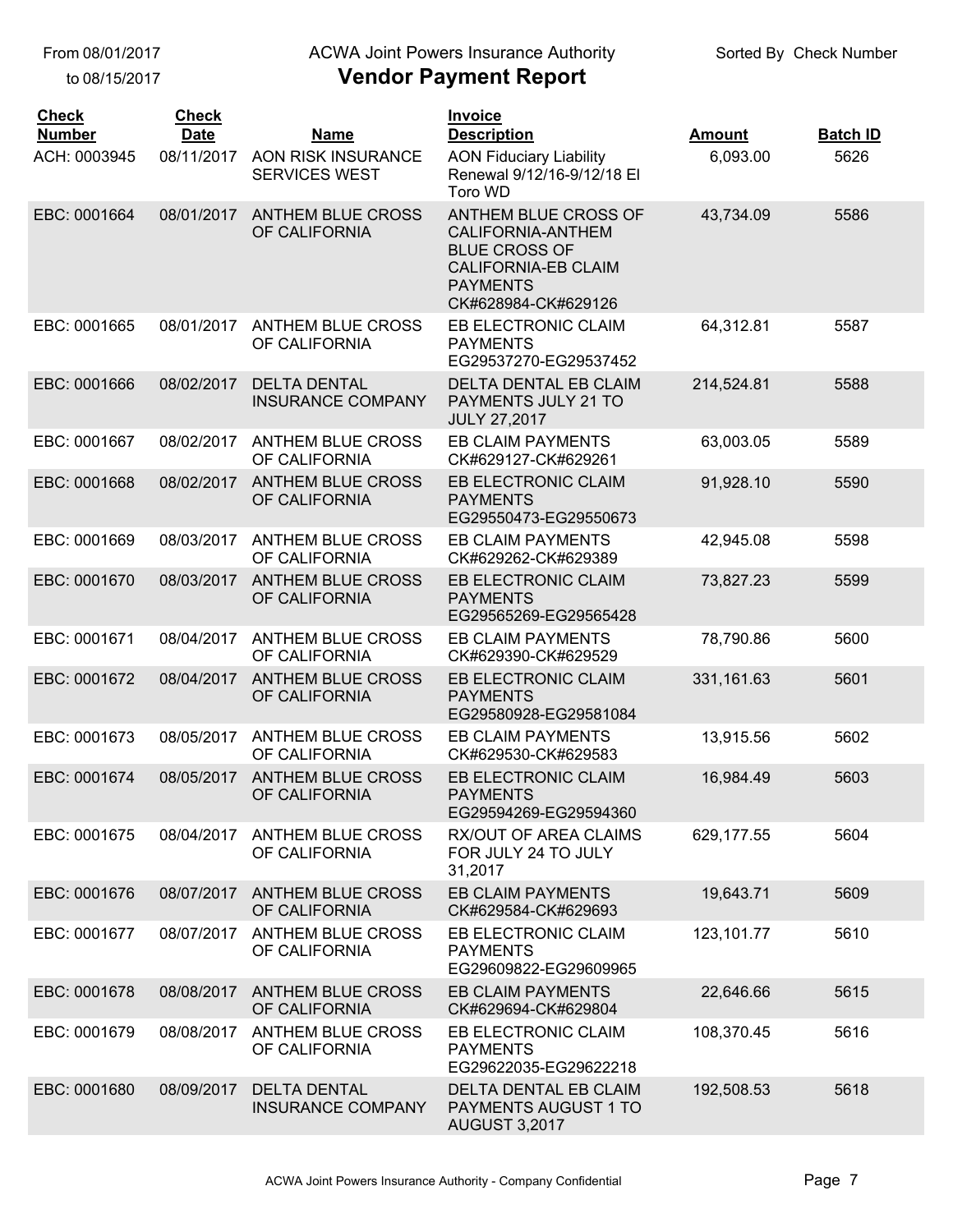to 08/15/2017

## ACWA Joint Powers Insurance Authority

|  | <b>Vendor Payment Report</b> |  |
|--|------------------------------|--|
|--|------------------------------|--|

| <b>Check</b><br><b>Number</b> | <b>Check</b><br><b>Date</b> | <b>Name</b>                               | <b>Invoice</b><br><b>Description</b>                                                                 | <b>Amount</b> | <b>Batch ID</b> |
|-------------------------------|-----------------------------|-------------------------------------------|------------------------------------------------------------------------------------------------------|---------------|-----------------|
| EBC: 0001681                  | 08/09/2017                  | <b>ANTHEM BLUE CROSS</b><br>OF CALIFORNIA | EB CLAIM PAYMENTS<br>CK#629805-CK#629911                                                             | 22,871.93     | 5619            |
| EBC: 0001682                  | 08/09/2017                  | <b>ANTHEM BLUE CROSS</b><br>OF CALIFORNIA | <b>EB ELECTRONIC CLAIM</b><br><b>PAYMENTS</b><br>EG29636077-EG29636254                               | 64,915.03     | 5620            |
| EBC: 0001683                  | 08/10/2017                  | <b>ANTHEM BLUE CROSS</b><br>OF CALIFORNIA | <b>EB CLAIM PAYMENTS</b><br>CK#629912-CK#630026                                                      | 39,464.46     | 5623            |
| EBC: 0001684                  | 08/10/2017                  | <b>ANTHEM BLUE CROSS</b><br>OF CALIFORNIA | <b>EB ELECTRONIC CLAIM</b><br><b>PAYMENTS</b><br>EG29651403-EG29651596                               | 154,985.58    | 5624            |
| EBC: 0001685                  | 08/11/2017                  | <b>ANTHEM BLUE CROSS</b><br>OF CALIFORNIA | <b>ANTHEM BLUE CROSS OF</b><br><b>CALIFORNIA-EB Claim</b><br><b>Payments Check</b><br>#630027-630121 | 26,948.31     | 5628            |
| EBC: 0001686                  | 08/11/2017                  | <b>ANTHEM BLUE CROSS</b><br>OF CALIFORNIA | <b>EB Claim Payments</b><br>EG29665474-EG29665629                                                    | 158,502.17    | 5629            |
| EBC: 0001687                  | 08/12/2017                  | <b>ANTHEM BLUE CROSS</b><br>OF CALIFORNIA | <b>EB Claim Payments</b><br>CK#630122-630215                                                         | 9,363.37      | 5631            |
| EBC: 0001688                  | 08/12/2017                  | <b>ANTHEM BLUE CROSS</b><br>OF CALIFORNIA | <b>EB Electronic Claim</b><br>Payments<br>EG29679582-EG29679706                                      | 27,891.97     | 5630            |
| EBC: 0001689                  | 08/14/2017                  | <b>ANTHEM BLUE CROSS</b><br>OF CALIFORNIA | <b>EB Claim Payments</b><br>Ck#630216-CK#630305                                                      | 16,512.62     | 5632            |
| EBC: 0001690                  | 08/14/2017                  | <b>ANTHEM BLUE CROSS</b><br>OF CALIFORNIA | <b>EB Electronic Claim</b><br>Payments<br>EG29694811-EG29694956                                      | 181,870.85    | 5633            |
|                               |                             |                                           | <b>Total</b>                                                                                         | 3,154,343.38  |                 |

Liability, Property, & Work Comp Claims Payments for this period: \$691,708.39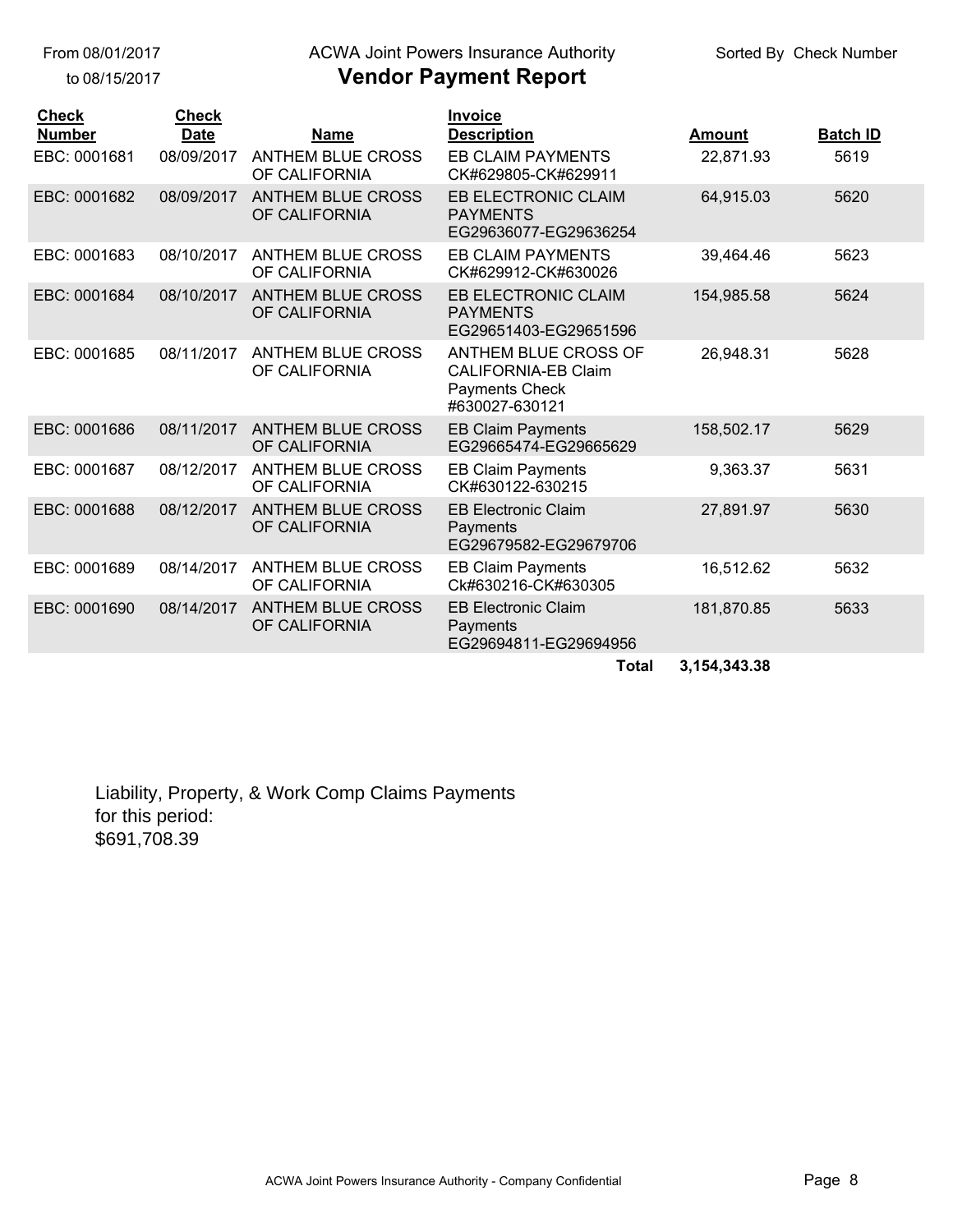From 08/16/2017

to 08/31/2017

#### ACWA Joint Powers Insurance Authority

| <b>Check</b><br><b>Number</b> | <b>Check</b><br><b>Date</b> | <b>Name</b>                                                  | Invoice<br><b>Description</b>                                                                                   | <b>Amount</b> | <b>Batch ID</b> |
|-------------------------------|-----------------------------|--------------------------------------------------------------|-----------------------------------------------------------------------------------------------------------------|---------------|-----------------|
| 53017                         | 08/31/2017                  | <b>GREG CARPENTER</b>                                        | H. R. LaBounty Safety<br>Award Spring 2016                                                                      | 25.00         | 5702            |
| 54350                         | 08/16/2017                  | <b>MELODY A TUCKER</b>                                       | Staff Training 8/4/17<br>Meals/Misc                                                                             | 59.89         | 5634            |
| 54351                         | 08/16/2017                  | <b>ACCESS</b>                                                | EB Storage July 2017                                                                                            | 115.69        | 5634            |
| 54352                         |                             | 08/16/2017 ACWA JPIA                                         | EAP Premium Sept 2017                                                                                           | 95,198.21     | 5634            |
| 54353                         | 08/16/2017                  | <b>CAGWIN AND</b><br><b>DORWARD</b>                          | Landscape Maintenance<br>Services for August 2017                                                               | 218.00        | 5634            |
| 54354                         | 08/16/2017                  | Cisco WebEx, LLC                                             | <b>Teleconference Billing</b><br>7/8/17 - 8/7/17                                                                | 892.72        | 5634            |
| 54355                         | 08/16/2017                  | <b>EMPLOYMENT</b><br><b>DEVELOPMENT</b><br><b>DEPARTMENT</b> | <b>Payroll Deduction</b><br>Agreement P. Rider Case<br>#31-2015-90013045                                        | 120.00        | 5634            |
| 54356                         | 08/16/2017                  | FIRST ALARM SECURITY<br><b>AND PATROL</b>                    | Alarm Response for the<br>Month of July 2017                                                                    | 15.00         | 5634            |
| 54357                         | 08/16/2017                  | <b>IES</b>                                                   | <b>HVAC Maintenance</b>                                                                                         | 571.00        | 5634            |
| 54358                         |                             | 08/16/2017 MEYERS FOZI, LLP                                  | <b>Professional Services</b><br>5/12/17-7/17/17 Lucero<br>Farms v. Semitropic Water<br>Storage District 14-0779 | 248.00        | 5634            |
| 54359                         | 08/16/2017                  | <b>UNITED STATES</b><br><b>TREASURY</b>                      | P. Rider - IRS Payroll<br>Deduction for 8/18/17<br>Payroll                                                      | 135.00        | 5634            |
| 54360                         | 08/16/2017                  | <b>UNITED PARCEL</b><br><b>SERVICE</b>                       | <b>UPS Delivery Service Bill</b><br>7/31/17-8/4/17                                                              | 201.87        | 5634            |
| 54361                         | 08/23/2017                  | TANDRA L. VAUGHAN                                            | STAFF TRAINING TRAVEL<br>AWCP MINI CONFERENCE<br>8/11/17                                                        | 8.61          | 5675            |
| 54362                         | 08/23/2017                  | <b>RECLAMATION</b><br>DISTRICT #2068                         | <b>REFUND FOR</b><br><b>OVERPAYMENT OF WC</b><br>QTR 4-APR-JUN 2017                                             | 2,031.74      | 5675            |
| 54363                         | 08/23/2017                  | <b>AMERICAN WATER</b><br><b>WORKS ASSOCIATION</b>            | MEMBER #00702023<br>PATRICIA SLAVEN<br>DUES 9/1/17 TO 8/31/18                                                   | 262.00        | 5675            |
| 54364                         | 08/23/2017                  | <b>HI-DESERT WATER</b><br><b>DISTRICT</b>                    | SMALL CLAIM ADMIN FEE<br>CLAIM #17-0691                                                                         | 100.00        | 5675            |
| 54365                         | 08/23/2017                  | <b>KERN COUNTY WATER</b><br><b>AGENCY</b>                    | <b>HR GROUP TRAINING</b><br><b>MEALS 8/15/17</b>                                                                | 40.96         | 5675            |
| 54366                         | 08/23/2017                  | <b>LAS VIRGENES</b>                                          | <b>EB COMMITTE MEETING</b><br><b>LODGING 6/26/17</b><br><b>GLEN PETERSON</b>                                    | 407.08        | 5675            |
| 54367                         | 08/23/2017                  | SOQUEL CREEK WATER<br><b>DISTRICT</b>                        | SAMLL CLAIM ADMIN FEE<br>CLAIM #18-0094                                                                         | 100.00        | 5675            |
| 54368                         | 08/23/2017                  | <b>KEVIN J. CUTIGNI</b>                                      | <b>BUILDING MAINTENACE</b><br>8/14/17                                                                           | 1,013.75      | 5675            |
| 54369                         | 08/23/2017                  | UNITED PARCEL<br><b>SERVICE</b>                              | DELIVERY SERVICE 8/8/17<br>TO 8/11/17                                                                           | 134.51        | 5675            |
| 54370                         |                             | 08/30/2017 TERRY LOFING                                      | <b>VISION CARE</b><br>REIMBURSEMENT-TERRY                                                                       | 500.00        | 5695            |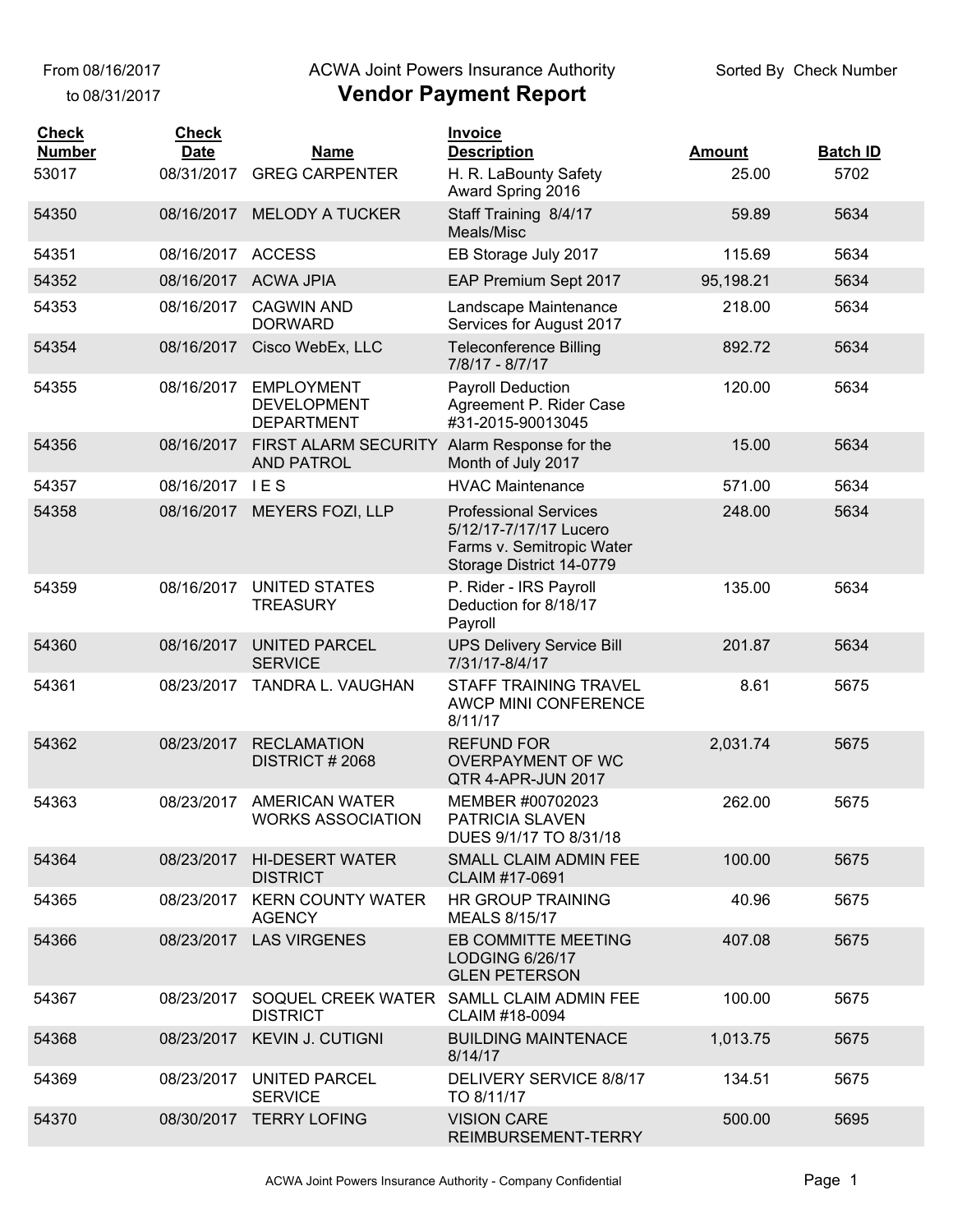to 08/31/2017

## ACWA Joint Powers Insurance Authority

| <b>Check</b><br><b>Number</b> | <b>Check</b><br><b>Date</b> | <b>Name</b>                                                  | Invoice<br><b>Description</b>                                                                                 | <b>Amount</b> | <b>Batch ID</b> |
|-------------------------------|-----------------------------|--------------------------------------------------------------|---------------------------------------------------------------------------------------------------------------|---------------|-----------------|
| 54371                         |                             | 08/30/2017 ABSOLUTE SECURED<br>SHREDDING, INC.               | SHREDDING SERVICE<br>8/21/17                                                                                  | 75.00         | 5695            |
| 54372                         | 08/30/2017                  | <b>ASSOCIATION OF CA</b><br><b>WATER AGENCIES</b>            | <b>STEVE HALL GOLF</b><br><b>TOURNAMENT SPONSOR</b><br><b>ACWA FALL</b><br><b>CONFERENCE 2017</b>             | 500.00        | 5695            |
| 54373                         | 08/30/2017                  | <b>CASTLIGHT HEALTH INC</b>                                  | <b>FINAL YEAR THREE</b><br>PRORATED PAYMENT<br>FOR EMPLOYEE<br><b>BENEFITS</b><br><b>CONTRACT TERMINATION</b> | 88,550.84     | 5695            |
| 54374                         | 08/30/2017                  | <b>EL TORO WATER</b><br><b>DISTRICT</b>                      | SMALL CLAIM ADMIN FEE<br>CLAIM #18-0113                                                                       | 100.00        | 5695            |
| 54375                         | 08/30/2017                  | <b>EMPLOYMENT</b><br><b>DEVELOPMENT</b><br><b>DEPARTMENT</b> | <b>EDD PAYROLL</b><br><b>DEDUCTION AGREEMENT</b><br>FOR PAYROLL 9/1/17                                        | 120.00        | 5695            |
| 54376                         | 08/30/2017                  | <b>ORANGE COUNTY</b><br><b>WATER DISTRICT</b>                | <b>WELLNESS GRANT 2017</b>                                                                                    | 1,350.00      | 5695            |
| 54377                         | 08/30/2017                  | PACIFIC STANDARD<br><b>PRESS</b>                             | <b>JPIA NEWSLETTER</b>                                                                                        | 3,196.00      | 5695            |
| 54378                         | 08/30/2017                  | <b>PFM ASSET</b><br>MANAGEMENT, LLC.                         | <b>ACWA/JPIA EMPLOYEE</b><br>BENEFITS JULY 2017                                                               | 8,207.25      | 5695            |
| 54379                         | 08/30/2017                  | <b>RALPH SCOTT</b>                                           | MONTHLY SERVICE AND<br><b>SUPPLIES FOR AUGUST</b><br>2017                                                     | 2,058.52      | 5695            |
| 54380                         | 08/30/2017                  | <b>SECRETARY OF STATE</b>                                    | <b>JPIA QUARTERLY FILING</b><br><b>FEE</b>                                                                    | 1.00          | 5695            |
| 54381                         | 08/30/2017                  | <b>SHARON</b><br>CAMACHO-HOYT                                | <b>BUSINESS HEADSHOTS</b><br>$6 - 10$                                                                         | 125.00        | 5695            |
| 54382                         | 08/30/2017                  | <b>UNITED STATES</b><br><b>TREASURY</b>                      | <b>IRS PAYROLL DEDUCTION</b><br><b>AGREEMENT FOR</b><br><b>PAYROLL 9/01/17</b>                                | 145.00        | 5695            |
| 54383                         | 08/30/2017                  | UNITED PARCEL<br><b>SERVICE</b>                              | <b>DELIVERY SERVICE</b><br>8/14/17 TO 8/18/17                                                                 | 347.54        | 5695            |
| 54384                         | 08/30/2017                  | WORKCOMPEDI, INC.                                            | <b>CLEARINGHOUSE</b><br><b>MONTHLY MINIMUM JULY</b><br>2017                                                   | 300.00        | 5695            |
| ACH: 0003961                  | 08/17/2017                  | AON RISK INSURANCE<br><b>SERVICES WEST</b>                   | <b>XS CRIME-POLICY</b><br>#83FA026433817-APRIL<br>1,2017 TO APRIL 1,2018                                      | 1,321.93      | 5655            |
| ACH: 0003962                  | 08/17/2017                  | <b>ROBIN FLINT</b>                                           | <b>MEMBER TRAINING</b><br>MEALS/MISC 8/1/17                                                                   | 64.83         | 5660            |
| ACH: 0003963                  | 08/17/2017                  | <b>KEITH FORBES</b>                                          | RAS MEALS/MISC 8/1-2/17                                                                                       | 343.73        | 5660            |
| ACH: 0003964                  | 08/17/2017                  | PETER KUCHINSKY II                                           | RAS MEALS/MISC 8/2/17                                                                                         | 108.37        | 5660            |
| ACH: 0003965                  | 08/17/2017                  | <b>CHRIS MIZUNO</b>                                          | STAFF TRAVEL 8/7/17                                                                                           | 8.03          | 5660            |
| ACH: 0003966                  | 08/17/2017                  | <b>SYLVIA ROBINSON</b>                                       | <b>CELLO BAGS FOR 2017</b><br><b>FALL CONFERENCE</b>                                                          | 1,168.27      | 5660            |
| ACH: 0003967                  |                             | 08/17/2017 CECILIA M. WUCHTER                                | <b>CELL PHONE</b><br>REIMBURSEMENT JULY<br>2017                                                               | 50.00         | 5660            |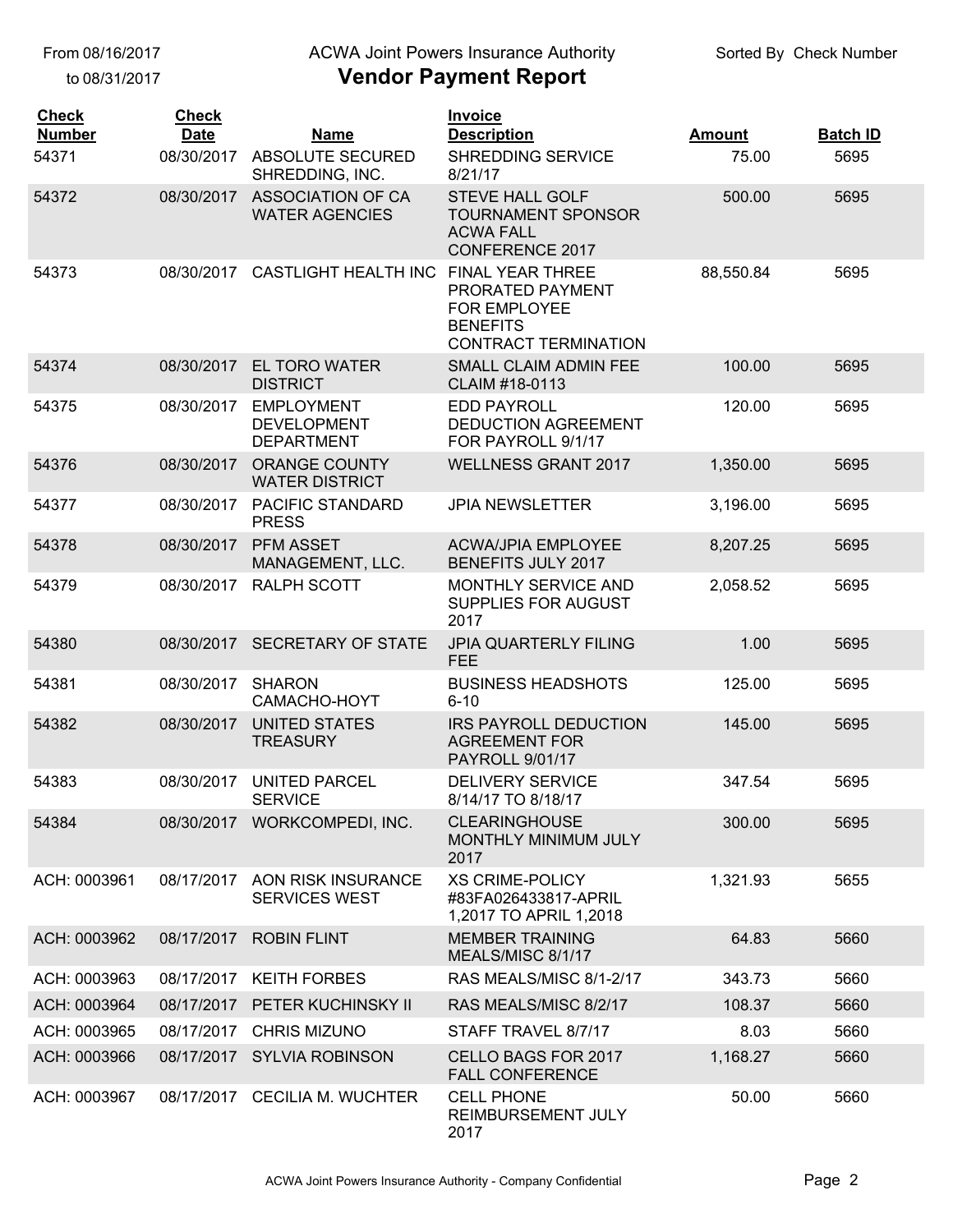From 08/16/2017

to 08/31/2017

## ACWA Joint Powers Insurance Authority

| <b>Check</b><br><b>Number</b> | <b>Check</b><br><b>Date</b> | <b>Name</b>                                                  | <b>Invoice</b><br><b>Description</b>                                     | <b>Amount</b> | <b>Batch ID</b> |
|-------------------------------|-----------------------------|--------------------------------------------------------------|--------------------------------------------------------------------------|---------------|-----------------|
| ACH: 0003968                  | 08/17/2017                  | <b>LINCOLN FINANCIAL</b><br><b>GROUP</b>                     | LINCOLN 457<br><b>CONTRIBUTIONS FOR</b><br>STAFF PAYROLL 8/18/17         | 2,221.07      | 5661            |
| ACH: 0003969                  | 08/16/2017                  | <b>AMERICAN FUNDS</b><br><b>GROUP</b>                        | <b>STAFF ROTH IRA</b><br><b>CONTRIBUTIONS FOR</b><br>8/18/17 PAYROLL     | 461.50        | 5662            |
| ACH: 0003971                  | 08/18/2017                  | <b>BANK CARD CENTER</b>                                      | <b>VISA CARD PAYMENT</b><br><b>FOR STATEMENT</b><br>CLOSING JULY 28,2017 | 19,044.99     | 5668            |
| ACH: 0003972                  | 08/18/2017                  | <b>INTERNAL REVENUE</b><br><b>SERVICE</b>                    | <b>FEDERAL PAYROLL</b><br><b>TAXES FOR STAFF</b><br>PAYROLL 8/18/17      | 24,701.83     | 5669            |
| ACH: 0003973                  | 08/18/2017                  | <b>EMPLOYMENT</b><br><b>DEVELOPMENT</b><br><b>DEPARTMENT</b> | <b>STATE PAYROLL TAXES</b><br><b>FOR STAFF PAYROLL</b><br>8/18/17        | 6,711.03      | 5670            |
| ACH: 0003974                  | 08/17/2017                  | <b>Payroll Clearing Account</b>                              | STAFF PAYROLL 8/18/17                                                    | 116,883.66    | 5671            |
| ACH: 0003975                  | 08/21/2017                  | <b>HEALTH EQUITY</b>                                         | <b>STAFF HSA</b><br><b>CONTRIBUTIONS FOR</b><br>8/18/17 PAYROLL          | 3,016.17      | 5672            |
| ACH: 0003976                  | 08/21/2017                  | <b>PUBLIC EMPLOYEES</b><br><b>RETIREMENT SYSTEM</b>          | <b>EMPLOYER</b><br><b>CONTRIBUTIONS PEPRA</b><br>FOR 8/18/17 PAYROLL     | 26,871.10     | 5673            |
| ACH: 0003977                  | 08/21/2017                  | <b>PUBLIC EMPLOYEES</b><br><b>RETIREMENT SYSTEM</b>          | STAFF <sub>457</sub><br><b>CONTRIBUTIONS FOR</b><br>8/18/17 PAYROLL      | 8,086.08      | 5674            |
| ACH: 0003978                  | 08/23/2017                  | <b>CHIMENE CAMACHO</b>                                       | <b>5 YEAR ANNIVERSARY</b><br><b>GIFT</b>                                 | 50.00         | 5681            |
| ACH: 0003979                  | 08/23/2017                  | <b>SARAH CRAWFORD</b>                                        | <b>MEMBER TRAINING</b><br>MEALS/MISC 8/14-17/17                          | 27.56         | 5681            |
| ACH: 0003980                  | 08/23/2017                  | <b>ROBIN FLINT</b>                                           | <b>MEMBER TRAINING</b><br>MEALS/MISC 8/15-16/17                          | 224.06        | 5681            |
| ACH: 0003981                  | 08/23/2017                  | <b>ERIK KOWALEWSKI</b>                                       | TRIPOD FOR R.<br><b>GREENFIELD JPIA VIDEOS</b>                           | 14.95         | 5681            |
| ACH: 0003982                  | 08/23/2017                  | <b>CHRIS MIZUNO</b>                                          | STAFF TRAVEL 8/15/17                                                     | 8.03          | 5681            |
| ACH: 0003983                  | 08/23/2017                  | <b>WALTER A SELLS</b>                                        | <b>AON SYMPOSIUM</b><br>MEALS/MISC 7/22-27-17                            | 122.87        | 5681            |
| ACH: 0003984                  | 08/23/2017                  | <b>BOBBETTE WELLS</b>                                        | <b>WELLNESS COMMITTEE</b><br>PURCHASE MINERAL<br><b>WATERS</b>           | 35.04         | 5681            |
| ACH: 0003985                  | 08/23/2017                  | <b>RICHARD SCOTT</b><br><b>WOOD</b>                          | <b>MEMBER TRAINING</b><br><b>TRAVEL 8/1-2/17</b>                         | 739.92        | 5681            |
| ACH: 0003986                  | 08/24/2017                  | <b>SONYA BAKER</b>                                           | Reimbursement for over<br>collection of State Taxes for<br><b>HSA</b>    | 23.64         | 5685            |
| ACH: 0003987                  | 08/24/2017                  | <b>JOCELYN BRIANA</b><br><b>CLARK</b>                        | Reimbursement of over<br>collection on State Taxes for<br><b>HSA</b>     | 22.63         | 5685            |
| ACH: 0003988                  | 08/24/2017                  | <b>VERONICA R. COBIAN</b>                                    | Reimbursement of over<br><b>Collection on State Taxes</b><br>for HSA     | 23.55         | 5685            |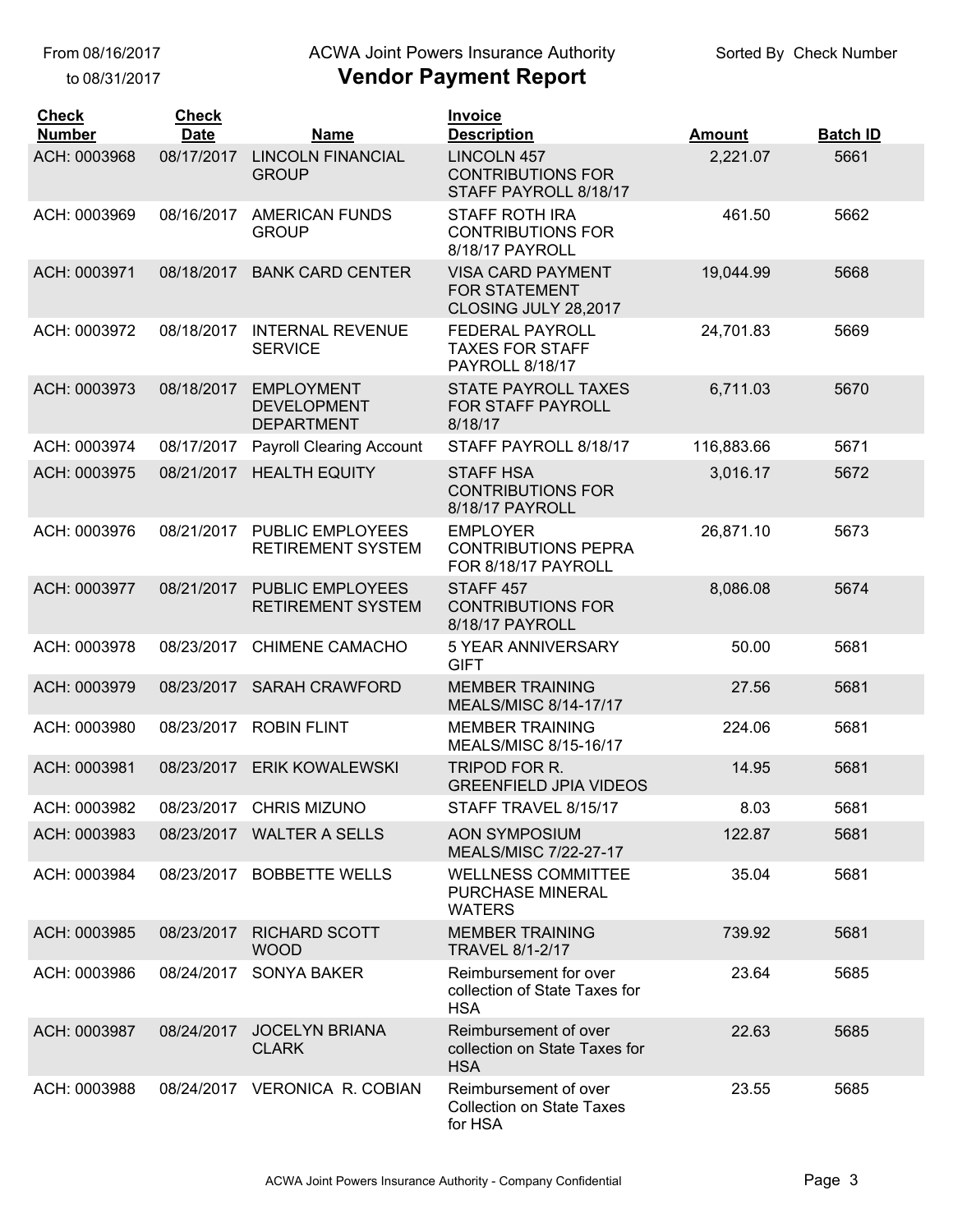to 08/31/2017

#### **Vendor Payment Report** ACWA Joint Powers Insurance Authority

| <b>Check</b><br><b>Number</b> | <b>Check</b><br><b>Date</b> | <b>Name</b>                                     | <b>Invoice</b><br><b>Description</b>                                   | <b>Amount</b> | <b>Batch ID</b> |
|-------------------------------|-----------------------------|-------------------------------------------------|------------------------------------------------------------------------|---------------|-----------------|
| ACH: 0003989                  | 08/25/2017                  | <b>ALLIANT INSURANCE</b><br>SERVICES INC-8377   | <b>BENEFITS CONSULTING</b><br>FEE FOR AUGUST 2017                      | 5,000.00      | 5688            |
| ACH: 0003990                  | 08/30/2017                  | <b>SARAH CRAWFORD</b>                           | <b>MEMBER TRAINING</b><br>MEALS/MISC 8/22-23/17                        | 43.93         | 5698            |
| ACH: 0003991                  | 08/30/2017                  | EDWARD G. GLADBACH                              | <b>CELL PHONE</b><br>REIMBURSEMENT 7/5/17<br>TO 8/4/17                 | 50.00         | 5698            |
| ACH: 0003992                  | 08/30/2017                  | PETER KUCHINSKY II                              | <b>STAFF MEALS/MISC</b><br>SACRAMENTO 8/7-10/17                        | 177.29        | 5698            |
| ACH: 0003993                  | 08/30/2017                  | <b>PATTI RIDER</b>                              | <b>VISION CARE</b><br>REIMBURSEMENT-PATTI                              | 235.00        | 5698            |
| ACH: 0003994                  | 08/30/2017                  | PATRICIA SLAVEN-IRVIN                           | <b>TRAINING MATERIALS</b>                                              | 33.38         | 5698            |
| ACH: 0003995                  | 08/30/2017                  | <b>LINCOLN FINANCIAL</b><br><b>GROUP</b>        | <b>LINCOLN 457</b><br><b>CONTRIBUTIONS FOR</b><br>STAFF PAYROLL 9/1/17 | 2,221.07      | 5703            |
| ACH: 0003996                  | 08/31/2017                  | <b>HEALTH EQUITY</b>                            | <b>STAFF HSA</b><br><b>CONTRIBUTIONS FOR</b><br>9/1/17 PAYROLL         | 3,016.17      | 5704            |
| ACH: 0003997                  | 08/29/2017                  | <b>AMERICAN FUNDS</b><br><b>GROUP</b>           | <b>STAFF ROTH IRA</b><br><b>CONTRIBUTIONS FOR</b><br>9/1/17 PAYROLL    | 461.50        | 5705            |
| EBC: 0001694                  | 08/16/2017                  | <b>ANTHEM BLUE CROSS</b><br>OF CALIFORNIA       | <b>EB CLAIM PAYMENTS</b><br>CK#630448-CK#630544                        | 34,427.03     | 5650            |
| EBC: 0001695                  | 08/16/2017                  | <b>ANTHEM BLUE CROSS</b><br>OF CALIFORNIA       | EB ELECTRONIC CLAIM<br><b>PAYMENTS</b><br>EG29721295-EG29721486        | 107,424.05    | 5651            |
| EBC: 0001696                  | 08/16/2017                  | <b>DELTA DENTAL</b><br><b>INSURANCE COMPANY</b> | DELTA DENTAL EB CLAIM<br>PAYMENTS AUGUST 4 TO<br><b>AUGUST 10,2017</b> | 168,418.81    | 5652            |
| EBC: 0001698                  | 08/17/2017                  | <b>ANTHEM BLUE CROSS</b><br>OF CALIFORNIA       | RX/OUT OF AREA CLAIMS<br>FOR AUGUST 7 TO<br><b>AUGUST 13, 2017</b>     | 362,693.15    | 5657            |
| EBC: 0001699                  | 08/17/2017                  | <b>ANTHEM BLUE CROSS</b><br>OF CALIFORNIA       | <b>EB CLAIM PAYMENTS</b><br>CK#630545-CK#630679                        | 33,523.89     | 5658            |
| EBC: 0001700                  | 08/17/2017                  | <b>ANTHEM BLUE CROSS</b><br>OF CALIFORNIA       | EB ELECTRONIC CLAIM<br><b>PAYMENTS</b><br>EG29736897-EG29737084        | 85,776.02     | 5659            |
| EBC: 0001701                  | 08/18/2017                  | <b>ANTHEM BLUE CROSS</b><br>OF CALIFORNIA       | <b>EB CLAIM PAYMENTS</b><br>CK#630680-CK#630798                        | 43,644.04     | 5664            |
| EBC: 0001702                  | 08/18/2017                  | <b>ANTHEM BLUE CROSS</b><br>OF CALIFORNIA       | EB ELECTRONIC CLAIM<br><b>PAYMENTS</b><br>EG29751569-EG29751740        | 93,498.48     | 5665            |
| EBC: 0001703                  | 08/19/2017                  | <b>ANTHEM BLUE CROSS</b><br>OF CALIFORNIA       | <b>EB CLAIM PAYMENTS</b><br>CK#630799-CK#630855                        | 9,554.52      | 5666            |
| EBC: 0001704                  | 08/19/2017                  | <b>ANTHEM BLUE CROSS</b><br>OF CALIFORNIA       | EB ELECTRONIC CLAIM<br><b>PAYMENTS</b><br>EG29763174-EG29763236        | 37,624.65     | 5667            |
| EBC: 0001705                  | 08/21/2017                  | ANTHEM BLUE CROSS<br>OF CALIFORNIA              | EB CLAIM PAYMENTS<br>CK#630856-CK#630967                               | 29,737.67     | 5676            |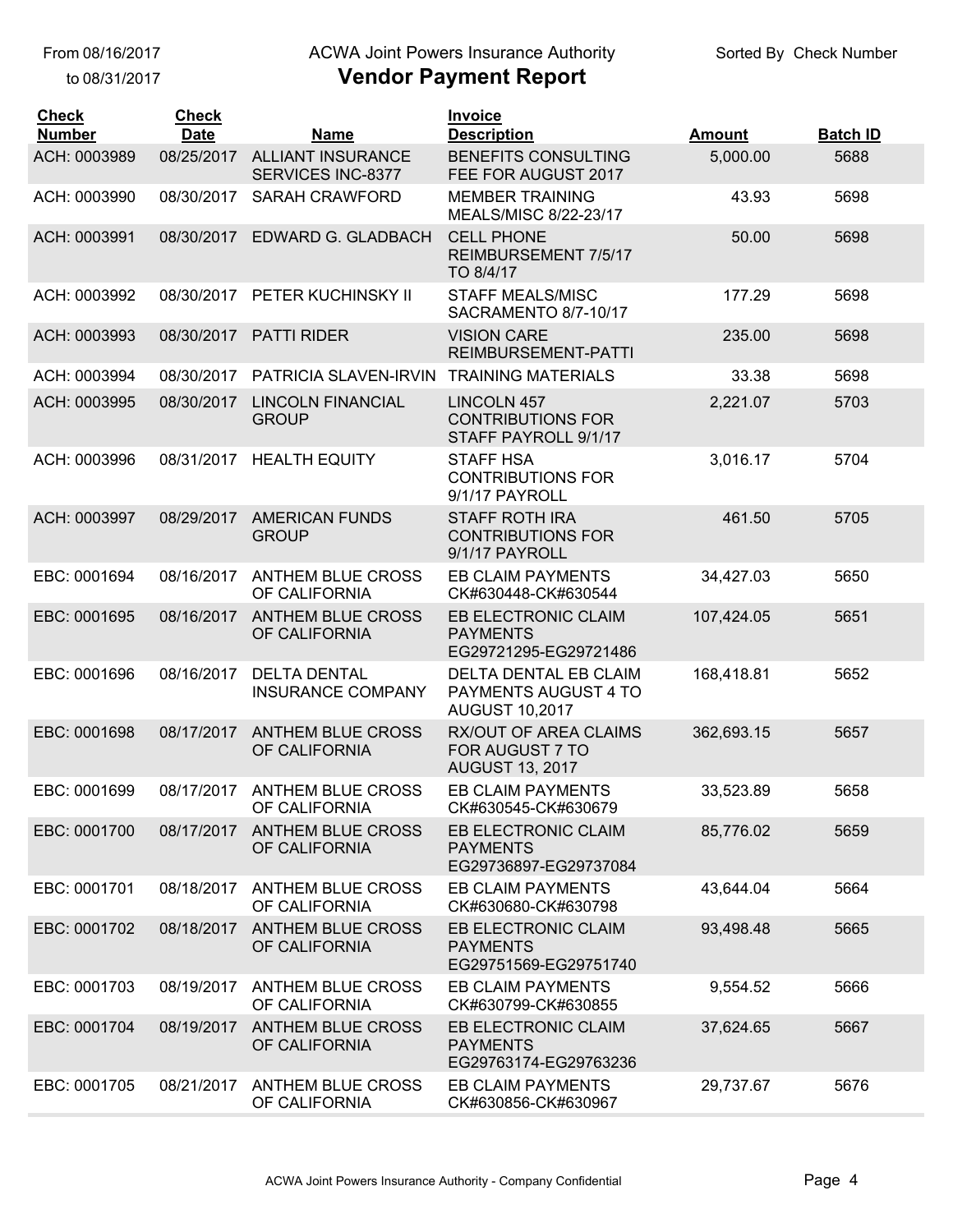to 08/31/2017

## ACWA Joint Powers Insurance Authority

| <b>Check</b><br><b>Number</b> | <b>Check</b><br><b>Date</b> | <b>Name</b>                                     | <b>Invoice</b><br><b>Description</b>                                                             | <b>Amount</b> | <b>Batch ID</b> |
|-------------------------------|-----------------------------|-------------------------------------------------|--------------------------------------------------------------------------------------------------|---------------|-----------------|
| EBC: 0001706                  | 08/21/2017                  | <b>ANTHEM BLUE CROSS</b><br>OF CALIFORNIA       | EB ELECTRONIC CLAIM<br><b>PAYMENTS</b><br>EG29779430-EG29779618                                  | 146,329.14    | 5677            |
| EBC: 0001707                  | 08/22/2017                  | ANTHEM BLUE CROSS<br>OF CALIFORNIA              | <b>EB CLAIM PAYMENTS</b><br>CK#630968-CK#631127                                                  | 42,931.05     | 5678            |
| EBC: 0001708                  | 08/22/2017                  | <b>ANTHEM BLUE CROSS</b><br>OF CALIFORNIA       | EB ELECTRONIC CLAIM<br><b>PAYMENTS</b><br>EG29793264-EG29793491                                  | 93,168.01     | 5679            |
| EBC: 0001709                  | 08/23/2017                  | <b>DELTA DENTAL</b><br><b>INSURANCE COMPANY</b> | DELTA DENTAL EB CLAIM<br>PAYMENTS AUGUST 11<br><b>TO AUGUST 17,2017</b>                          | 191,753.17    | 5680            |
| EBC: 0001710                  | 08/23/2017                  | <b>ANTHEM BLUE CROSS</b><br>OF CALIFORNIA       | <b>EB CLAIM PAYMENTS</b><br>CK#631128-CK#631274                                                  | 38,720.88     | 5682            |
| EBC: 0001711                  | 08/23/2017                  | <b>ANTHEM BLUE CROSS</b><br>OF CALIFORNIA       | EB ELECTRONIC CLAIM<br><b>PAYMENTS</b><br>EG29807382-EG29807575                                  | 246,475.21    | 5683            |
| EBC: 0001712                  | 08/24/2017                  | <b>ANTHEM BLUE CROSS</b><br>OF CALIFORNIA       | ANTHEM BLUE CROSS OF<br>CALIFORNIA-RX/OUT OF<br><b>AREA CLAIMS FOR AUG</b><br>14 TO AUG 20, 2017 | 503,065.26    | 5684            |
| EBC: 0001713                  | 08/24/2017                  | <b>ANTHEM BLUE CROSS</b><br>OF CALIFORNIA       | <b>EB CLAIM PAYMENTS</b><br>CK#631275-CK#631398                                                  | 22,889.07     | 5686            |
| EBC: 0001714                  | 08/24/2017                  | <b>ANTHEM BLUE CROSS</b><br>OF CALIFORNIA       | EB ELECTRONIC CLAIM<br><b>PAYMENTS</b><br>EG29822410-EG29822613                                  | 122,830.53    | 5687            |
| EBC: 0001715                  | 08/25/2017                  | ANTHEM BLUE CROSS<br>OF CALIFORNIA              | <b>EB CLAIM PAYMENTS</b><br>CK#631399-CK#631535                                                  | 22,464.63     | 5689            |
| EBC: 0001716                  | 08/25/2017                  | <b>ANTHEM BLUE CROSS</b><br>OF CALIFORNIA       | EB ELECTRONIC CLAIM<br><b>PAYMENTS</b><br>EG29837993-EG29838205                                  | 93,421.58     | 5690            |
| EBC: 0001717                  | 08/26/2017                  | <b>ANTHEM BLUE CROSS</b><br>OF CALIFORNIA       | <b>EB CLAIM PAYMENTS</b><br>CK#631536-CK#631616                                                  | 31,054.64     | 5691            |
| EBC: 0001718                  | 08/26/2017                  | <b>ANTHEM BLUE CROSS</b><br>OF CALIFORNIA       | EB ELECTRONIC CLAIM<br><b>PAYMENTS</b><br>EG29851128-EG29851225                                  | 67,534.87     | 5692            |
| EBC: 0001719                  | 08/28/2017                  | <b>ANTHEM BLUE CROSS</b><br>OF CALIFORNIA       | <b>EB CLAIM PAYMENTS</b><br>CK#631617-CK#631724                                                  | 37,996.96     | 5693            |
| EBC: 0001720                  | 08/28/2017                  | <b>ANTHEM BLUE CROSS</b><br>OF CALIFORNIA       | EB ELECTRONIC CLAIM<br><b>PAYMENTS</b><br>EG29867277-EG29867422                                  | 205, 163. 19  | 5694            |
| EBC: 0001721                  | 08/29/2017                  | <b>ANTHEM BLUE CROSS</b><br>OF CALIFORNIA       | <b>EB CLAIM PAYMENTS</b><br>CK#631725-CK#631832                                                  | 34,451.43     | 5696            |
| EBC: 0001722                  | 08/29/2017                  | <b>ANTHEM BLUE CROSS</b><br>OF CALIFORNIA       | EB ELECTRONIC CLAIM<br><b>PAYMENTS</b><br>EG29881185-EG29881362                                  | 61,196.60     | 5697            |
| EBC: 0001723                  | 08/30/2017                  | <b>DELTA DENTAL</b><br><b>INSURANCE COMPANY</b> | DELTA DENTAL EB CLAIM<br>PAYMENTS AUGUST 18<br><b>TO AUGUST 24,2017</b>                          | 186,623.17    | 5699            |
| EBC: 0001724                  | 08/30/2017                  | ANTHEM BLUE CROSS<br>OF CALIFORNIA              | EB CLAIM PAYMENTS<br>CK#631833-CK#631962                                                         | 17,765.49     | 5700            |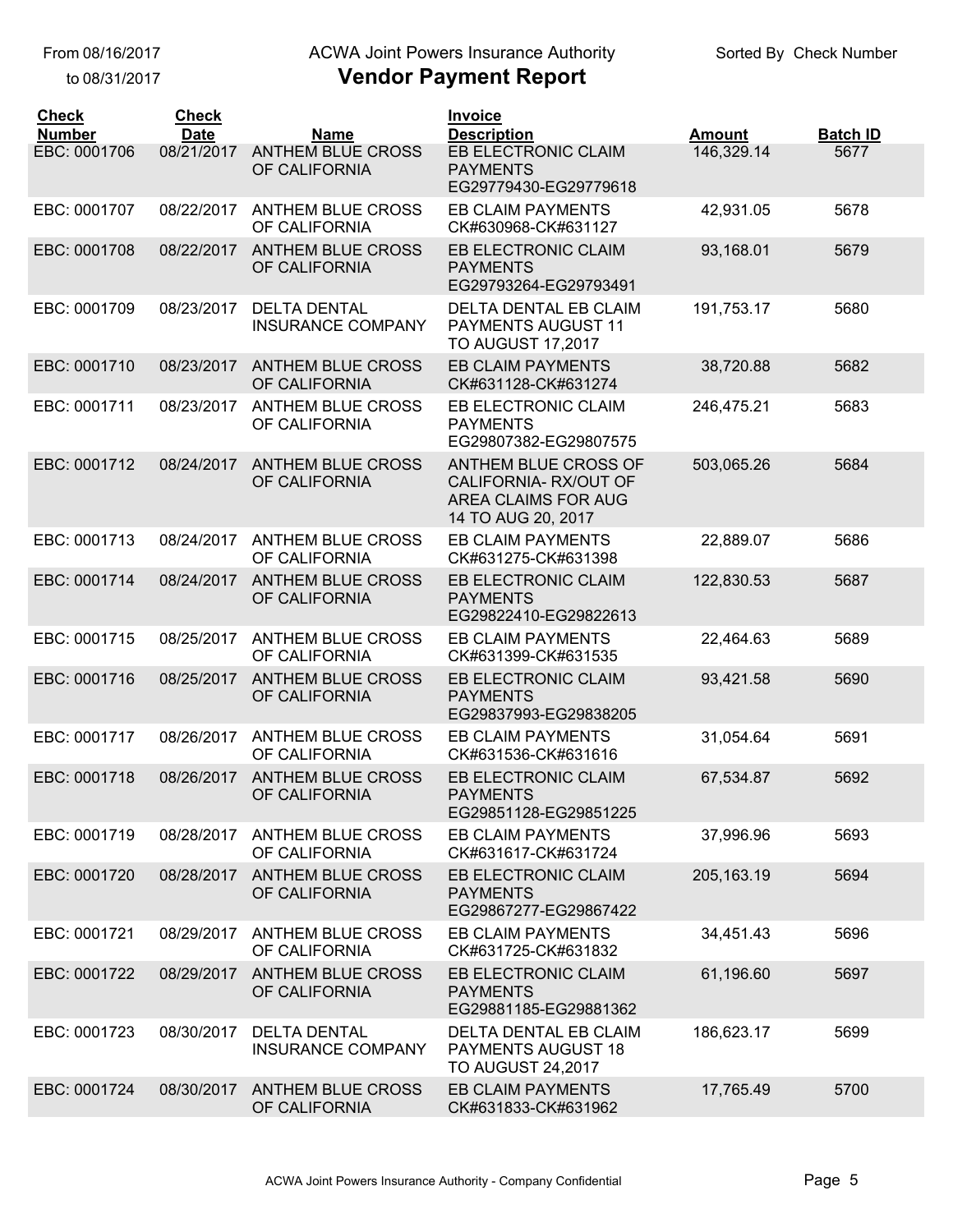From 08/16/2017

to 08/31/2017

#### **Vendor Payment Report** ACWA Joint Powers Insurance Authority

| <b>Check</b>  | Check       |                                    | <b>Invoice</b>                                                  |              |                 |
|---------------|-------------|------------------------------------|-----------------------------------------------------------------|--------------|-----------------|
| <b>Number</b> | <b>Date</b> | Name                               | <b>Description</b>                                              | Amount       | <b>Batch ID</b> |
| EBC: 0001725  | 08/30/2017  | ANTHEM BLUE CROSS<br>OF CALIFORNIA | EB ELECTRONIC CLAIM<br><b>PAYMENTS</b><br>EG29894163-EG29894338 | 195.314.70   | 5701            |
|               |             |                                    | Total                                                           | 3,798,540.25 |                 |

Liability, Property, & Work Comp Claims Payments for this period: \$629,043.04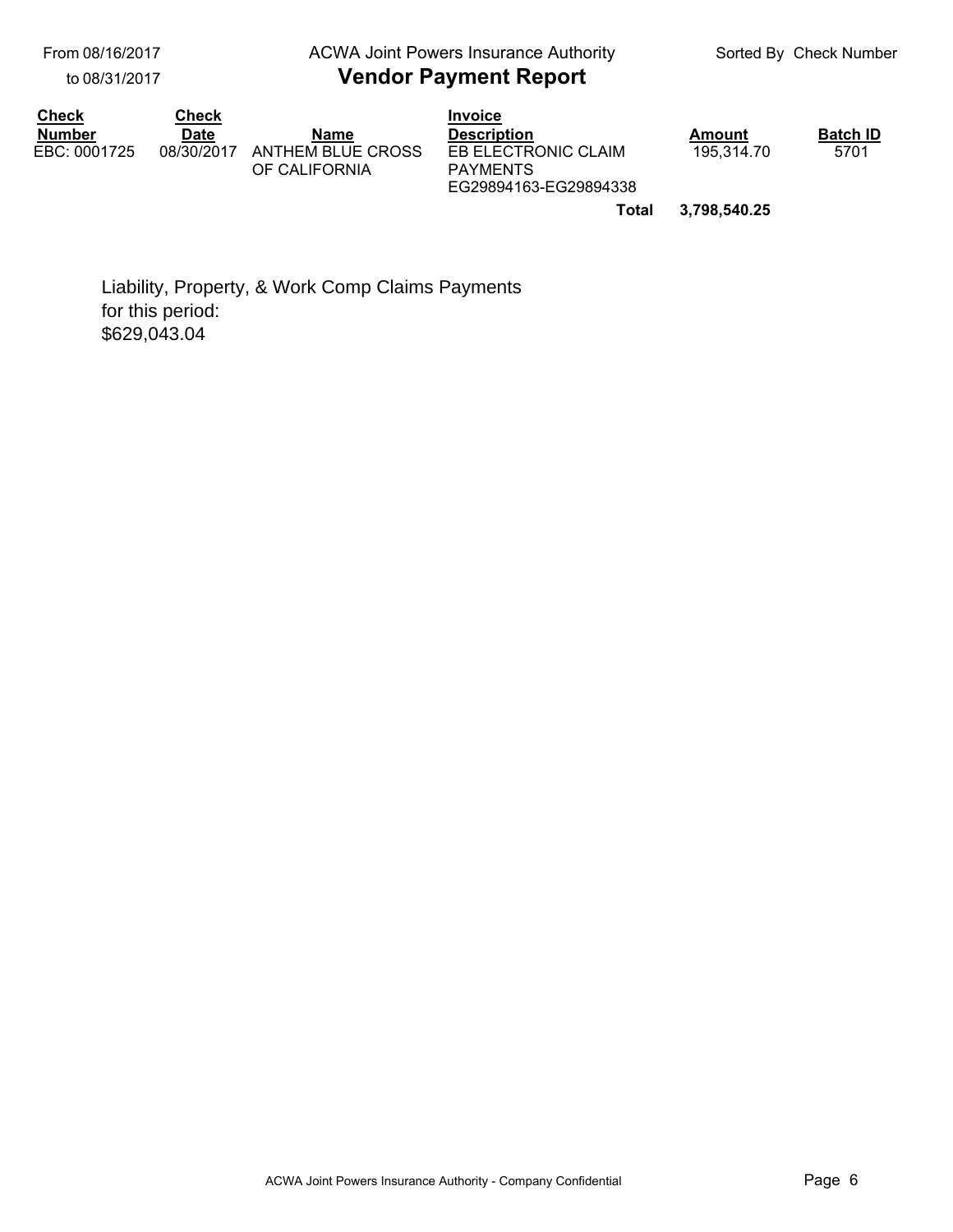From 09/01/2017

to 09/15/2017

#### ACWA Joint Powers Insurance Authority

| <b>Check</b><br><b>Number</b> | <b>Check</b><br><b>Date</b> | Name                                                         | <b>Invoice</b><br><b>Description</b>                                                            | <b>Amount</b> | <b>Batch ID</b> |
|-------------------------------|-----------------------------|--------------------------------------------------------------|-------------------------------------------------------------------------------------------------|---------------|-----------------|
| 54385                         | 09/07/2017                  | <b>ROBIN T. HUDSON</b>                                       | STAFF TRAVEL 6/28/17 TO<br>8/29/17                                                              | 21.60         | 5723            |
| 54386                         |                             | 09/07/2017 MELODY A TUCKER                                   | <b>STAFF TRAINING</b><br><b>TRAVEL-FRAUD FIGHTING</b><br><b>CONFERENCE</b><br>8/23-25/17        | 38.20         | 5723            |
| 54387                         | 09/07/2017                  | THOMAS A. CUQUET                                             | <b>EXCO MEETING TRAVEL</b><br>8/30/17                                                           | 596.74        | 5723            |
| 54388                         | 09/07/2017                  | <b>WILBERT D. KNUTSON</b>                                    | <b>WXCO MEETING MEALS</b><br>8/28-30/17                                                         | 2,234.88      | 5723            |
| 54389                         | 09/07/2017                  | <b>DON GROUNDWATER</b>                                       | <b>LIABILITY COMMITTEE</b><br>MEALS 8/29/17                                                     | 203.22        | 5723            |
| 54390                         | 09/07/2017                  | <b>RICHARD SHAIKEWITZ</b>                                    | <b>LIABILITY COMMITTEE</b><br><b>MEETING PER DIEM</b><br>8/29/17                                | 283.39        | 5723            |
| 54391                         | 09/07/2017                  | <b>ACWA/JPIA EMPLOYEE</b><br><b>FUND</b>                     | <b>EXCO COMMITTEE</b><br>LUNCH SUPPLIES-CHIPS                                                   | 3.50          | 5723            |
| 54392                         | 09/07/2017                  | ALHAMBRA AND SIERRA COFFEE SUPPLIES AND<br><b>SPRINGS</b>    | <b>RENTAL</b>                                                                                   | 17.14         | 5723            |
| 54393                         | 09/07/2017                  | <b>BURKETTS OFFICE</b><br>SUPPLIES, INC.                     | <b>TONER</b>                                                                                    | 1,662.75      | 5723            |
| 54394                         | 09/07/2017                  | <b>CARPINTERIA VALLEY</b><br><b>WATER DISTRICT</b>           | <b>HUMAN RESOURCES</b><br><b>MEETING 7/25/17</b><br><b>REFRESHMENTS</b><br><b>REIMBURSEMENT</b> | 56.50         | 5723            |
| 54395                         | 09/07/2017                  | <b>CREATIVE PLANT</b><br><b>DESIGNS</b>                      | MONTHLY MAINTENANCE<br><b>FEE</b>                                                               | 160.00        | 5723            |
| 54396                         | 09/07/2017                  | <b>EMPLOYMENT</b><br><b>DEVELOPMENT</b><br><b>DEPARTMENT</b> | <b>EDD PAYROLL</b><br><b>DEDUCTION AGREEMENT</b><br>FOR PAYROLL 9/15/17                         | 120.00        | 5723            |
| 54397                         | 09/07/2017                  | <b>FIRST ALARM SECURITY</b><br><b>AND PATROL</b>             | PATROL SERVICES FOR<br>SEPTEMBER 2017                                                           | 37.79         | 5723            |
| 54398                         | 09/07/2017                  | <b>HI-DESERT WATER</b><br><b>DISTRICT</b>                    | <b>SMALL CLAIM ADMIN</b><br><b>FEES</b><br>CLAIMS #18-0121,<br>#18-0122, #18-0123               | 300.00        | 5723            |
| 54399                         |                             | 09/07/2017 KERN COUNTY WATER<br><b>AGENCY</b>                | <b>DEFENSIVE DRIVER</b><br>CLASS 8/31/17<br><b>REFRESHMENTS</b><br><b>REIMBURSEMENT</b>         | 52.92         | 5723            |
| 54400                         | 09/07/2017 LEVEL 3          | COMMUNICATIONS, LLC 8/7/17-8/24/17                           | <b>CONFERENCE CHARGES</b>                                                                       | 14.50         | 5723            |
| 54401                         | 09/07/2017                  | MID PENINSULA WATER LIABILITY COMMITTEE<br><b>DISTRICT</b>   | <b>TRAVEL 8/29/17</b><br>T. RUDOCK                                                              | 134.82        | 5723            |
| 54402                         | 09/07/2017                  | STANDARD INSURANCE<br><b>COMPANY 1</b>                       | <b>LONG TERM DISABILITY</b><br>SEPTEMBER 2017                                                   | 3,232.63      | 5723            |
| 54403                         | 09/07/2017                  | <b>TOTALFUNDS BY</b><br><b>HASLER</b>                        | ACCT# 7900 0110 0257<br>9335<br><b>POSTAGE</b>                                                  | 1,000.00      | 5723            |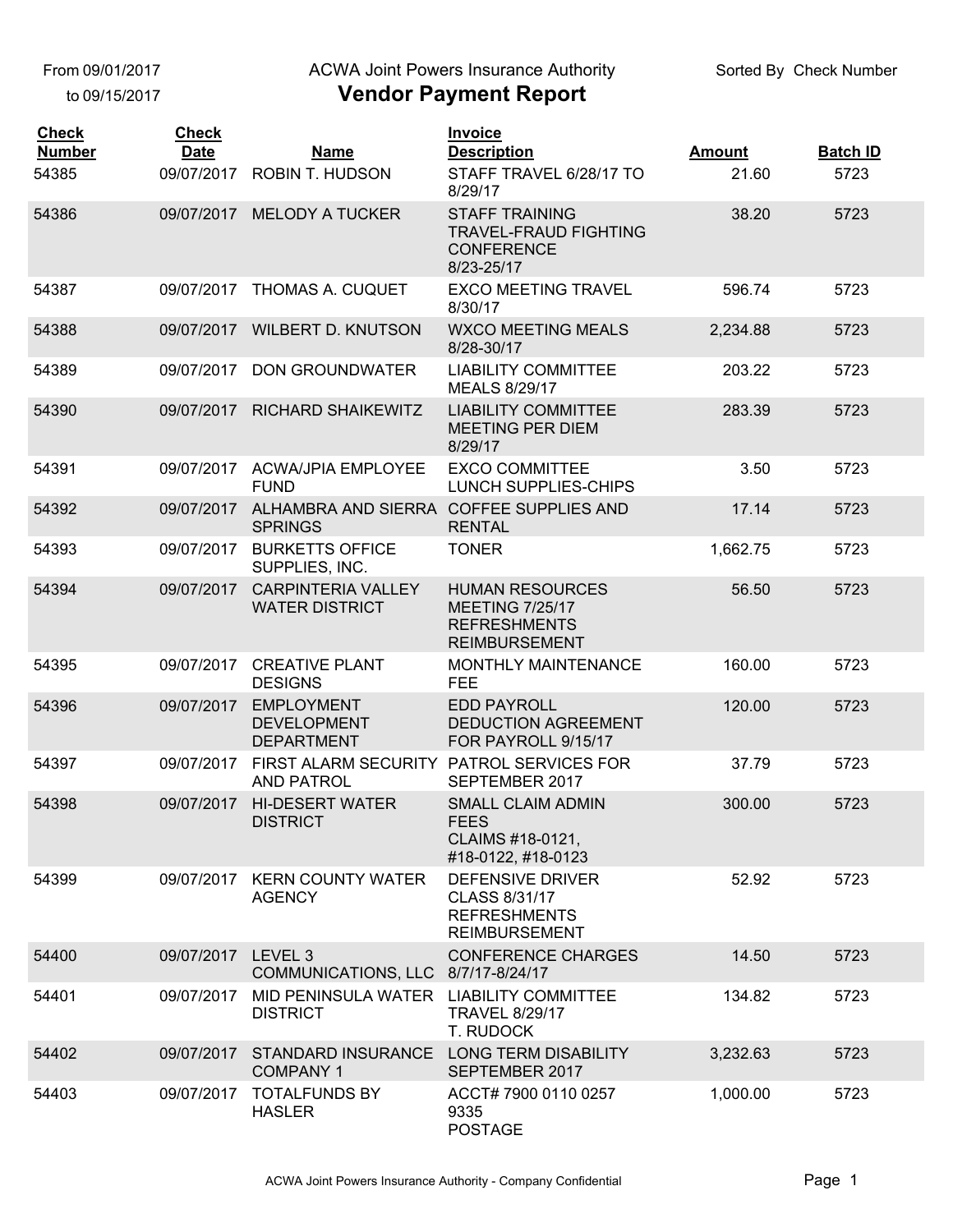From 09/01/2017

to 09/15/2017

## ACWA Joint Powers Insurance Authority

| <b>Check</b><br><b>Number</b> | <b>Check</b><br><b>Date</b> | <b>Name</b>                                                | <b>Invoice</b><br><b>Description</b>                                                                                 | <b>Amount</b> | <b>Batch ID</b> |
|-------------------------------|-----------------------------|------------------------------------------------------------|----------------------------------------------------------------------------------------------------------------------|---------------|-----------------|
| 54404                         | 09/07/2017                  | <b>UNITED STATES</b><br><b>TREASURY</b>                    | <b>IRS PAYROLL DEDUCTION</b><br><b>AGREEMENT FOR</b><br><b>PAYROLL 9/15/17</b>                                       | 145.00        | 5723            |
| 54405                         | 09/07/2017                  | UNITED PARCEL<br><b>SERVICE</b>                            | <b>DELIVERY SERVICE</b><br>8/28/17 TO 8/31/17                                                                        | 383.43        | 5723            |
| 54406                         | 09/07/2017                  | <b>VALLEY FIRE AND</b><br>SECURITY ALARMS, INC             | <b>SECURITY SYSTEM AND</b><br><b>FIRE SPRINKLER</b><br><b>MONITORING FOR</b><br>SEPTEMBER 2017                       | 70.00         | 5723            |
| 54407                         | 09/07/2017                  | <b>WALNUT VALLEY</b><br><b>WATER DISTRICT</b>              | <b>CONFINED SPACE ENTRY</b><br>AND LOCKOUT 8/22/17<br><b>CLASS REFRESHMENTS</b><br><b>REIMBURSEMENT</b>              | 42.45         | 5723            |
| 54408                         | 09/07/2017                  | <b>XEROX CORPORATION</b>                                   | X560FFPS XC550/560 FF<br>PRSVR BASE CHARGE<br>FOR AUGUST 2017                                                        | 3,093.69      | 5723            |
| 54409                         | 09/07/2017                  | <b>ZIX CORPORATION</b>                                     | CUSTOMER #7169<br><b>THIRD YEAR</b><br>INSTALLMENT-HARDWAR<br>E/SOFTWARE<br><b>MAINTENANCE AND</b><br><b>SUPPORT</b> | 6,568.42      | 5723            |
| 54410                         | 09/13/2017                  | <b>JENNIFER LYNN</b><br><b>NOGOSEK</b>                     | STAFF MEALS 8/29/17                                                                                                  | 93.30         | 5743            |
| 54411                         | 09/13/2017                  | PAUL E. DOREY                                              | <b>LIABILITY COMMITTEE</b><br>MEETING MEALS/MISC<br>8/29/17                                                          | 578.63        | 5743            |
| 54412                         | 09/13/2017                  | <b>AMERICAN RIVER</b><br><b>STRIPING</b>                   | <b>CRACKFILL, SEALCOAT</b><br>AND STRIPING ACWA                                                                      | 5,740.00      | 5743            |
| 54413                         | 09/13/2017                  | <b>CLARK PEST CONTROL</b>                                  | PEST CONTROL SERVICE<br>9/8/17                                                                                       | 78.00         | 5743            |
| 54414                         | 09/13/2017                  | LA PUENTE VALLEY<br><b>COUNTY WATER</b><br><b>DISTRICT</b> | <b>WELLNESS GRANT 2017</b>                                                                                           | 145.00        | 5743            |
| 54415                         |                             | 09/13/2017 MEYERS FOZI, LLP                                | <b>REFERENCE: ACWA JPIA</b><br><b>HOTLINE GENERAL</b><br>(PROFESSIONAL<br>SERVICES)                                  | 247.00        | 5743            |
| 54416                         | 09/13/2017                  | OCCU-MED, LTD.                                             | <b>EXAMQA SERVICES FOR</b><br>4TH QUARTER OF 2017<br>OCT-NOV-DEC                                                     | 21,803.10     | 5743            |
| 54417                         | 09/13/2017                  | <b>U.S. POSTAL SERVICE</b>                                 | BOX #619082 RENEWAL<br>1 YEAR                                                                                        | 1,300.00      | 5743            |
| 54418                         |                             | 09/13/2017 POSTMASTER                                      | POSTAGE FOR<br>SEPTEMBER/OCTOBER<br>2017 PERSPECTIVE<br>ACCT #659830                                                 | 700.00        | 5743            |
| 54419                         | 09/13/2017                  | SAGE SOFTWARE, INC.                                        | <b>SAGE HRMS RENEWAL</b><br>10/7/2017-10/6/2018                                                                      | 4,388.50      | 5743            |
| 54420                         | 09/13/2017                  | <b>SAN LUIS AND</b><br>DELTA-MENDOTA                       | <b>WELLNESS GRANT 2017</b>                                                                                           | 2,000.00      | 5743            |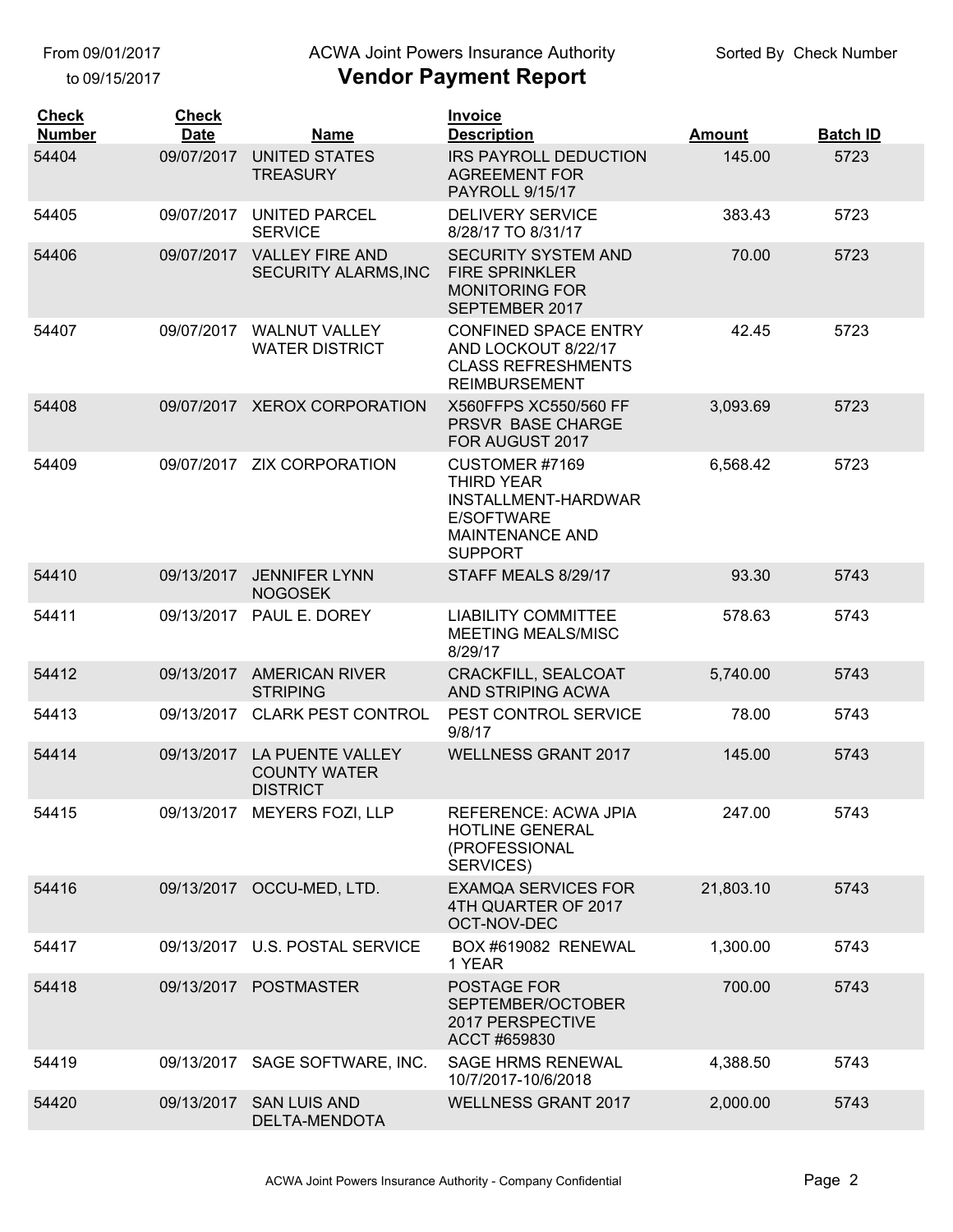to 09/15/2017

## ACWA Joint Powers Insurance Authority

| <b>Check</b><br><b>Number</b><br>54421 | <b>Check</b><br><b>Date</b><br>09/13/2017 | <b>Name</b><br><b>VISTA IRRIGATION</b>       | <b>Invoice</b><br><b>Description</b><br><b>LIABILITY COMMITTEE</b>                                       | <b>Amount</b><br>66.98 | <b>Batch ID</b><br>5743 |
|----------------------------------------|-------------------------------------------|----------------------------------------------|----------------------------------------------------------------------------------------------------------|------------------------|-------------------------|
|                                        |                                           | <b>DISTRICT</b>                              | MEETING TRAVEL 8/29/17<br>PAUL DOREY                                                                     |                        |                         |
| 54422                                  | 09/13/2017                                | <b>WORKCOMPEDI, INC.</b>                     | WORKCOMPEDI, INC.<br>-CLEARINGHOUSE<br>MONTHLY MINIMUM<br>AUGUST 2017                                    | 300.00                 | 5743                    |
| ACH: 0004005                           | 09/01/2017                                | AON RISK INSURANCE<br><b>SERVICES WEST</b>   | <b>FLOOD PROP COVERAGE</b><br>YUBA CO WA-POLICY<br>#LHD422931<br><b>TERM: JUN 30 2017-APR</b><br>01 2018 | 116,905.99             | 5716                    |
| ACH: 0004006                           | 09/05/2017                                | <b>BLUEPAY</b>                               | <b>CREDIT CARD</b><br>PROCESSING FEES FOR<br>AUGUST 2017                                                 | 42.48                  | 5724                    |
| ACH: 0004007                           | 09/06/2017                                | <b>CITY OF ROSEVILLE</b>                     | <b>UTILITY BILLING FOR</b><br>7/7/17 TO 8/8/17                                                           | 4,154.14               | 5727                    |
| ACH: 0004008                           | 09/06/2017                                | PG and E                                     | <b>GAS CHARGES FOR</b><br>7/19/17 TO 8/17/17                                                             | 308.60                 | 5728                    |
| ACH: 0004009                           | 09/07/2017                                | <b>BLUEPAY</b>                               | MONTHLY FEE FOR<br>AUGUST 2017                                                                           | 10.00                  | 5732                    |
| ACH: 0004010                           | 09/07/2017                                | <b>CONSOLIDATED</b><br><b>COMMUNICATIONS</b> | <b>LONG DISTANCE</b><br>SERVICE 7/11/17 TO<br>8/10/17                                                    | 2,097.00               | 5733                    |
| ACH: 0004011                           | 09/07/2017                                | <b>SARAH CRAWFORD</b>                        | <b>CELL PHONE</b><br>REIMBURSEMENT 7/16/17<br>TO 8/15/17                                                 | 50.00                  | 5735                    |
| ACH: 0004012                           | 09/07/2017                                | <b>ROBIN FLINT</b>                           | <b>MEMBER TRAINING</b><br>TRAVEL 8/23-24/17                                                              | 54.36                  | 5735                    |
| ACH: 0004013                           | 09/07/2017                                | EDWARD G. GLADBACH                           | <b>EXCO MEETING LODGING</b><br>8/29-30/17                                                                | 1,390.07               | 5735                    |
| ACH: 0004014                           | 09/07/2017                                | <b>ROBERT GREENFIELD</b>                     | <b>MEMBER SHP TRAINING</b><br>TRAVEL 8/23-24/17                                                          | 33.82                  | 5735                    |
| ACH: 0004015                           | 09/07/2017                                | <b>BRENT HASTEY</b>                          | <b>EXCO MEETING TRAVEL</b><br>8/30/17                                                                    | 641.68                 | 5735                    |
| ACH: 0004016                           | 09/07/2017                                | PETER KUCHINSKY II                           | <b>POSTAGE</b>                                                                                           | 5.20                   | 5735                    |
| ACH: 0004017                           | 09/07/2017                                | MELODY A.<br>HENRIQUES-McDONALD              | <b>EXCO MEETING</b><br>MEALS/MISC 8/30/17                                                                | 1,829.34               | 5735                    |
| ACH: 0004018                           | 09/07/2017                                | LEE S. PATTON                                | RAS TRAVEL 8/29-31/17                                                                                    | 343.47                 | 5735                    |
| ACH: 0004019                           | 09/07/2017                                | <b>SYLVIA ROBINSON</b>                       | <b>OFFICE SUPPLIES</b>                                                                                   | 64.58                  | 5735                    |
| ACH: 0004020                           | 09/07/2017                                | <b>JOHN BRUCE RUPP</b>                       | <b>EXCO MEETING PER DIEM</b><br>8/29-30/17                                                               | 1,205.26               | 5735                    |
| ACH: 0004021                           | 09/07/2017                                | <b>WALTER A SELLS</b>                        | EXCO DINNER 8/29/17                                                                                      | 564.11                 | 5735                    |
| ACH: 0004022                           | 09/07/2017                                | PATRICIA SLAVEN-IRVIN                        | <b>VISION CARE</b><br>REIMBURSEMENT-PATRIC<br>IA                                                         | 500.00                 | 5735                    |
| ACH: 0004023                           | 09/07/2017                                | <b>DAVID HODGIN -</b><br><b>PATHFINDER</b>   | <b>LIABILITY MEETING</b><br>MEALS/MISC 8/29/17                                                           | 1,372.04               | 5735                    |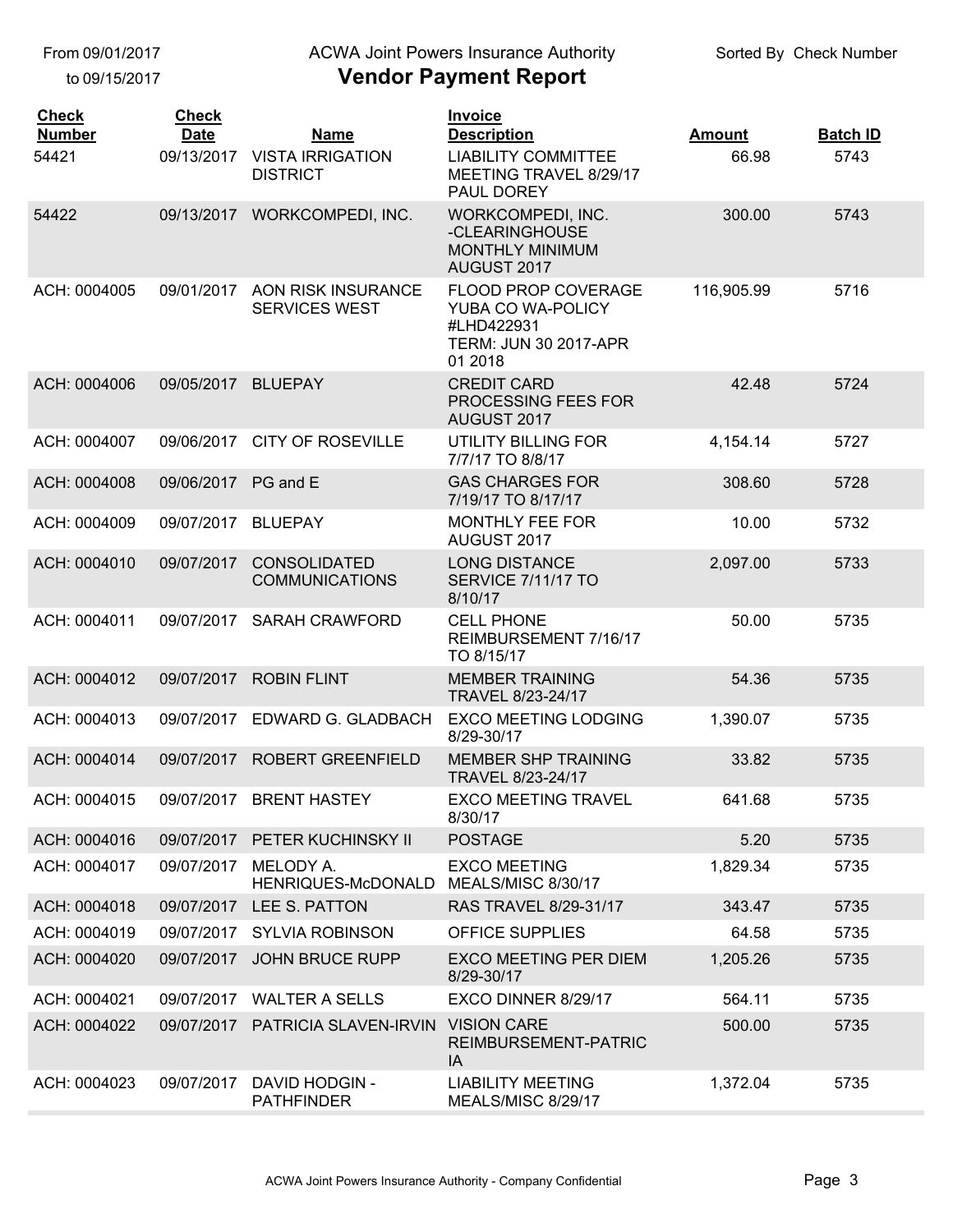to 09/15/2017

## ACWA Joint Powers Insurance Authority

| <b>Check</b><br><b>Number</b> | <b>Check</b><br><b>Date</b> | <b>Name</b>                                                  | <b>Invoice</b><br><b>Description</b>                                    | <b>Amount</b> | <b>Batch ID</b> |
|-------------------------------|-----------------------------|--------------------------------------------------------------|-------------------------------------------------------------------------|---------------|-----------------|
| ACH: 0004024                  | 09/07/2017                  | <b>CHARLES P.</b><br><b>WAGENSELLER</b>                      | RAS MEALS/MISC 8/15/17                                                  | 53.48         | 5735            |
| ACH: 0004025                  | 09/07/2017                  | <b>RICHARD SCOTT</b><br><b>WOOD</b>                          | <b>MEMBER TRAINING</b><br>TRAVEL 8/22-23/17                             | 41.74         | 5735            |
| ACH: 0004026                  | 09/11/2017                  | KRONICK, MOSKOVITZ,<br><b>TIEDEMANN AND</b><br><b>GIRARD</b> | <b>RECORD STORAGE FEE</b><br>FOR SEPTEMBER 2017                         | 50.00         | 5742            |
| ACH: 0004027                  | 09/13/2017                  | <b>ANTHEM BLUE CROSS</b><br>OF CALIFORNIA                    | <b>EGWP PREMIUM</b><br>PAYMENT PPO SEPT 2017                            | 3,809.88      | 5749            |
| ACH: 0004028                  | 09/13/2017                  | MHN MANAGED HEALTH<br><b>NETWORK</b>                         | <b>MHN PREMIUM PAYMENT</b><br><b>SEPT 2017</b>                          | 6,237.02      | 5750            |
| ACH: 0004029                  | 09/13/2017                  | DeltaCare USA                                                | PREMIUM PAYMENT FOR<br><b>SEPT 2017</b>                                 | 8,087.63      | 5751            |
| ACH: 0004030                  | 09/13/2017                  | <b>VISION SERVICE PLAN</b>                                   | PREMIUM PAYMENT FOR<br><b>SEPT 2017</b>                                 | 14,812.38     | 5752            |
| ACH: 0004031                  | 09/13/2017                  | <b>STANDARD LIFE</b><br><b>INSURANCE COMPANY</b>             | <b>LIFE INSURANCE</b><br>PREMIUM PAYMENT FOR<br><b>SEPT 2017</b>        | 55,260.77     | 5753            |
| ACH: 0004032                  | 09/13/2017                  | <b>STEALTH BENEFIT</b><br><b>SOLUTIONS</b>                   | <b>STEALTH PREMIUM</b><br>PAYMENT FOR SEPT 2017                         | 136,191.90    | 5754            |
| ACH: 0004033                  | 09/13/2017                  | <b>ANTHEM BLUE CROSS</b><br>OF CALIFORNIA                    | PPO PREMIUM PAYMENT<br>FOR SEPT 2017                                    | 183,803.34    | 5755            |
| ACH: 0004034                  | 09/13/2017                  | KAISER PERMANENTE -<br><b>NORTH</b>                          | PREMIUM PAYMENT FOR<br><b>SEPT 2017</b>                                 | 481,764.59    | 5757            |
| ACH: 0004035                  | 09/13/2017                  | KAISER PERMANENTE -<br><b>SOUTH</b>                          | PREMIUM PAYMENT FOR<br><b>SEPT 2017</b>                                 | 1,129,397.03  | 5758            |
| ACH: 0004036                  | 09/13/2017                  | <b>ATT MOBILITY</b>                                          | <b>WIRELESS CHARGES FOR</b><br>7/20/17 TO 8/19/17                       | 699.28        | 5759            |
| ACH: 0004037                  | 09/13/2017                  | <b>CAROL BARAKE</b>                                          | <b>MEMBER TRAINING</b><br>MEALS/MISC 8/28-31/17<br>OVER DAILY ALLOWANCE | 387.00        | 5760            |
| ACH: 0004038                  | 09/13/2017                  | <b>DAVID A DRAKE</b>                                         | <b>EXCO COMMITTEE</b><br><b>MEETING TRAVEL</b><br>8/28-30/17            | 885.48        | 5760            |
| ACH: 0004039                  | 09/13/2017                  | <b>ROBIN FLINT</b>                                           | RAS MEALS/MISC 8/30/17                                                  | 186.24        | 5760            |
| ACH: 0004040                  | 09/13/2017                  | <b>KEITH FORBES</b>                                          | <b>STAFF MEALS/MISC</b><br>8/7-9/17 PERSONAL<br><b>EXPENSE</b>          | 1,062.99      | 5760            |
| ACH: 0004041                  | 09/13/2017                  | PETER KUCHINSKY II                                           | <b>CELL PHONE</b><br>7/26/17-8/25/17 AND<br>INTERNET 7/17/17-8/16/17    | 103.80        | 5760            |
| ACH: 0004042                  | 09/13/2017                  | LEE S. PATTON                                                | <b>RAS TRAVEL 9/5-7/17</b>                                              | 273.93        | 5760            |
| ACH: 0004043                  | 09/13/2017                  | <b>WALTER A SELLS</b>                                        | <b>CUEMA CONF</b><br>MEALS/MISC 9/5/17                                  | 29.08         | 5760            |
| ACH: 0004044                  | 09/13/2017                  | <b>ANTHEM BLUE CROSS</b><br>OF CALIFORNIA                    | <b>HMO PREMIUM PAYMENT</b><br><b>SEPT 2017</b>                          | 2,292,225.88  | 5756            |
| ACH: 0004045                  | 09/13/2017                  | <b>CECILIA M. WUCHTER</b>                                    | <b>CELL PHONE</b><br><b>REIMBURSEMENT</b><br>AUGUST 2017                | 50.00         | 5760            |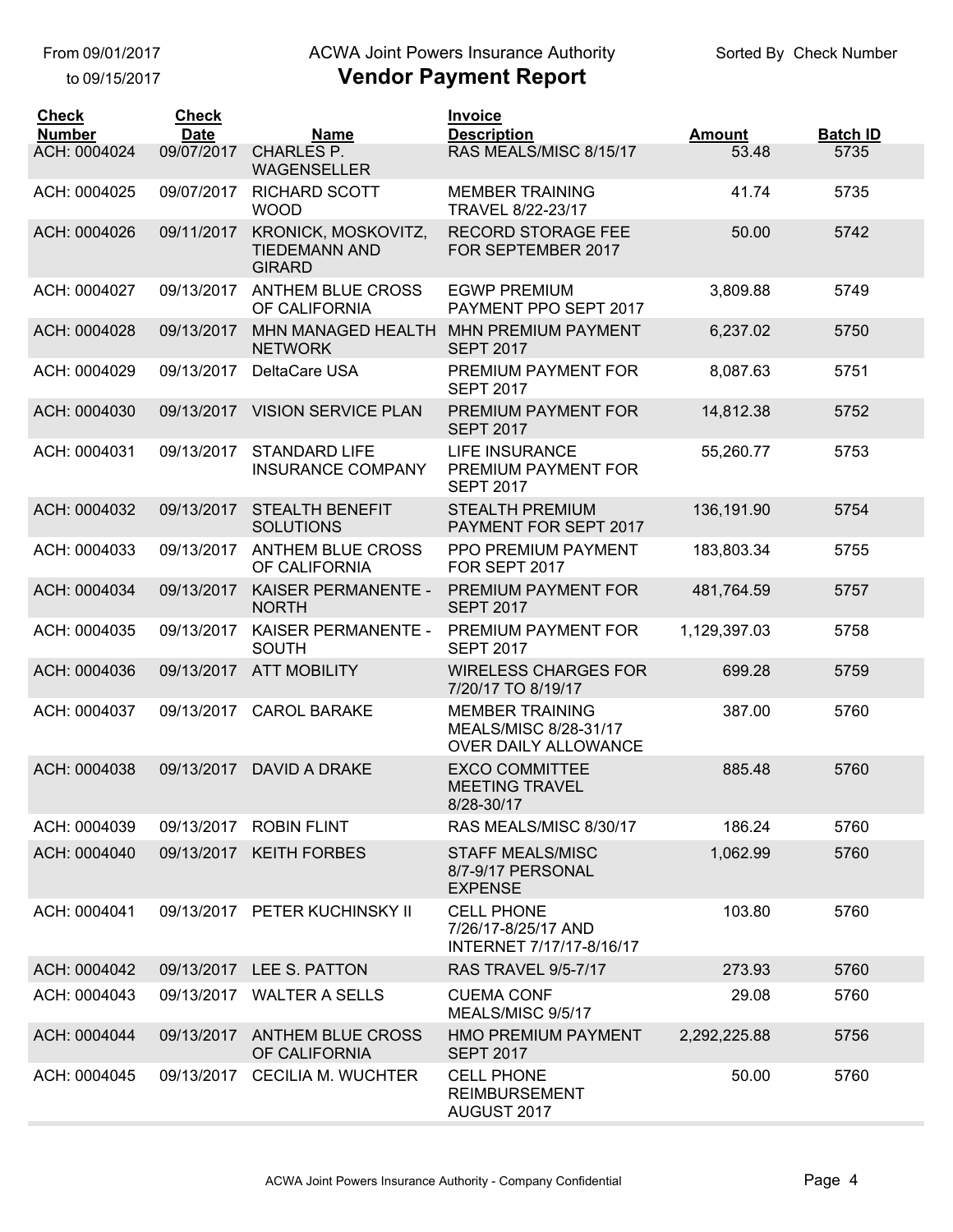#### From 09/01/2017

to 09/15/2017

### ACWA Joint Powers Insurance Authority

| <b>Check</b><br><b>Number</b> | <b>Check</b><br><b>Date</b> | <b>Name</b>                                     | Invoice<br><b>Description</b>                                                         | <b>Amount</b> | <b>Batch ID</b> |
|-------------------------------|-----------------------------|-------------------------------------------------|---------------------------------------------------------------------------------------|---------------|-----------------|
| EBC: 0001729                  | 09/01/2017                  | <b>ANTHEM BLUE CROSS</b><br>OF CALIFORNIA       | <b>EB CLAIM PAYMENTS</b><br>CK#632074-CK#632176                                       | 24,156.05     | 5717            |
| EBC: 0001730                  | 09/01/2017                  | <b>ANTHEM BLUE CROSS</b><br>OF CALIFORNIA       | EB ELECTRONIC CLAIM<br><b>PAYMENTS</b><br>EG29925901-EG29926096                       | 82,017.25     | 5718            |
| EBC: 0001731                  | 09/02/2017                  | <b>ANTHEM BLUE CROSS</b><br>OF CALIFORNIA       | <b>EB CLAIM PAYMENTS</b><br>CK#632177-CK#632253                                       | 7,494.59      | 5719            |
| EBC: 0001732                  | 09/02/2017                  | <b>ANTHEM BLUE CROSS</b><br>OF CALIFORNIA       | EB ELECTRONIC CLAIM<br><b>PAYMENTS</b><br>EG29938561-EG29938677                       | 27,165.79     | 5720            |
| EBC: 0001733                  | 09/04/2017                  | <b>ANTHEM BLUE CROSS</b><br>OF CALIFORNIA       | <b>EB CLAIM PAYMENTS</b><br>CK#632254-CK#632360                                       | 24,515.14     | 5721            |
| EBC: 0001734                  | 09/04/2017                  | <b>ANTHEM BLUE CROSS</b><br>OF CALIFORNIA       | EB ELECTRONIC CLAIM<br><b>PAYMENTS</b><br>EG29951321-EG29951463                       | 140,193.97    | 5722            |
| EBC: 0001735                  | 09/05/2017                  | <b>ANTHEM BLUE CROSS</b><br>OF CALIFORNIA       | <b>EB CLAIM PAYMENTS</b><br>CK#632361-CK#632450                                       | 20,778.18     | 5725            |
| EBC: 0001736                  | 09/05/2017                  | ANTHEM BLUE CROSS<br>OF CALIFORNIA              | EB ELECTRONIC CLAIM<br><b>PAYMENTS</b><br>EG29962577-EG29962773                       | 74,261.52     | 5726            |
| EBC: 0001737                  | 09/06/2017                  | <b>DELTA DENTAL</b><br><b>INSURANCE COMPANY</b> | <b>DELTA DENTAL EB CLAIM</b><br><b>PAYMENTS AUGUST 25</b><br><b>TO AUGUST 31,2017</b> | 189,594.60    | 5729            |
| EBC: 0001738                  | 09/06/2017                  | <b>ANTHEM BLUE CROSS</b><br>OF CALIFORNIA       | <b>EB CLAIM PAYMENTS</b><br>CK#632451-CK#632560                                       | 83,520.43     | 5730            |
| EBC: 0001739                  | 09/06/2017                  | <b>ANTHEM BLUE CROSS</b><br>OF CALIFORNIA       | EB ELECTRONIC CLAIM<br><b>PAYMENTS</b><br>EG29975016-EG29975186                       | 127,457.50    | 5731            |
| EBC: 0001740                  | 09/07/2017                  | <b>ANTHEM BLUE CROSS</b><br>OF CALIFORNIA       | RX/OUT OF AREA CLAIMS<br>FOR AUGUST 28 TO<br><b>AUGUST 31,2017</b>                    | 39,923.53     | 5734            |
| EBC: 0001741                  | 09/07/2017                  | <b>ANTHEM BLUE CROSS</b><br>OF CALIFORNIA       | <b>EB CLAIM PAYMENTS</b><br>CK#632561-CK#632684                                       | 109,536.41    | 5736            |
| EBC: 0001742                  | 09/07/2017                  | ANTHEM BLUE CROSS<br>OF CALIFORNIA              | EB ELECTRONIC CLAIM<br><b>PAYMENTS</b><br>EG29989647-EG29989867                       | 158,760.87    | 5737            |
| EBC: 0001743                  | 09/08/2017                  | <b>ANTHEM BLUE CROSS</b><br>OF CALIFORNIA       | <b>EB CLAIM PAYMENTS</b><br>CK#632685-CK#632821                                       | 84,745.86     | 5738            |
| EBC: 0001744                  | 09/08/2017                  | <b>ANTHEM BLUE CROSS</b><br>OF CALIFORNIA       | EB ELECTRONIC CLAIM<br><b>PAYMENTS</b><br>EG30003633-EG30003826                       | 143,704.32    | 5739            |
| EBC: 0001745                  | 09/09/2017                  | <b>ANTHEM BLUE CROSS</b><br>OF CALIFORNIA       | <b>EB CLAIM PAYMENTS</b><br>CK#632822-CK#632881                                       | 3,764.01      | 5740            |
| EBC: 0001746                  | 09/09/2017                  | <b>ANTHEM BLUE CROSS</b><br>OF CALIFORNIA       | EB ELECTRONIC CLAIM<br><b>PAYMENTS</b><br>EG30015879-EG30015973                       | 52,539.27     | 5741            |
| EBC: 0001747                  | 09/11/2017                  | <b>ANTHEM BLUE CROSS</b><br>OF CALIFORNIA       | <b>EB CLAIM PAYMENTS</b><br>CK#632882-CK#633035                                       | 79,569.72     | 5744            |
| EBC: 0001748                  | 09/11/2017                  | <b>ANTHEM BLUE CROSS</b><br>OF CALIFORNIA       | EB ELECTRONIC CLAIM<br><b>PAYMENTS</b><br>EG30031529-EG30031713                       | 213,025.50    | 5745            |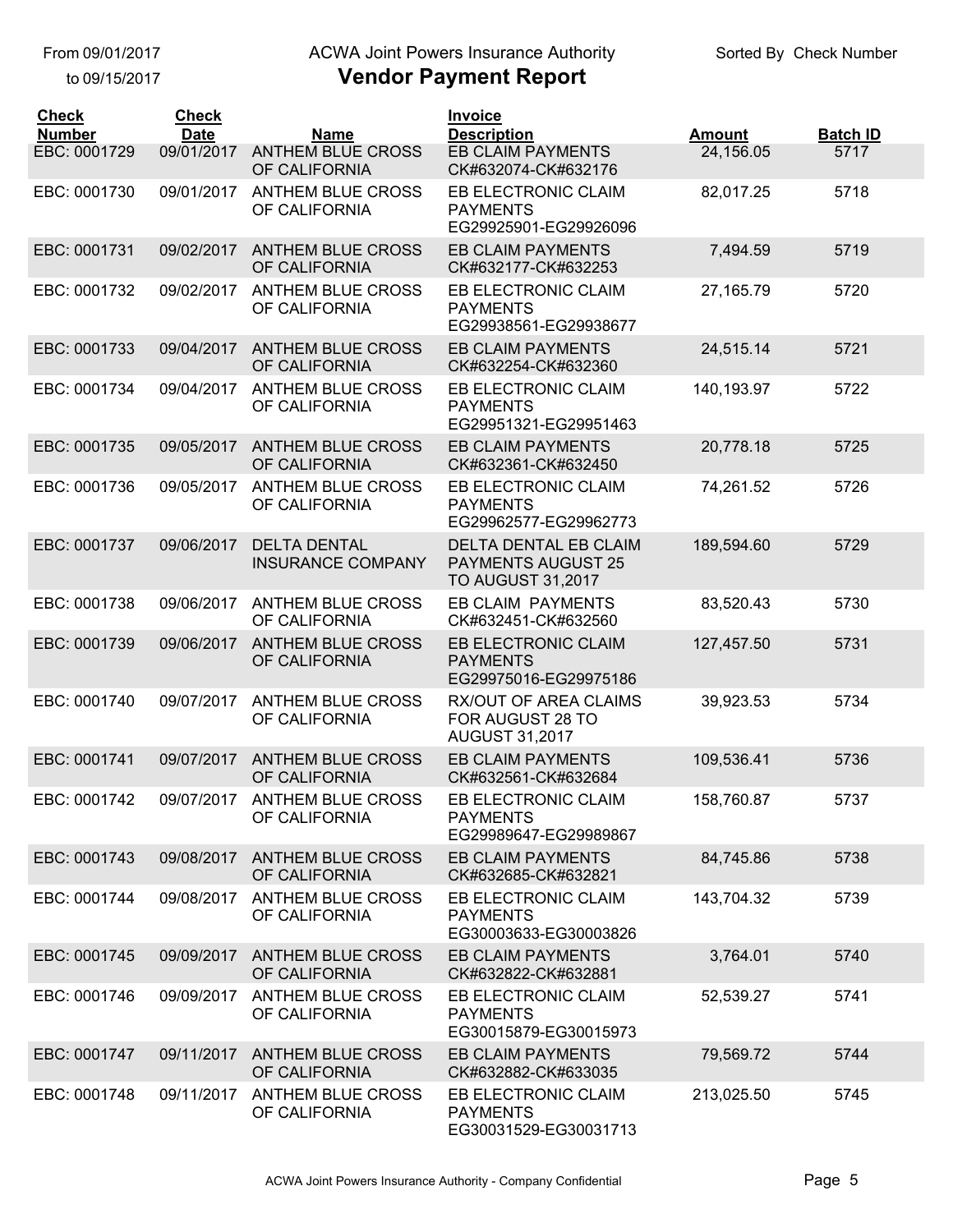From 09/01/2017

to 09/15/2017

# ACWA Joint Powers Insurance Authority

### **Vendor Payment Report**

| <b>Check</b><br><b>Number</b> | <b>Check</b><br><b>Date</b> | <b>Name</b>                                     | <b>Invoice</b><br><b>Description</b>                                      | Amount       | <b>Batch ID</b> |
|-------------------------------|-----------------------------|-------------------------------------------------|---------------------------------------------------------------------------|--------------|-----------------|
| EBC: 0001749                  | 09/12/2017                  | <b>ANTHEM BLUE CROSS</b><br>OF CALIFORNIA       | <b>EB CLAIM PAYMENTS</b><br>CK#633036-CK#633139                           | 45,080.14    | 5746            |
| EBC: 0001750                  | 09/12/2017                  | ANTHEM BLUE CROSS<br>OF CALIFORNIA              | EB ELECTRONIC CLAIM<br><b>PAYMENTS</b><br>EG30045009-EG30045205           | 90,197.81    | 5747            |
| EBC: 0001751                  | 09/13/2017                  | <b>DELTA DENTAL</b><br><b>INSURANCE COMPANY</b> | <b>DELTA DENTAL EB CLAIM</b><br><b>PAYMENTS SEPT 1 TO</b><br>SEPT 7, 2017 | 130,930.08   | 5748            |
| EBC: 0001752                  | 09/13/2017                  | ANTHEM BLUE CROSS<br>OF CALIFORNIA              | <b>EB CLAIM PAYMENTS</b><br>CK#633140-CK#633291                           | 35,373.07    | 5761            |
| EBC: 0001753                  | 09/13/2017                  | <b>ANTHEM BLUE CROSS</b><br>OF CALIFORNIA       | EB ELECTRONIC CLAIM<br><b>PAYMENTS</b><br>EG30058686-EG30058917           | 128,565.33   | 5762            |
|                               |                             |                                                 | <b>Total</b>                                                              | 6,621,770.60 |                 |

Liability, Property, & Work Comp Claims Payments for this period: \$481,503.07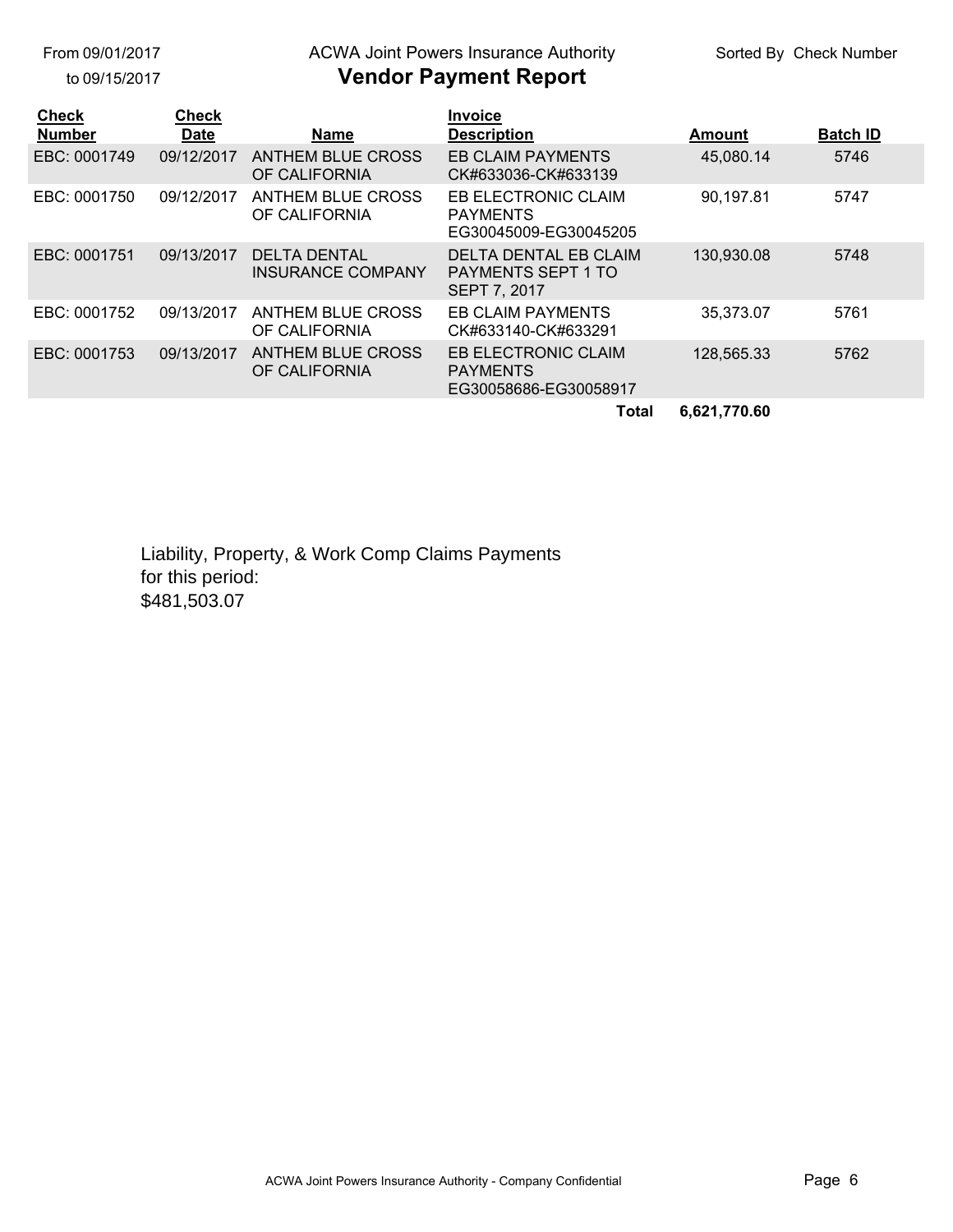From 09/16/2017

to 09/30/2017

#### ACWA Joint Powers Insurance Authority

| <b>Check</b><br><b>Number</b><br>54423 | <b>Check</b><br><b>Date</b> | <b>Name</b><br>09/20/2017 LURLEEN M. STITES                  | <b>Invoice</b><br><b>Description</b><br><b>VISION CARE</b>                                          | <b>Amount</b><br>500.00 | <b>Batch ID</b><br>5778 |
|----------------------------------------|-----------------------------|--------------------------------------------------------------|-----------------------------------------------------------------------------------------------------|-------------------------|-------------------------|
| 54424                                  | 09/20/2017                  | KATHLEEN JOANNE                                              | REIMBURSEMENT-SELF<br><b>EXCO PER DIEM</b>                                                          | 850.17                  | 5778                    |
| 54425                                  | 09/20/2017                  | <b>TIEGS</b><br>THOMAS A. CUQUET                             | 8/28-30/17<br><b>CAJPA CONFERENCE</b>                                                               | 1,248.05                | 5778                    |
|                                        |                             |                                                              | TRAVEL 9/12-15/17                                                                                   |                         |                         |
| 54426                                  | 09/20/2017                  | RANCHO CALIFORNIA<br><b>WATER DISTRICT</b>                   | <b>DELETED ASSETS</b><br><b>TRANSFERRED TO</b><br><b>SRRRA</b><br>PROPERTY PROGRAM PY<br>$17 - 18$  | 22,288.00               | 5778                    |
| 54427                                  | 09/20/2017                  | <b>CAGWIN AND</b><br><b>DORWARD</b>                          | <b>LANDSCAPE</b><br><b>MAINTENANCE SERVICES</b><br>SEPTEMBER 2017                                   | 218.00                  | 5778                    |
| 54428                                  | 09/20/2017                  | DENISE J.<br>DURAN-HANRATTY                                  | <b>ENVELOPES</b>                                                                                    | 1,781.85                | 5778                    |
| 54429                                  | 09/20/2017                  | Cisco WebEx, LLC                                             | <b>TELECONFERENCE</b><br>BILLING 8/8/17-9/7/17                                                      | 1,959.57                | 5778                    |
| 54430                                  | 09/20/2017                  | <b>HI-DESERT WATER</b><br><b>DISTRICT</b>                    | SMALL CLAIM ADMIN FEE<br>CLAIM #18-0150                                                             | 100.00                  | 5778                    |
| 54431                                  | 09/20/2017                  | ISO SERVICES, INC.                                           | UF CLAIMS MONO-LINE<br>AUGUST 2017                                                                  | 440.75                  | 5778                    |
| 54432                                  | 09/20/2017                  | <b>MEYERS FOZI, LLP</b>                                      | <b>REFERENCE: LUCERO</b><br><b>FARMS V SEMITROPIC</b><br><b>WATER STORAGE DIST</b><br>#14-0779      | 122.50                  | 5778                    |
| 54433                                  | 09/20/2017                  | U.S. POSTAL<br>SERVICE(HASLER)                               | <b>POSTAGE</b><br>METER ACCT #257933                                                                | 3,000.00                | 5778                    |
| 54434                                  | 09/20/2017                  | <b>UNITED PARCEL</b><br><b>SERVICE</b>                       | <b>DELIVERY SERVICE</b><br>9/11/17 TO 9/15/17                                                       | 372.37                  | 5778                    |
| 54435                                  | 09/20/2017                  | <b>XEROX CORPORATION</b>                                     | PERIODIC PAYMENT<br><b>WC4260X PRINTER</b>                                                          | 90.42                   | 5778                    |
| 54436                                  |                             | 09/27/2017 KAREN THESING                                     | CAJPA TRAVEL 9/12-15/17                                                                             | 271.89                  | 5801                    |
| 54437                                  |                             | 09/27/2017 MELODY A TUCKER                                   | <b>CAJPA CONFERENCE</b><br>TRAVEL 9/12-13/17                                                        | 95.98                   | 5801                    |
| 54438                                  |                             | 09/27/2017 SUSAN MARIE<br><b>OFFERMAN</b>                    | <b>HEALTH FAIR TRAVEL</b><br>$9/12 - 14/17$                                                         | 39.38                   | 5801                    |
| 54439                                  |                             | 09/27/2017 WILBERT D. KNUTSON                                | <b>CAJPA CONFERENCE</b><br>MEALS/MISC 9/10-15/17                                                    | 3,882.61                | 5801                    |
| 54440                                  | 09/27/2017 ACWA             |                                                              | <b>EXHIBIT BOOTH-CASH</b><br><b>PRIZE DRAWING FOR</b><br><b>ACWA FALL 2017</b><br><b>CONFERENCE</b> | 50.00                   | 5801                    |
| 54441                                  | 09/27/2017                  | <b>EMPLOYMENT</b><br><b>DEVELOPMENT</b><br><b>DEPARTMENT</b> | <b>EDD PAYROLL</b><br><b>DEDUCTION FOR</b><br>PAYROLL 9/29/17                                       | 120.00                  | 5801                    |
| 54442                                  |                             | 09/27/2017 HELIX WATER DISTRICT                              | SMALL CLAIM ADMIN FEE<br>CLAIM #18-0178                                                             | 100.00                  | 5801                    |
|                                        |                             |                                                              |                                                                                                     |                         |                         |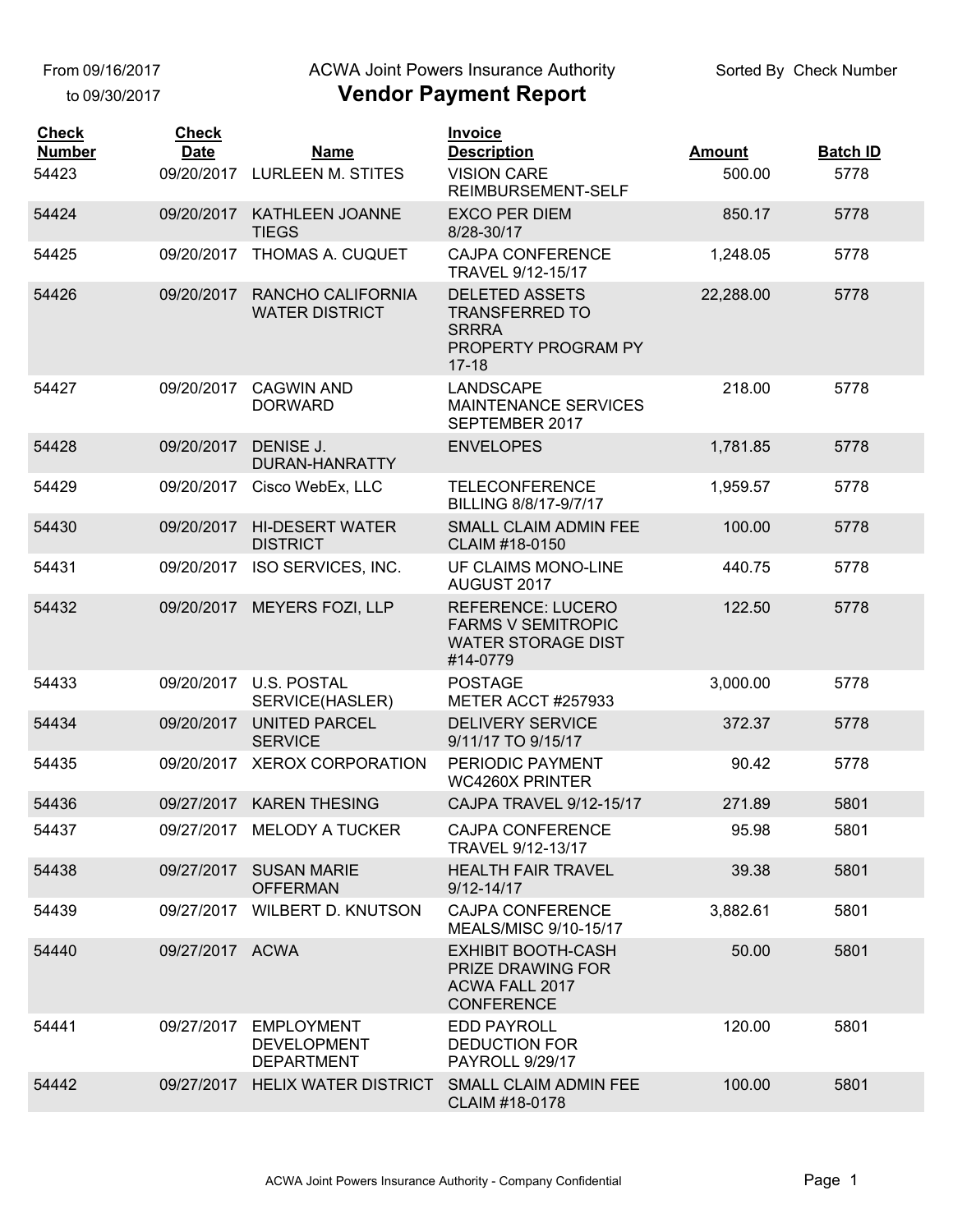to 09/30/2017

### ACWA Joint Powers Insurance Authority

| <b>Check</b><br><b>Number</b><br>54443 | <b>Check</b><br><b>Date</b><br>09/27/2017 | <b>Name</b><br>PFM ASSET                                         | <b>Invoice</b><br><b>Description</b><br><b>ACWA/JPIA EMPLOYEE</b>                    | <b>Amount</b><br>8,187.68 | <b>Batch ID</b><br>5801 |
|----------------------------------------|-------------------------------------------|------------------------------------------------------------------|--------------------------------------------------------------------------------------|---------------------------|-------------------------|
| 54444                                  | 09/27/2017                                | MANAGEMENT, LLC.<br><b>RALPH SCOTT</b>                           | <b>BENEFITS AUGUST 2017</b><br><b>MONTHLY SERVICE AND</b><br><b>SUPPLIES FOR</b>     | 2,204.58                  | 5801                    |
|                                        |                                           |                                                                  | SEPTEMBER 2017                                                                       |                           |                         |
| 54445                                  | 09/27/2017                                | THE RAPID GROUP LLC                                              | <b>SHREDDING SERVICE</b><br>9/18/17                                                  | 75.00                     | 5801                    |
| 54446                                  | 09/27/2017                                | <b>RELIASTAR LIFE</b><br><b>INSURANCE COMPANY</b>                | <b>REIMBURSEMENT OF</b><br><b>EXCESS OVERPAYMENTS</b><br>FOR POLICY YEAR 2016        | 18,558.19                 | 5801                    |
| 54447                                  | 09/27/2017                                | <b>SAN JUAN WATER</b><br><b>DISTRICT</b>                         | <b>ASBESTOS CEMENT PIPE</b><br><b>CLASS REFRESHMENTS</b><br>9/6/17 REIMBURSEMENT     | 66.00                     | 5801                    |
| 54448                                  | 09/27/2017                                | <b>UNITED STATES</b><br><b>TREASURY</b>                          | <b>IRS PAYROLL DEDUCTION</b><br>FOR PAYROLL 9/29/17                                  | 145.00                    | 5801                    |
| 54449                                  | 09/27/2017                                | <b>UNITED PARCEL</b><br><b>SERVICE</b>                           | <b>DELIVERY SERVICE</b><br>9/18/17 TO 9/22/17                                        | 486.80                    | 5801                    |
| ACH: 0004053                           | 09/18/2017                                | <b>BANK CARD CENTER</b>                                          | <b>VISA CARD PAYMENT</b><br><b>FOR STATEMENT</b><br><b>CLOSING AUGUST</b><br>28,2017 | 23,742.94                 | 5777                    |
| ACH: 0004057                           | 09/18/2017                                | PUBLIC EMPLOYEES<br><b>RETIREMENT SYSTEM</b>                     | STAFF <sub>457</sub><br><b>CONTRIBUTIONS FOR</b><br>9/15/17 PAYROLL                  | 8,086.08                  | 5784                    |
| ACH: 0004058                           | 09/18/2017                                | <b>PUBLIC EMPLOYEES</b><br><b>RETIREMENT SYSTEM</b>              | <b>EMPLOYER</b><br><b>CONTRIBUTIONS PEPRA</b><br>FOR 9/15/17 PAYROLL                 | 26,643.46                 | 5785                    |
| ACH: 0004060                           | 09/20/2017                                | bswift                                                           | <b>ONLINE SERVICE FEES</b><br>FOR SEPTEMBER 2017                                     | 30,621.13                 | 5790                    |
| ACH: 0004061                           | 09/20/2017                                | <b>KRISTAN ERICA BROWN</b>                                       | STAFF TRAVEL 8/7/17 TO<br>9/15/17                                                    | 13.21                     | 5791                    |
| ACH: 0004062                           | 09/20/2017                                | PETER KUCHINSKY II                                               | <b>STAFF TRAINING</b><br>MEALS/MISC VID-NFPA70                                       | 86.14                     | 5791                    |
| ACH: 0004063                           |                                           | 09/20/2017 MELODY A.<br>HENRIQUES-McDONALD MEALS/MISC 9/13-15/17 | CAJPA CONFERENCE                                                                     | 2,456.97                  | 5791                    |
| ACH: 0004064                           | 09/20/2017                                | <b>RICHARD SCOTT</b><br><b>WOOD</b>                              | RAS TRAVEL 8/30-31/17                                                                | 510.93                    | 5791                    |
| ACH: 0004065                           | 09/20/2017                                | <b>CECILIA M. WUCHTER</b>                                        | <b>CCNC CONFERENCE</b><br>TRAVEL 9/14-15/17                                          | 11.77                     | 5791                    |
| ACH: 0004066                           |                                           | 09/27/2017 ALLIANT INSURANCE<br>SERVICES INC-8377                | <b>BENEFITS CONSULTING</b><br>FEE FOR SEPTEMBER<br>2017                              | 5,000.00                  | 5806                    |
| ACH: 0004067                           | 09/27/2017                                | <b>CAROL BARAKE</b>                                              | <b>CAJPA MEALS/MISC</b><br>$9/12 - 15/17$                                            | 251.87                    | 5808                    |
| ACH: 0004068                           |                                           | 09/27/2017 SARAH CRAWFORD                                        | <b>CELL PHONE</b><br><b>REIMBURSEMENT</b><br>8/16-9/15/17                            | 50.00                     | 5808                    |
| ACH: 0004069                           |                                           | 09/27/2017 ROBIN FLINT                                           | RAS MEALS/MISC 9/6/17                                                                | 283.62                    | 5808                    |
| ACH: 0004070                           |                                           | 09/27/2017 KEITH FORBES                                          | <b>MEMBER TRAINING</b><br>MEALS/MISC 9/7/17                                          | 1,265.18                  | 5808                    |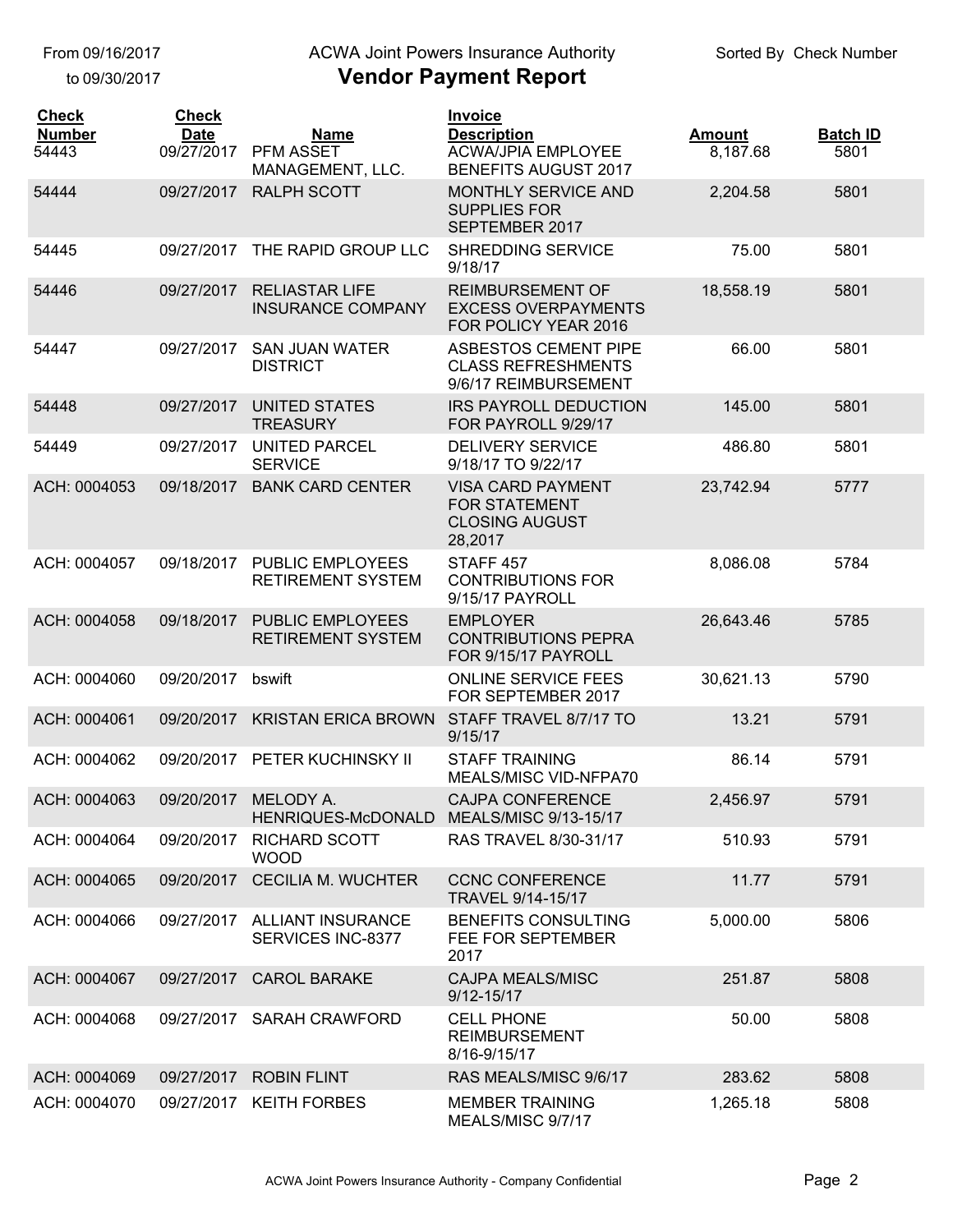to 09/30/2017

## ACWA Joint Powers Insurance Authority

| <b>Check</b><br><b>Number</b> | <b>Check</b><br><b>Date</b> | <b>Name</b>                                                  | <b>Invoice</b><br><b>Description</b>                                                               | <b>Amount</b> | <b>Batch ID</b> |
|-------------------------------|-----------------------------|--------------------------------------------------------------|----------------------------------------------------------------------------------------------------|---------------|-----------------|
| ACH: 0004071                  | 09/27/2017                  | EDWARD G. GLADBACH                                           | <b>CELL PHONE</b><br>REIMBURSEMENT 8/5/17<br>TO 9/4/17                                             | 50.00         | 5808            |
| ACH: 0004072                  | 09/27/2017                  | <b>JENNIFER LYNN</b><br><b>NOGOSEK</b>                       | <b>CCNC CLAIMS</b><br><b>CONFERENECE TRAVEL</b><br>9/14/17                                         | 11.24         | 5808            |
| ACH: 0004073                  | 09/27/2017                  | LEE S. PATTON                                                | <b>RAS TRAVEL 9/12-14/17</b>                                                                       | 162.60        | 5808            |
| ACH: 0004074                  | 09/27/2017                  | <b>SYLVIA ROBINSON</b>                                       | ACWA FALL 2017<br><b>CONFERENCE EXHIBIT</b><br><b>BOOTH QUICK EXHIBITS</b><br>FOR LITERATURE STAND | 6,730.60      | 5808            |
| ACH: 0004075                  | 09/27/2017                  | <b>JOHN BRUCE RUPP</b>                                       | <b>EXCO CAJPA</b><br><b>CONFERENCE</b><br>MEALS/MISC 9/11-15/17                                    | 2,471.63      | 5808            |
| ACH: 0004076                  | 09/27/2017                  | <b>WALTER A SELLS</b>                                        | <b>CAJPA MEALS/MISC</b><br>PERSONAL 9/11-15/17                                                     | 66.77         | 5808            |
| ACH: 0004077                  | 09/27/2017                  | PATRICIA SLAVEN-IRVIN                                        | <b>CAJPA MEALS/MISC</b><br>$9/13 - 15/17$                                                          | 61.98         | 5808            |
| ACH: 0004078                  | 09/27/2017                  | <b>SANDRA SMITH</b>                                          | <b>BENEFITS</b><br>PRESENTATION TRAVEL<br>9/19/17                                                  | 249.31        | 5808            |
| ACH: 0004079                  | 09/27/2017                  | <b>DAVID HODGIN -</b><br><b>PATHFINDER</b>                   | <b>CAJPA CONFERENCE</b><br>MEALS/MISC 9/11-15/17                                                   | 2,449.76      | 5808            |
| ACH: 0004080                  | 09/27/2017                  | <b>CHARLES P.</b><br><b>WAGENSELLER</b>                      | PROPERTY STAFF<br>MEALS/MISC 9/14/17                                                               | 10.00         | 5808            |
| ACH: 0004081                  | 09/27/2017                  | <b>BOBBETTE WELLS</b>                                        | <b>WELLNESS COMMITTEE</b><br><b>EXPENSE 9/25/17</b>                                                | 11.00         | 5808            |
| ACH: 0004082                  | 09/28/2017                  | LINCOLN FINANCIAL<br><b>GROUP</b>                            | <b>LINCOLN 457</b><br><b>CONTRIBUTIONS FOR</b><br>STAFF PAYROLL 9/29/17                            | 2,221.07      | 5812            |
| ACH: 0004083                  | 09/28/2017                  | <b>EMPLOYMENT</b><br><b>DEVELOPMENT</b><br><b>DEPARTMENT</b> | <b>STATE PAYROLL TAXES</b><br>FOR STAFF PAYROLL<br>9/29/17                                         | 6,727.11      | 5813            |
| ACH: 0004084                  | 09/28/2017                  | PUBLIC EMPLOYEES<br><b>RETIREMENT SYSTEM</b>                 | <b>EMPLOYER</b><br><b>CONTRIBUTIONS</b><br>CLASSIC FOR 9/29/17<br><b>PAYROLL</b>                   | 26,665.32     | 5814            |
| ACH: 0004085                  | 09/28/2017                  | <b>PUBLIC EMPLOYEES</b><br><b>RETIREMENT SYSTEM</b>          | STAFF 457<br><b>CONTRIBUTIONS FOR</b><br>9/29/17 PAYROLL                                           | 8,086.08      | 5815            |
| ACH: 0004086                  | 09/28/2017                  | <b>INTERNAL REVENUE</b><br><b>SERVICE</b>                    | FEDERAL PAYROLL<br><b>TAXES FOR STAFF</b><br><b>PAYROLL 9/29/17</b>                                | 24,651.35     | 5816            |
| ACH: 0004087                  | 09/28/2017                  | <b>Payroll Clearing Account</b>                              | STAFF PAYROLL 9/29/17                                                                              | 116,200.50    | 5817            |
| ACH: 0004088                  | 09/27/2017                  | <b>HEALTH EQUITY</b>                                         | <b>STAFF HSA</b><br><b>CONTRIBUTIONS FOR</b><br>9/29/17 PAYROLL                                    | 3,016.17      | 5818            |
| ACH: 0004089                  | 09/27/2017                  | <b>AMERICAN FUNDS</b><br><b>GROUP</b>                        | <b>STAFF ROTH IRA</b><br><b>CONTRIBUTIONS FOR</b><br>9/29/17 PAYROLL                               | 461.50        | 5819            |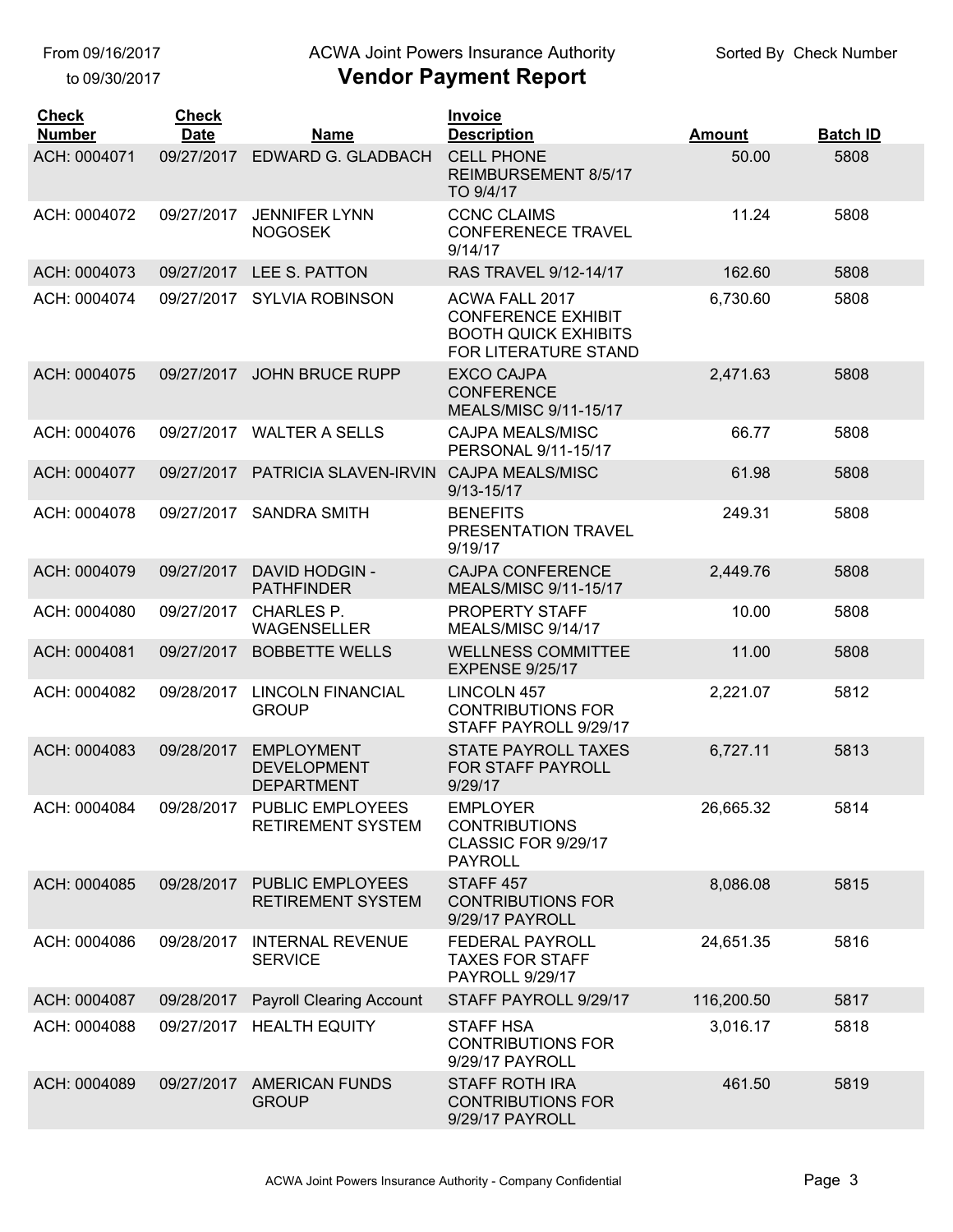#### to 09/30/2017

## ACWA Joint Powers Insurance Authority

| <b>Check</b><br><b>Number</b> | <b>Check</b><br><b>Date</b> | <b>Name</b>                                     | Invoice<br><b>Description</b>                                      | <b>Amount</b> | <b>Batch ID</b> |
|-------------------------------|-----------------------------|-------------------------------------------------|--------------------------------------------------------------------|---------------|-----------------|
| EBC: 0001759                  | 09/16/2017                  | <b>ANTHEM BLUE CROSS</b><br>OF CALIFORNIA       | EB CLAIM PAYMENTS<br>CK#633537-CK#633586                           | 39,375.23     | 5775            |
| EBC: 0001760                  | 09/16/2017                  | <b>ANTHEM BLUE CROSS</b><br>OF CALIFORNIA       | EB ELECTRONIC CLAIM<br><b>PAYMENTS</b><br>EG30102194-EG30102264    | 29,795.02     | 5776            |
| EBC: 0001761                  | 09/18/2017                  | <b>ANTHEM BLUE CROSS</b><br>OF CALIFORNIA       | EB CLAIM PAYMENTS<br>CK#633587-CK#633695                           | 16,445.34     | 5779            |
| EBC: 0001762                  | 09/18/2017                  | <b>ANTHEM BLUE CROSS</b><br>OF CALIFORNIA       | EB ELECTRONIC CLAIM<br><b>PAYMENTS</b><br>EG30118229-EG30118375    | 98,970.96     | 5780            |
| EBC: 0001763                  | 09/19/2017                  | <b>ANTHEM BLUE CROSS</b><br>OF CALIFORNIA       | EB CLAIM PAYMENTS<br>CK#633696-CK#633822                           | 15,415.06     | 5787            |
| EBC: 0001764                  | 09/19/2017                  | <b>ANTHEM BLUE CROSS</b><br>OF CALIFORNIA       | EB ELECTRONIC CLAIM<br><b>PAYMENTS</b><br>EG30132036-EG30132260    | 104,404.30    | 5788            |
| EBC: 0001765                  | 09/20/2017                  | <b>DELTA DENTAL</b><br><b>INSURANCE COMPANY</b> | <b>DELTA DENTAL EB CLAIM</b><br>PAYMENTS SEPT 8 TO<br>SEPT 14,2017 | 158,991.42    | 5789            |
| EBC: 0001766                  | 09/20/2017                  | <b>ANTHEM BLUE CROSS</b><br>OF CALIFORNIA       | <b>EB CLAIM PAYMENTS</b><br>CK#633823-CK#633951                    | 42,154.00     | 5792            |
| EBC: 0001767                  | 09/20/2017                  | <b>ANTHEM BLUE CROSS</b><br>OF CALIFORNIA       | EB ELECTRONIC CLAIM<br><b>PAYMENTS</b><br>EG30145107-EG30145295    | 149,535.67    | 5793            |
| EBC: 0001768                  | 09/21/2017                  | <b>ANTHEM BLUE CROSS</b><br>OF CALIFORNIA       | <b>RX/OUT OF AREA CLAIMS</b><br>FOR SEPT 11 TO SEPT<br>17,2017     | 478,176.41    | 5794            |
| EBC: 0001769                  | 09/21/2017                  | <b>ANTHEM BLUE CROSS</b><br>OF CALIFORNIA       | <b>EB CLAIM PAYMENTS</b><br>CK#633952-CK#634066                    | 13,244.44     | 5795            |
| EBC: 0001770                  | 09/21/2017                  | <b>ANTHEM BLUE CROSS</b><br>OF CALIFORNIA       | EB ELECTRONIC CLAIM<br><b>PAYMENTS</b><br>EG30159501-EG30159687    | 163,656.15    | 5796            |
| EBC: 0001771                  | 09/22/2017                  | <b>ANTHEM BLUE CROSS</b><br>OF CALIFORNIA       | <b>EB CLAIM PAYMENTS</b><br>CK#634067-CK#634227                    | 44,769.99     | 5797            |
| EBC: 0001772                  |                             | 09/22/2017 ANTHEM BLUE CROSS<br>OF CALIFORNIA   | EB ELECTRONIC CLAIM<br><b>PAYMENTS</b><br>EG30175178-EG30175425    | 225,890.96    | 5798            |
| EBC: 0001773                  | 09/23/2017                  | <b>ANTHEM BLUE CROSS</b><br>OF CALIFORNIA       | EB CLAIM PAYMENTS<br>CK#634228-CK#634296                           | 16,274.93     | 5799            |
| EBC: 0001774                  | 09/23/2017                  | <b>ANTHEM BLUE CROSS</b><br>OF CALIFORNIA       | EB ELECTRONIC CLAIM<br><b>PAYMENTS</b><br>EG30187960-EG30188049    | 53,878.27     | 5800            |
| EBC: 0001775                  | 09/25/2017                  | <b>ANTHEM BLUE CROSS</b><br>OF CALIFORNIA       | EB CLAIM PAYMENTS<br>CK#634297-CK#634418                           | 21,983.22     | 5802            |
| EBC: 0001776                  | 09/25/2017                  | <b>ANTHEM BLUE CROSS</b><br>OF CALIFORNIA       | EB ELECTRONIC CLAIM<br><b>PAYMENTS</b><br>EG30204606-EG30204770    | 231,911.55    | 5803            |
| EBC: 0001777                  | 09/26/2017                  | <b>ANTHEM BLUE CROSS</b><br>OF CALIFORNIA       | EB CLAIM PAYMENTS<br>CK#634419-CK#634518                           | 77,384.98     | 5804            |
| EBC: 0001778                  | 09/26/2017                  | <b>ANTHEM BLUE CROSS</b><br>OF CALIFORNIA       | EB ELECTRONIC CLAIM<br><b>PAYMENTS</b><br>EG30217041-EG30217206    | 134,561.58    | 5805            |